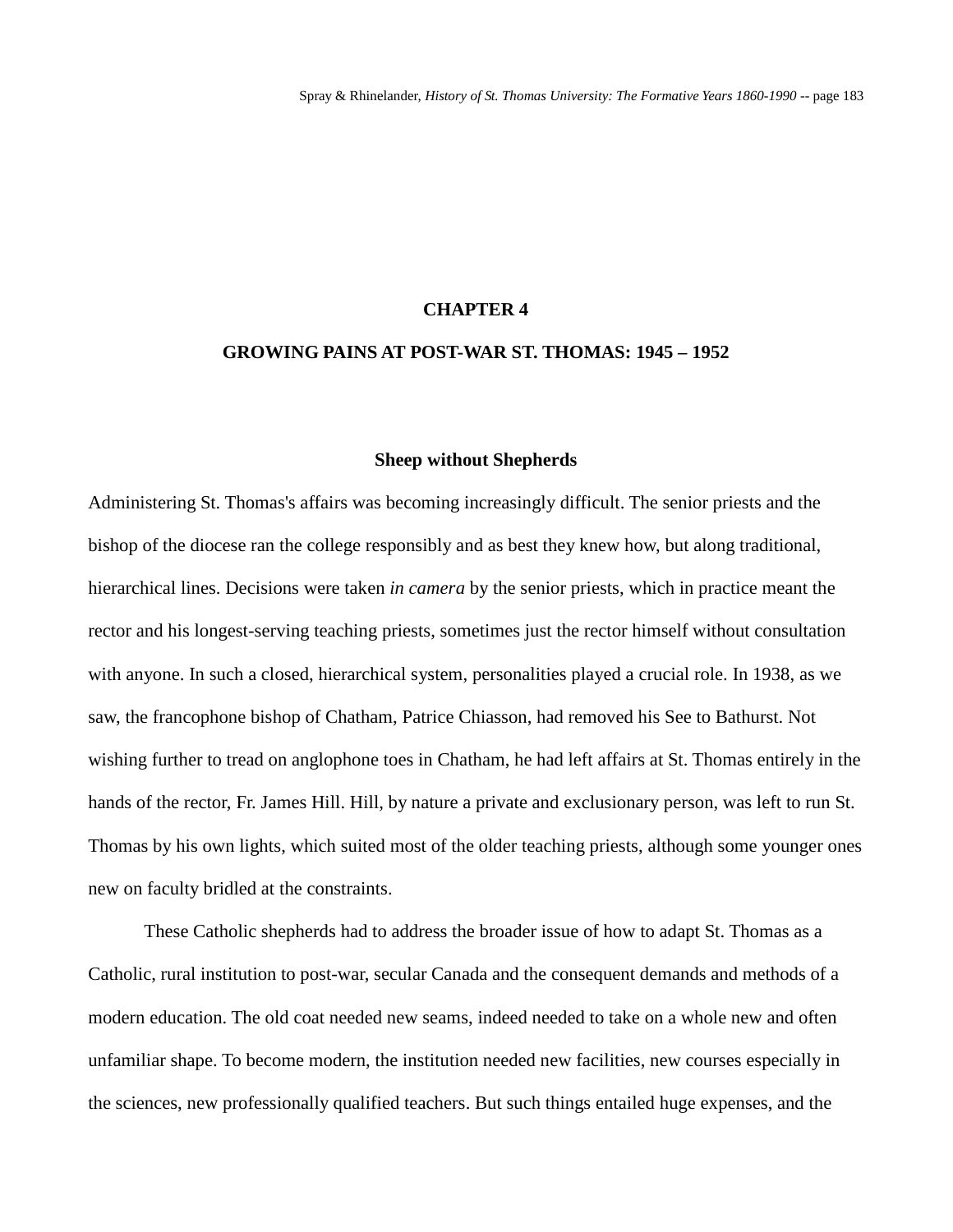college had always had difficulty finding money to run itself as it was. Bake sales and volunteer efforts would no longer suffice: major institutional donors would need to be found. Furthermore, if St. Thomas was to survive, much less prosper, it also needed to become more open in its dealing with its community of supporters. If parents were going to send their children to be educated there, and if the business community and government were going to be asked to pay for new facilities and buildings, St. Thomas needed to explain itself and its goals more clearly than it had done in the past. It also had to become open to suggestions from the public as to what changes it should undertake to meet the changing needs of a modernizing society. Such openness went against the grain. Tensions, both internal and external, were unavoidable.

It was a dilemma. Old-fashioned Catholic values had served the St. Thomas community well. The future, although promising to some, to most was obscure and worrisome. St. Thomas, aiming at producing devout men and women of high morals, had prided itself on shepherding young, malleable Catholic youth through the difficult teenage high school and post-secondary years, protecting them from the corrosive influence of a modern and increasingly secular age. Many of its graduates had gone on to careers in the Church. Could its students survive the secular and amoral fields of science, engineering and business without the theological and canonical certainties of a Catholic education? If St. Thomas's high school students and post-secondary arts students were sheep, can sheep survive without shepherds? People in authority when confronted with difficult choices often put off making a decision. Such was the case at St. Thomas.

### **Scholarships and Bursaries**

A basic question was how to provide financial support for St. Thomas's students. If the college had little money to pay its teachers, it had less to help needy students. Scholarships had to come as specified donations from outside. The Loyal Order of Hibernians in the early years had funded one or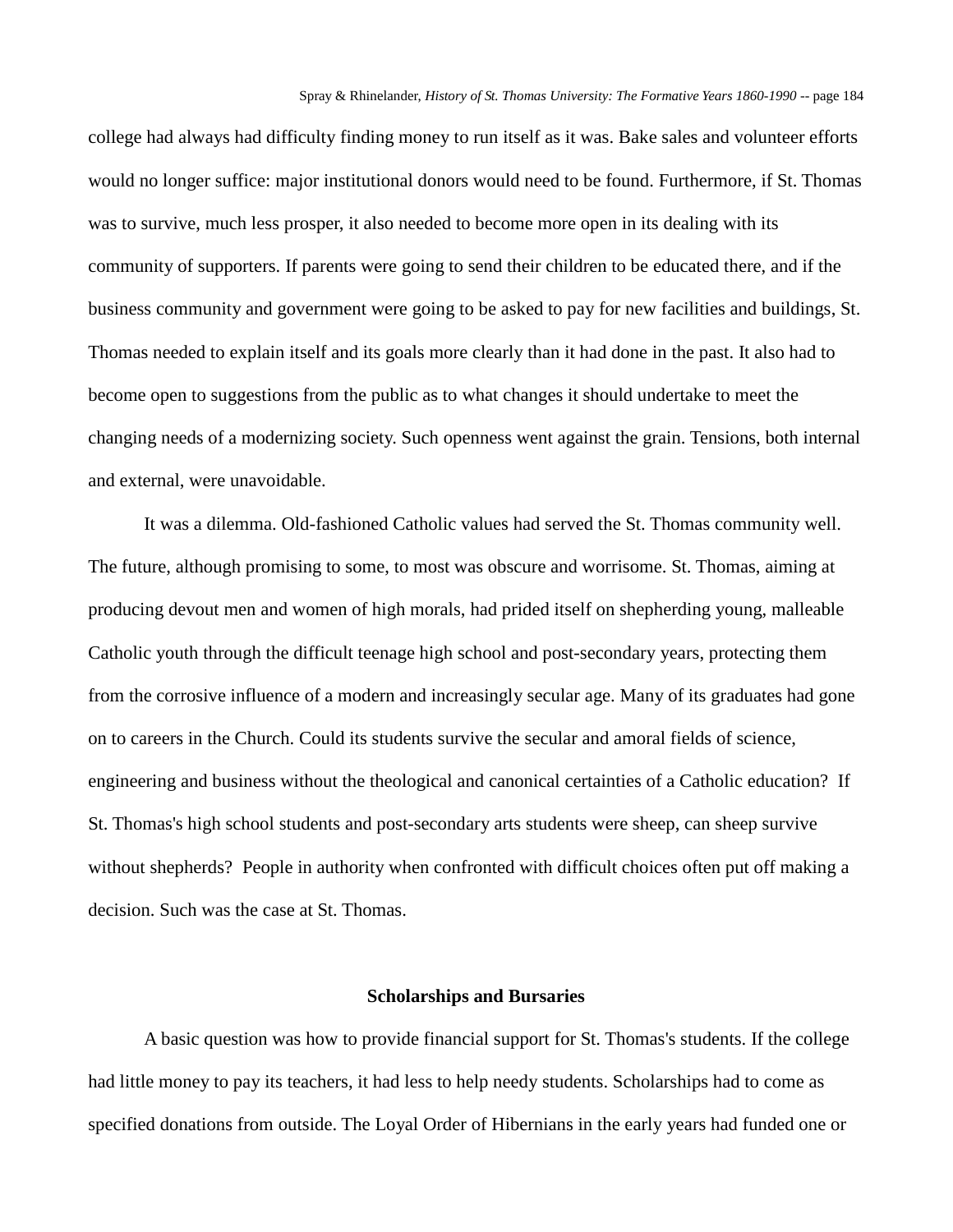two scholarships for poor entering students. Occasionally money from various estates had been left to the bishop to be used for the "education of worthy and needy boys," although by 1946 the fund amounted to only \$1300. When, the following year, Bishop Camille LeBlanc received from Rector Hill a list of seven student candidates for scholarships, he suggested that perhaps the latter was "allowing too much money for each scholarship, otherwise the funds of the scholarship cannot stand it as most of them are for students for the holy priesthood." Each of those students would be in seminary for two or three years, which would leave little for new scholarships the following year. The rector had requested \$225 for two of the students, \$200 for three, \$125 for one and \$100 for another, for a total of \$1275. Although LeBlanc did write cheques for the recommended amounts, he cautioned Hill to ensure that scholarships went primarily to students intending to go on to seminary.

Some of the money available to help students came from the estates of priests who had left money specifically to help needy students from particular parishes. The deceased Fr. Power, for example, had left funds to assist students from the parish of Nelson. The parish priest there subsequently informed the bishop that most of the students going to St. Thomas from the parish were day students, thus their only expense was for tuition, which in 1947 was \$35. He suggested that Power's bequest be divided into five small scholarships, since "many of the fathers of those boys are hard pressed in raising their families and trying their best to give their children a High School education."

### **Resignation of Fr. Hill as Rector**

Whether because of the strain of running the place with all its demands, or because he was uncomfortable with the new bishop's constant interference, or simply because he had had enough at St. Thomas after eighteen years as its rector, Fr. James Hill resigned in October, 1945. The bishop assigned him to a new parish in Campbellton, the aptly named Parish of St. Thomas Aquinas. Hill may have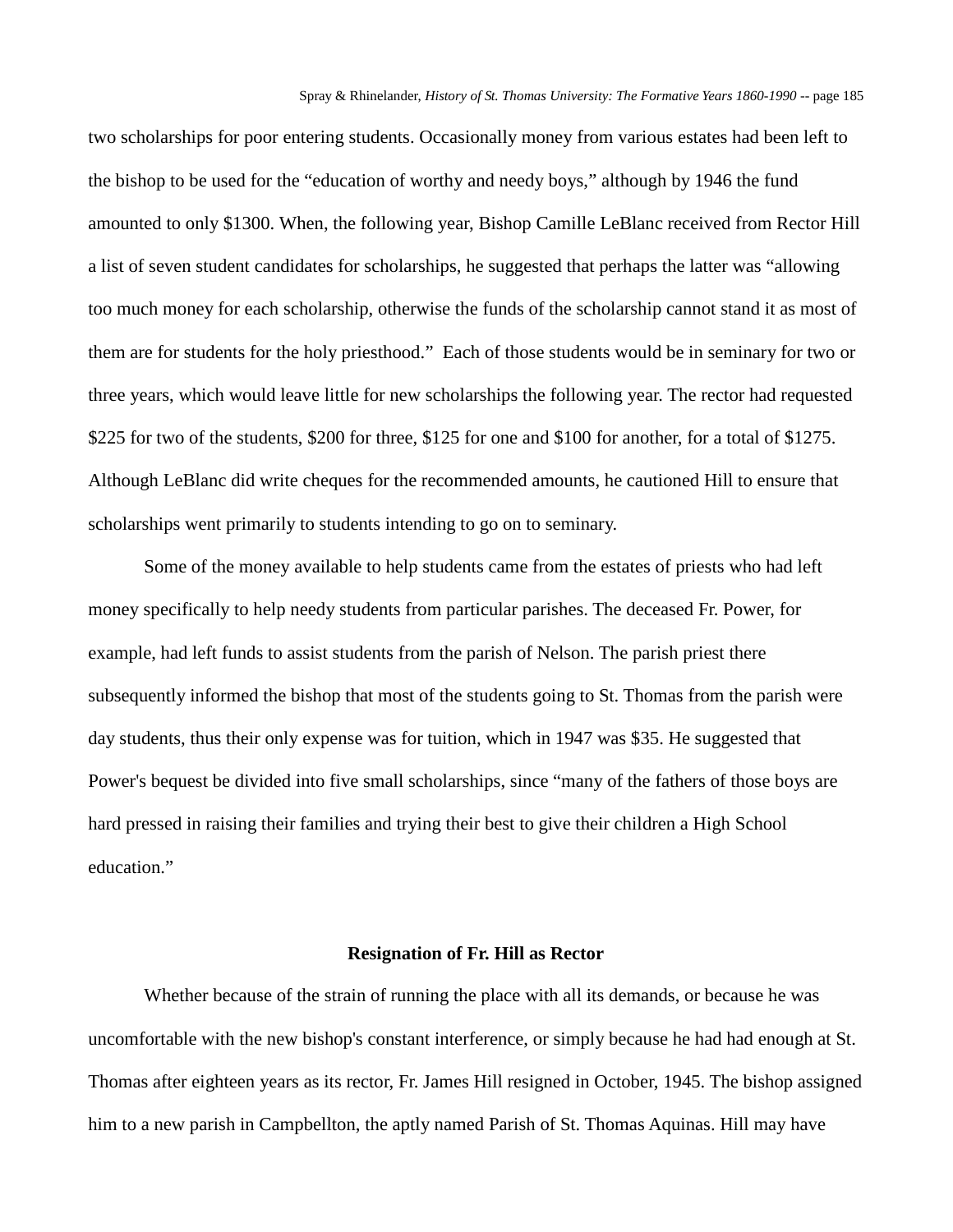hoped to replace LeBlanc as bishop of the diocese. Certainly there were those who wished he would. The editor of Chatham's *Union Advocate*, whose paper did not "ordinarily comment on things religious," expressed the hope that Hill would eventually be made Bishop of Bathurst. He claimed that Hill knew the country as well as any politician and was "acutely aware of the problems of our fishermen, woodsmen and farmers." He praised his work in the cooperative movement and his concern for showing his people how "best they could obtain at least the minimum necessities of life." This was Hill's real concern, "not erecting and improving church buildings" wrote the editor somewhat cryptically, As a priest and as rector of St. Thomas he had been "bold and uncompromising," and would be the same as a bishop. But LeBlanc was not leaving Bathurst. Hill remained in Campbellton for a year until he was indeed appointed a bishop, not of Bathurst but of Victoria, BC, where he would serve until his death in 1962.

At the time of Hill's appointment as Bishop of Victoria, the new rector at St. Thomas praised him for "not restricting his work to college lectures." His view of education "was a broad one. He had laboured to organize progressive adult education and he went to the people to do it." In March, 1960, St. Thomas would award Bishop Hill an honorary degree.

Fr. David Walsh, a former student and teacher at St. Thomas, in an interview described Hill as he remembered him from his school days:

He was the perfect 19th century Irish Schoolmaster. Elegant and courtly with nice manners, but he could be tough. He wore a Prince Albert [watch chain]. He was articulate. He was a good teacher, stern, but students found him nice to deal with. He had dark hair which he wore long.

Fr. Henry McGrath also remembered Hill from his own student days at St. Thomas:

Tall and stern looking, but he had a sense of humour. I was walking by Fr. Hill's room one day after a class and the Rector came out in the hall and stopped me and said 'Son do you drive a car?' I replied: 'Yes'. Fr. Hill then said: 'You can drive my car over to the hospital and get my sister and drive her over home'. His mother lived in town and his sister was a nurse at the hospital. Then he added: 'You'll know her, she looks just like me.' He laughed. He was six foot or better and was a rather intimidating figure, especially to the high school boys. I had no trouble recognizing his sister.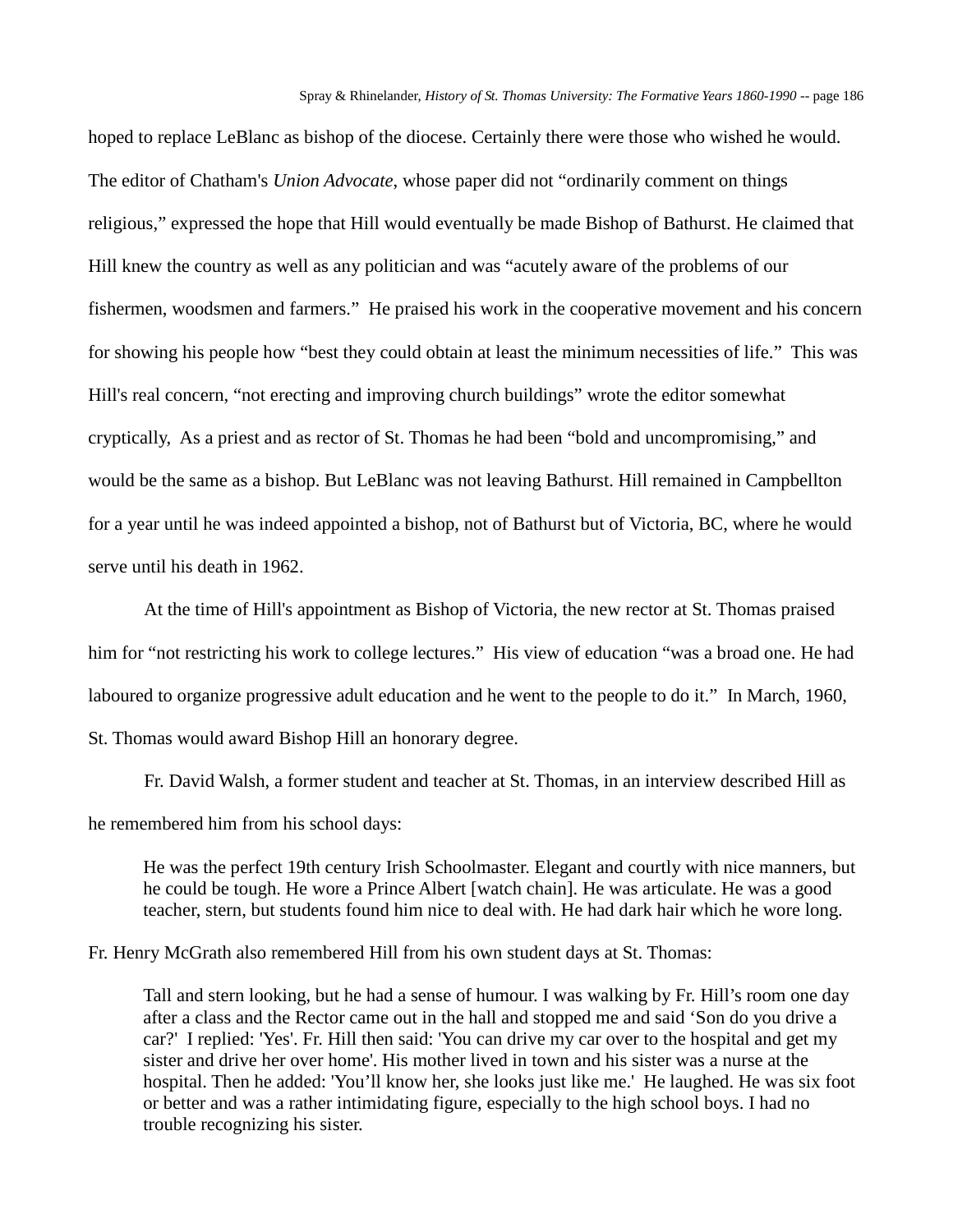McGrath also reminisced about his later teaching experiences under Hill:

.

Bishop Hill! Oh boy When I was a student there, he was strict, I'm telling you. And even when I was teaching there as a priest he was strict. Oh, yeah, he laid down the law. Like the time when I was teaching Chemistry there with seventy-two in one classroom. There were two chemistry classes. I taught half the students and Fr. Frank McGrath taught the other half. Frank got sick, or said he was sick, and would have to go away for a while, a long while, and Fr. Hill let him go. He then decided that it would be an honour for me to teach both classes, with all the labs. He thought it was a great honour for me to do that. An honour. Oh, God! Some honour!

#### **Reluctant New Rector, Fr. Charles O'Hanley**

LeBlanc, as usual without consulting the board, had taken it upon himself to appoint Fr. Charles O'Hanley, a teacher at the college, to be Hill's successor as St. Thomas's twelfth rector. Even O'Hanley himself was not consulted. In Boston in the fall of 1945 he received a telegram from the bishop advising him of his appointment. In the same manner, the bishop notified Fr. Arthur Scott that he was to be the new vice-rector. The appointment of the rector was not auspicious. O'Hanley was reluctant to accept the appointment, although the bishop assured him he do well. He advised him to "let the grace and the inspiration of the Holy Ghost help you and you will soon overcome the 'shock' that you have experienced when shouldered with the burden that you have neither desired nor sought."

Grace and inspiration, however, were not enough to help O'Hanley. Although he had a reputation as an excellent teacher, he lacked his predecessor's presence. He was described as really just an "outgoing farm boy." His attempts to exercise leadership fell flat. He did not know how to get people working together. He could not delegate, so he ended up trying to do everything himself. He was also famously disorganized. The burden of the presidency in addition to his teaching responsibilities, for he remained head of the Math department, were more than he could handle. He would serve for only three years before resigning in the midst of difficulties.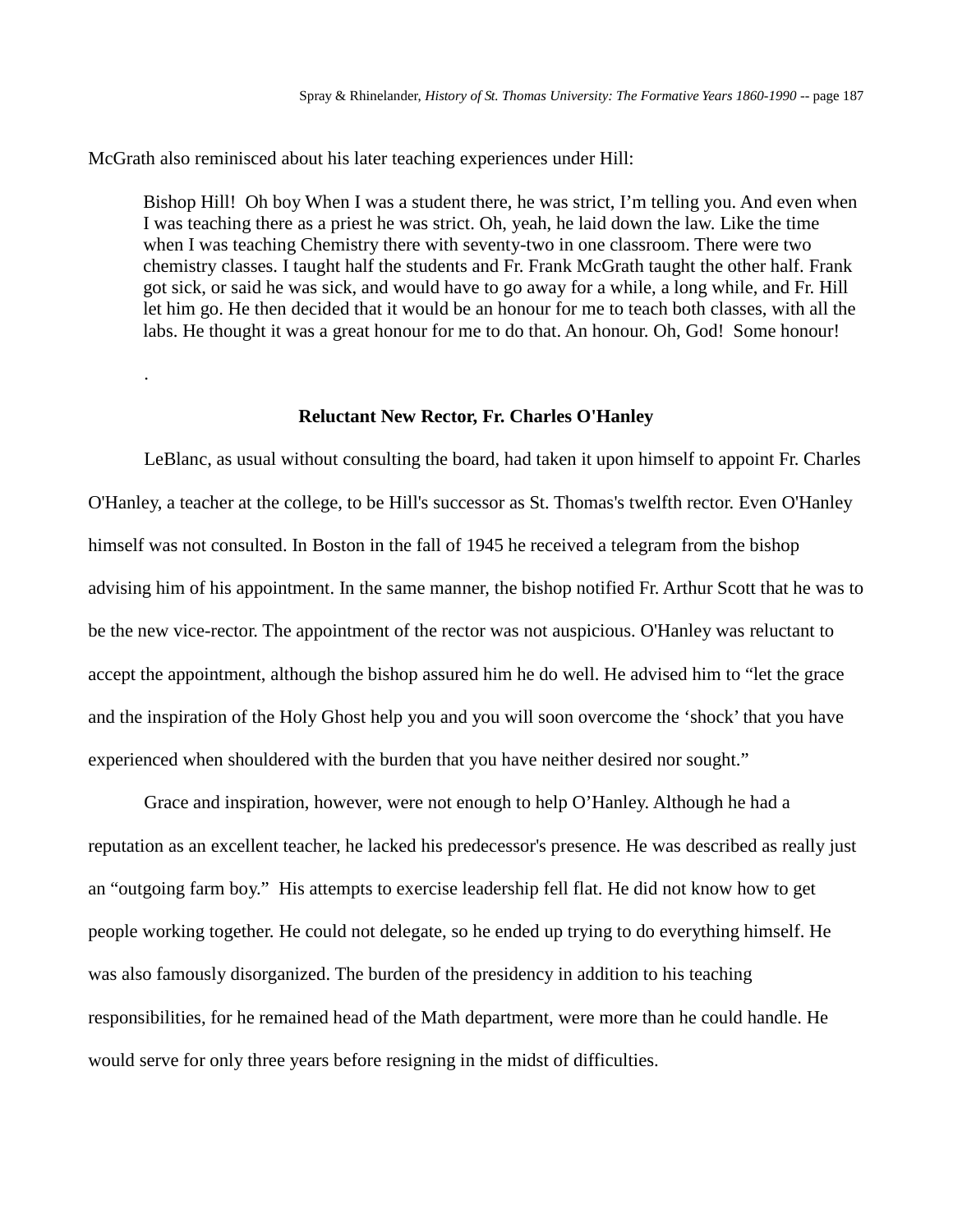### **The Officious Bishop**

With the appointment of the new rector, LeBlanc began to exercise even more authority in decisions affecting St. Thomas. And O'Hanley was less protective of his authority than his predecessor had been. LeBlanc, for example, decided it was time for the college to have a bursar to look after its financial affairs. Up to now that had been the rector's responsibility. In November, 1945, we find the bishop laying out for O'Hanley the duties of such an official. The bursar would be responsible for repairs to the buildings, buying food, wood, furniture, and whatever else was needed, including, somewhat bizarrely, "the cleanliness of the College and other buildings." The bishop believed the rector could not be "without a man that would only do that work." He pointed out that this was what was done at all other colleges. A bursar would relieve the rector of a lot of work and give him more time for his classes "and to attend to the general good of the house."

The bishop had already decided on the person suitable for the position. It was Fr. Herbert Reinsborough, recently released from Chaplaincy Service in the military. Reinsborough was instructed to consult with the bursar at Collège du Sacré-Coeur in Bathurst to learn their accounting system. The appointment, the bishop was confident, would "be received with great satisfaction" at St. Thomas. "The principle of having a Bursar would make a splendid impression on the Faculty because you would be modernising your institution." O'Hanley agreed to the bishop's choice and the somewhat simplistic notions of what it meant to modernize. He certainly could do with more staff to help with administration, but he must have had reservations about the bursar's duties as proposed by the bishop, which really fitted those of a manager of physical plant and even janitor. The new bursar must equally have had reservations about having to learn accounting. In his letter of appointment to Reinsborough, the bishop informed him that

your functions will be determined more precisely by the Reverend Rector to whom you are responsible for your work and who has every right, evidently, to know what expenses of importance are made or any improvement intended in the buildings and these improvements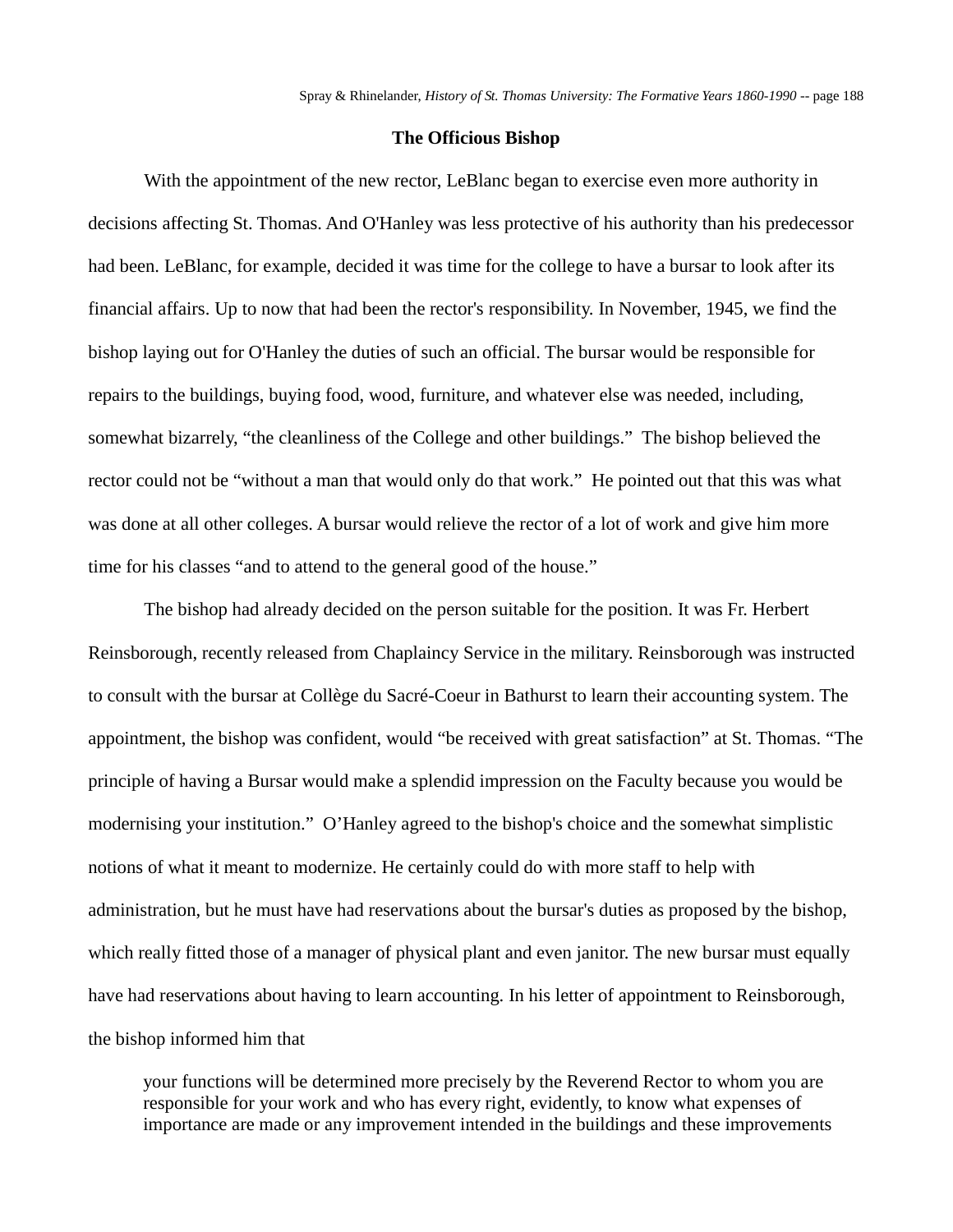must be brought about gradually.

The appointment would be temporary to see how it worked out.

The bishop also tended to add and remove priests to the faculty whenever circumstances dictated, which made the rector's job that much more difficult. In December, 1945, he informed O'Hanley somewhat obscurely that Fr. Joseph McKinnon was not in a "favourable atmosphere" in the parish where he had sent him. McKinnon had not complained, but the bishop was asking the rector to see if something could be arranged for him at the college after Christmas, where he could teach a class "or be useful in some way at the College." He assured O'Hanley that "he has knowledge and can communicate it to students." He added, however: "I understand that he has no authority in class. Don't you think that if he was told of those few weaknesses that he would not be ready to admit and submit to these remarks?" The bishop did not always have his way. O'Hanley replied: "After giving your letter due consideration, we regret that under the existing class arrangements there is no work at the present we could assign Fr. McKinnon at the College." The bishop in the meantime appointed McKinnon to be Chaplain at the Hôtel Dieu Hospital, instructing the acting Chaplain, Fr. George Harrington, to return to full time teaching at the college.

The bishop, it seems, was determined to tell the rector how to run his affairs. The following month he declared Reinsborough's job as bursar to be "permanent, at least to June," which was an interesting concept of permanence. He felt it "might be an enticement to do his work with more zest although I presume he is doing well." He also wanted O'Hanley to rethink his refusal to take Fr. McKinnon, who was "still a young priest and certainly has aptitudes that should be developed." He insisted that he was "not imposing him" on the rector.

The bishop on occasion attempted to work through Fr. Scott, the new vice-rector. Everett Grant was another priest that the bishop felt might be useful at the college. Grant and Scott had come to teach at St. Thomas together in 1935, but Grant had not stayed. Scott informed the bishop that he understood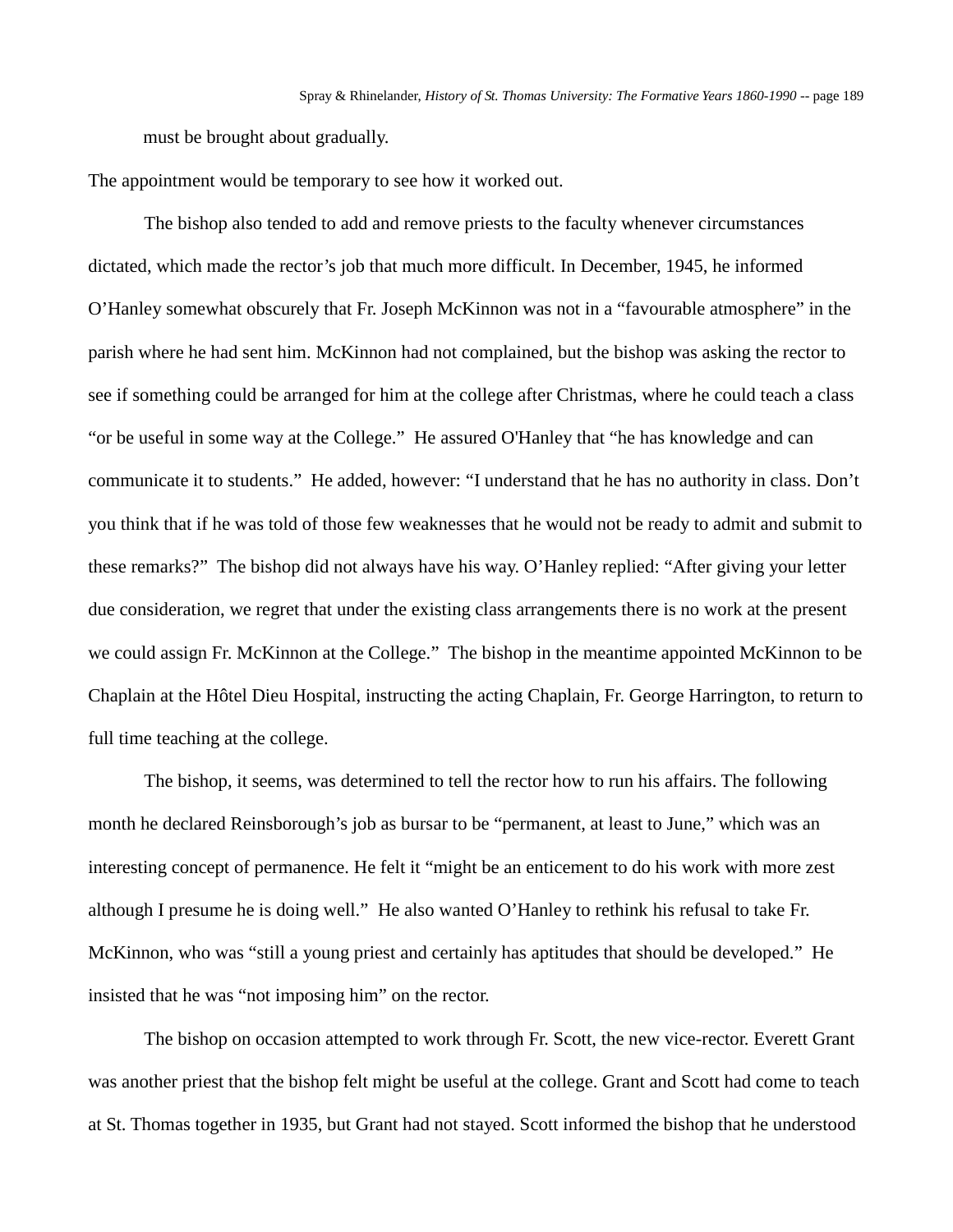Grant might return for "spiritual" reasons but not to teach. He pointed out that "he is no great professor... I do know that he was a good Confessor while he was here, and he helped out in sports."

The bishop then suggested to Scott that Fr. Keane, who had earlier been a successful teacher at the college, was now wasting his talents as the parish priest in Douglastown. The bishop asked Scott to try to persuade Keane to return to do some lecturing in English the following year, in the fall of 1946. Scott replied that Keane had been ill and was feeling too old to take up teaching again and suggested that "someone else could do so much better." The bishop told Scott to persevere, that perhaps Keane was not as ill as he made out. Scott agreed to "try another angle." He would suggest to Keane that he would enjoy the company of priests and that "we need his grey hairs as a stimulus to more study." It did not work. Keane did not return to St. Thomas and indeed died a year and a half later.

Illness among the parish priests continued to cause staffing difficulties at St. Thomas. Fr. A. A. McKinnon, an elderly priest, had asked the bishop for a curate to assist him in his parish. The bishop assigned him Fr. Frank McGrath, a science teacher at St. Thomas, but who apparently was too ill himself to be useful. McKinnon asked the bishop if he would send him instead Henry McGrath, one of the younger and more active teaching priests at St. Thomas. McKinnon spoke of "Fr. Henry's stability of Character" and suggested that he would be "just the man to cope with parish requirements when the pastor is not up to the working standards required." O'Hanley, however, could not allow it. Another faculty member, Fr. Thomas McKendy, had just left for graduate school, and the rector would have been "seriously handicapped" if Henry McGrath, who was "proving an excellent professor," were to be removed, so he rejected the request. He mentioned that he had three other priests on the sick list, and two more had recently retired, so his search for a curate for the elder McKinnon had been "to no avail."

Staff may have been down, but enrolment was up. In a futile attempt to fill the cracks, in 1946 Rector O'Hanley contacted the Mother Superior of a religious order in Montreal, asking if the Sisters could come to Chatham to help look after a small college of about one hundred seventy-five students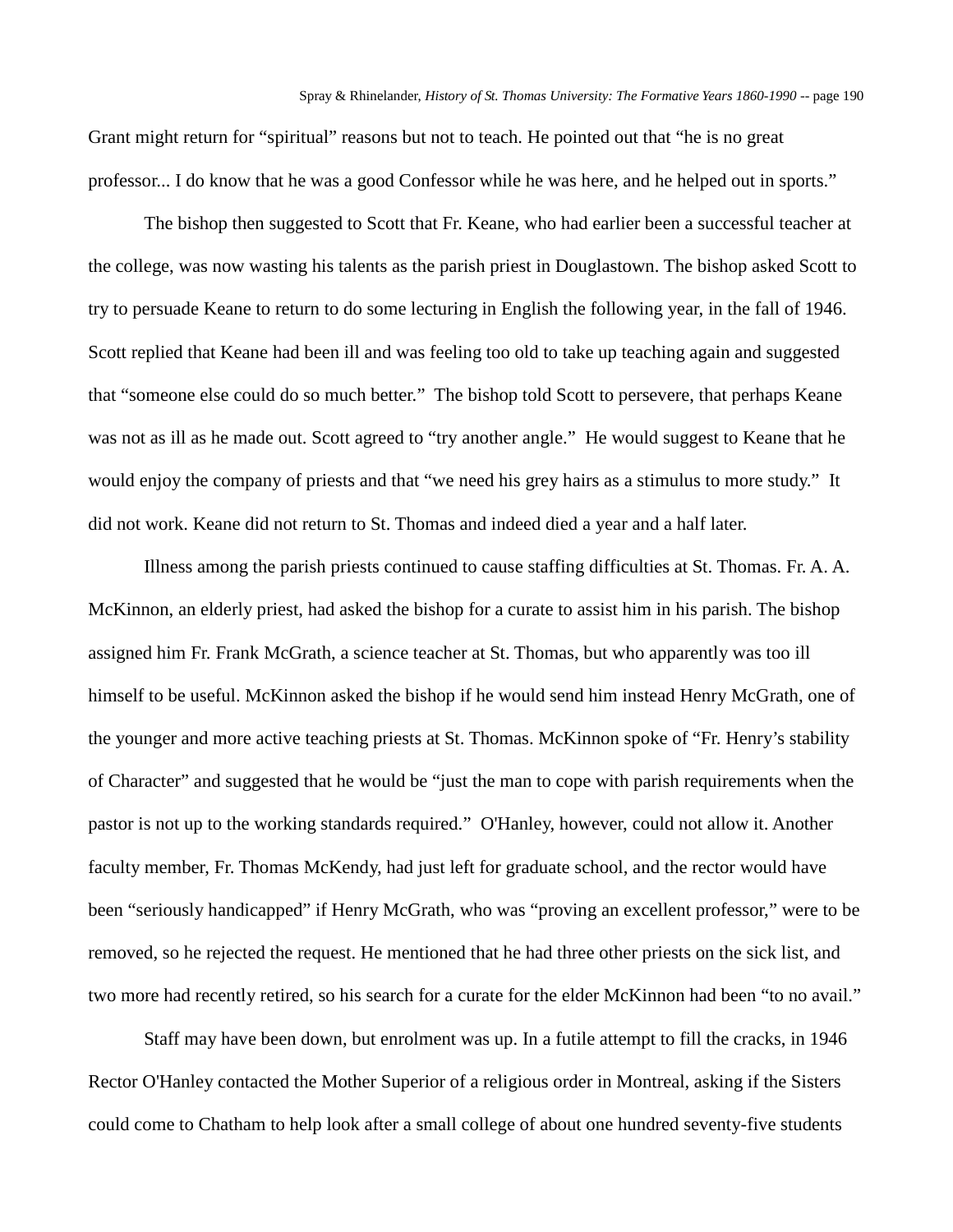and about a dozen faculty members. She wrote back to say unfortunately they were unable to accept his invitation.

#### **Administrative Structure**

O'Hanley's appointment and difficult tenure as rector in the immediate post-war years were symbolic of the problems St. Thomas was facing and would increasingly face as it attempted to modernize an old-style Catholic educational institution. The problem was not simply finding enough faculty to keep the college functioning. That had always been a problem. Indeed, a few weeks after O'Hanley had arrived back in Chatham to take up his new duties, LeBlanc informed him that he would soon give him another priest, Fr. John Wallace, who would be useful "at least in the lower classes to offer relief for some of the overloaded programmes." But the bishop was avoiding the real problem.

The whole structure of St. Thomas needed to be re-thought, re-designed. Serious issues were in the air involving the very future of the institution. Should it keep its high school and commercial programmes, or should it move exclusively into post-secondary programmes in arts and nursing? Where would it find the money to add qualified professional teachers to the faculty? Would it keep its *raison d'être* as a school for preparing Catholic boys for the priesthood? Could it remain in its relatively isolated situation in Chatham? Should it consider affiliating with another university, such as the University of New Brunswick (UNB) in Fredericton or St. Francis Xavier University (StFX) in Nova Scotia, in order to offer proper science courses to its students? Or, if it were to remain in Chatham, could it survive if the Bishop of Saint John, as rumour had it, were to set up a post-secondary educational institution for Catholic students in that city, thus depriving St. Thomas of a vital source of students? These issues were darkening shadows on the walls, yet the bishop, who was known for the admirable quality of "simplicity," continued to believe that old-fashioned Catholic values had served the St. Thomas community well so far and therefore no changes were immediately necessary.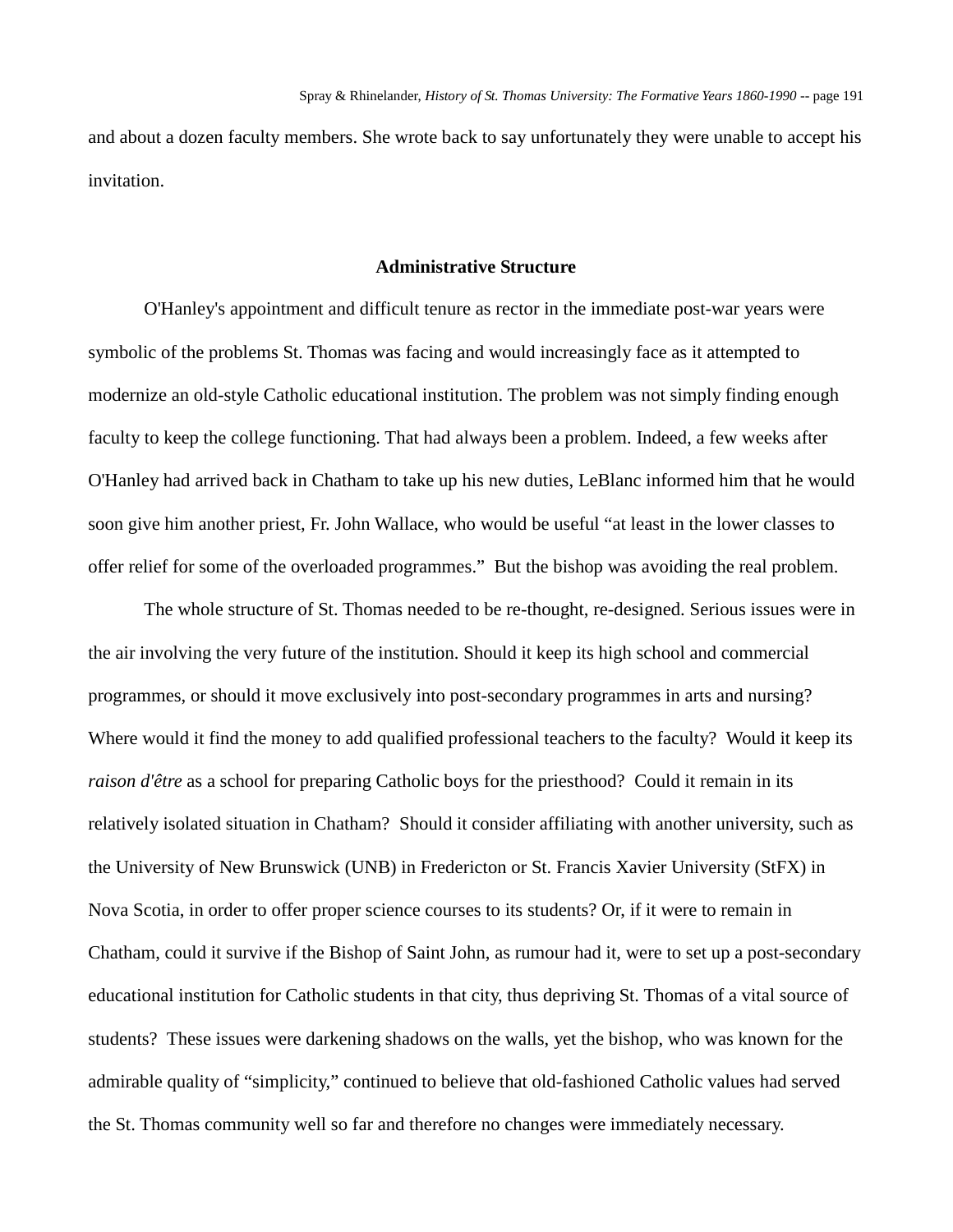If the college's finances regarding student scholarships and faculty salaries were tenuous, its methods of making policy and its general administrative structure were equally in need of attention. A board of governors had existed in theory since St. Thomas's official incorporation as a university in 1934, but the board had almost never actually met much less exercised supervision. To us today, such a lack of responsible leadership might signify an inefficient administrative structure. Given the Catholic and hierarchical nature of St. Thomas's governance, however, it was not a problem. To the priests who ran the college an executive or supervisory board was simply unnecessary.

LeBlanc, following his official appointment as St. Thomas University's Chancellor in 1942, waited three years before convening the board. Even then, the decisions it took at a meeting on July 17, 1945, were hardly momentous. Rector Hill, Vice-Rector John Keane, and Secretary James Dunn attended the meeting. John Ryan, another of the original priest "incorporators" in 1934, was absent. The first item on the agenda was board membership. The bishop suggested that five members was insufficient since it was never easy to convene all five members at any one time. Membership he suggested should be increased to nine, and the board agreed. He nominated three priests – Msgr. J.J. McLaughlin ("the old Monsignor"), Fr. J. M. Burns, and Fr. Joseph McKinnon, a graduate of St. Thomas in 1936, recently Chaplain at the Hôtel Dieu Hospital, and now the parish priest in Blackville – plus, in a departure, one layman, the choice of whom was left to Hill, Keane and Dunn. The board accepted the bishop's nominations and agreed that the number needed for a quorum should be raised from three to five. The membership issue resolved, LeBlanc introduced the next item on the agenda: how to alleviate the difficulties that Fr. Lynn McFadden, Prefect of Studies (essentially the Dean of Students), was experiencing as a result of the growth of student enrolment. The rector responded that he would appoint an assistant for McFadden. In the next item of business, the board agreed to purchase a summer cottage for use by the priests as a retreat. And for the final item of business, the bishop read out a financial statement that "reflected a most successful year." Then the board adjourned.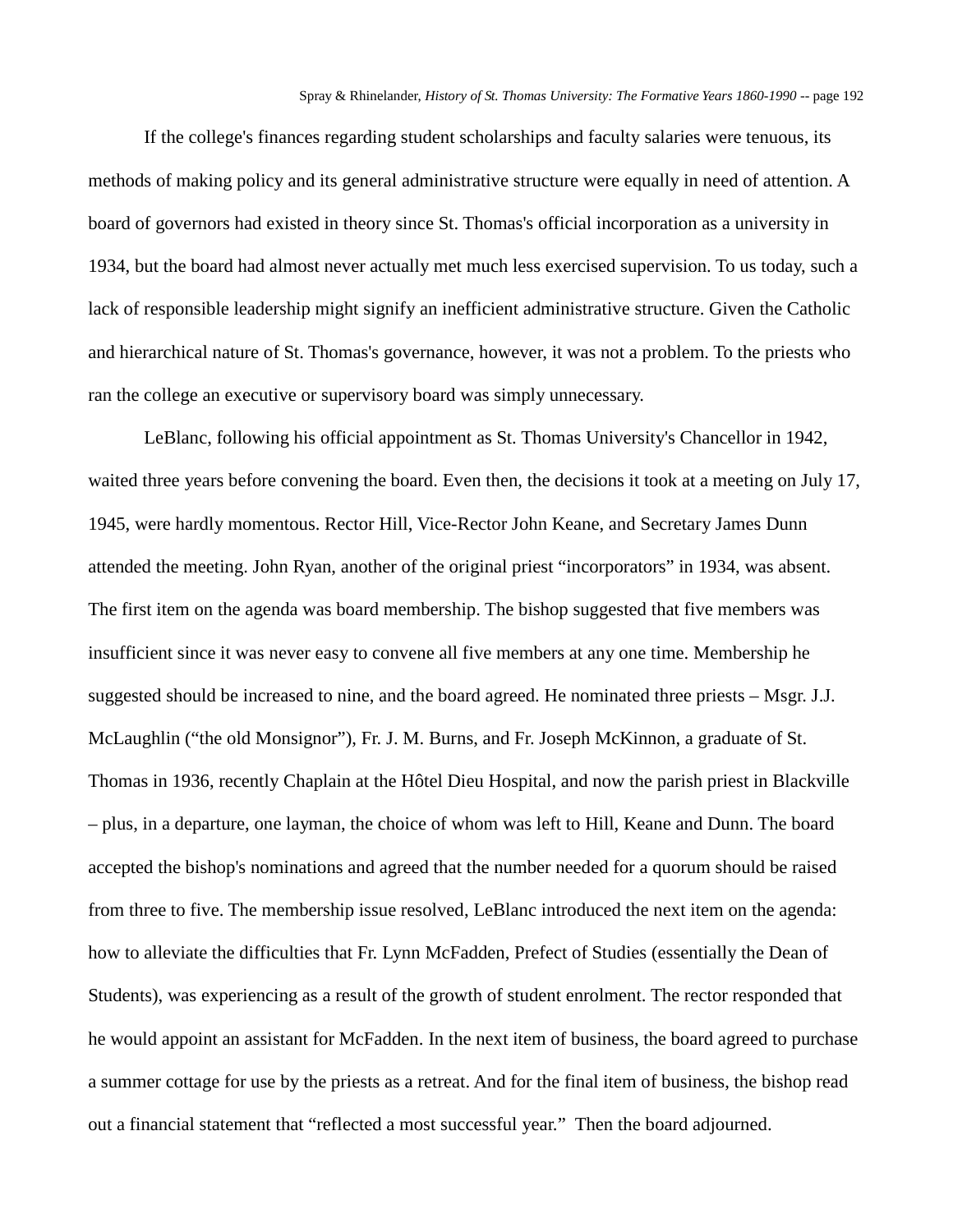Increasing problems, however, both internal and external, forced the bishop to convene his board more often. At the board's next meeting on February 27, 1946, there were four new faces, including the new rector, Fr. O'Hanley, Fr. Hill having resigned the previous October. Another new face was a layman, Mr C. P. Hickey, a Chatham druggist. The bishop proposed adding a second layman to the board, which the board approved and which would bring membership to ten. The immediate issue before the board was over-enrolment and the need to expand St. Thomas's facilities. The bishop indicated that he knew of a building, known improbably as Blink Bonnie, not far from the student residence and which might accommodate another twenty or so students, for sale at a reasonable price. The board gave the rector, O'Hanley, the authority to make a bid on the building. But a more serious and obviously related issue was brought up by the recently appointed member Fr. Joseph McKinnon. He mentioned that he had heard that the Bishop of Saint John was contemplating setting up a Catholic college in his own diocese, perhaps to be affiliated with UNB. There was much worried discussion among the members. St. Thomas was still the only English-speaking Catholic institute of higher education in the province. Catholic students from the southern part of the province, most of them from Saint John, had been enrolling at St. Thomas in the arts programme for a number of years, and their numbers had recently been increasing, despite the competition from StFX in Nova Scotia. Apparently some Catholics in Saint John felt it was time for that city to have its own Catholic university, or at least a post-secondary institution of some sort, perhaps a "junior college." Would such a move, asked McKinnon, not seriously deplete enrolment at St. Thomas, not only obviating the need for expanded facilities but perhaps threatening the college's very existence? Should St. Thomas itself perhaps consider forming some sort of affiliation with UNB in order to forestall such initiatives from Saint John? The bishop said he would discuss the matter with the Bishop of Saint John.

# **Saint John Considers a New English-Speaking College**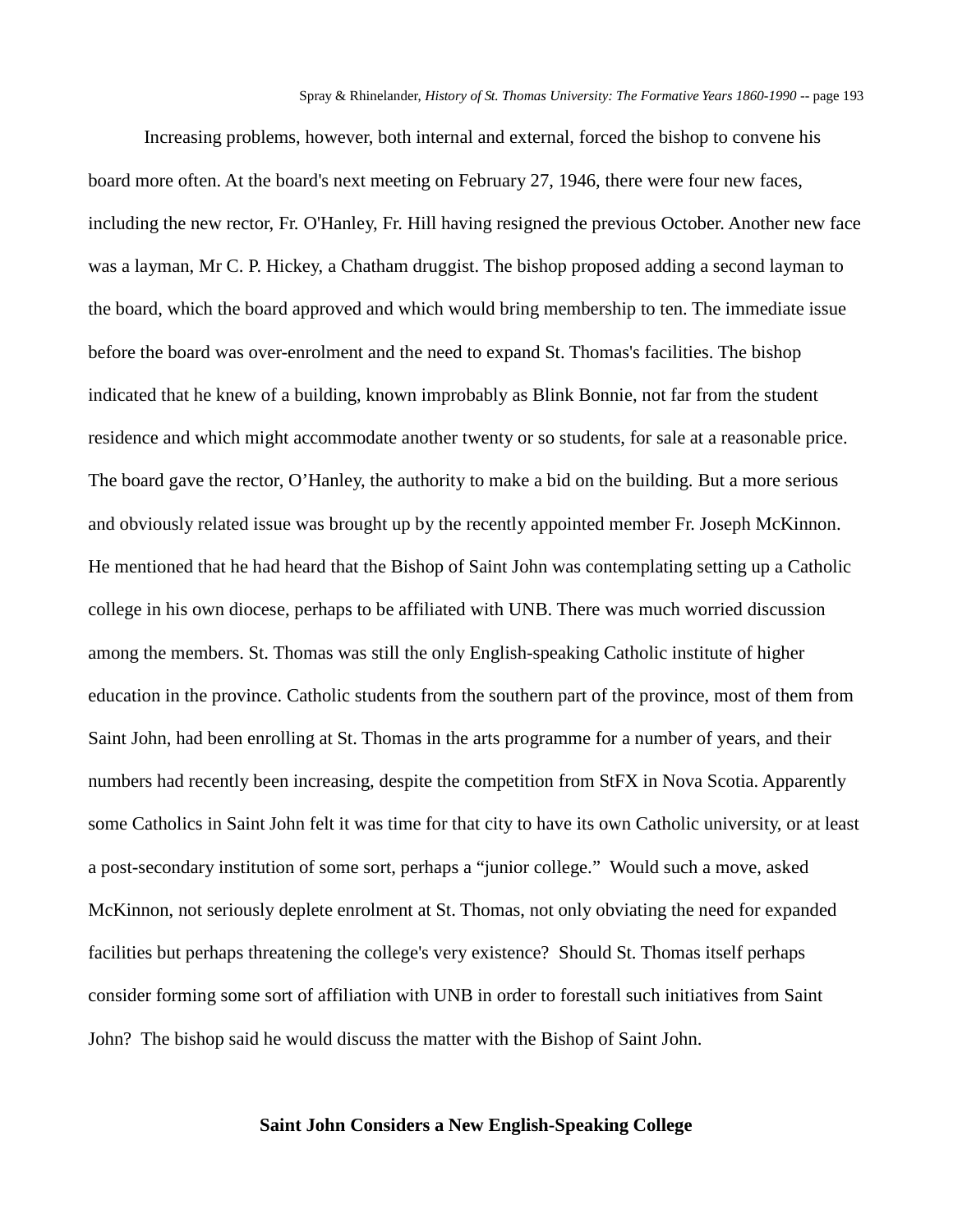The Bishop of the Saint John Diocese in 1946, Patrick Bray, had come to the position ten years earlier from Halifax. As we saw previously, he was remotely involved in the decision to remove the diocesan see from Chatham to Bathurst in 1938. In Halifax he had been Rector of Sacred Heart Seminary. The experience made him in principle a strong supporter of educational opportunities for Catholic youth, although in practice he was inclined first to look after the Catholic youth of the Saint John Diocese. In the summer of 1944 he raised the issue with some of his closest advisors. He asked them what they thought about the possibility of establishing a new college of some sort for Englishspeaking Catholics in the Saint John Diocese, and if so where it should be located. He also sought their opinion as to whether such a college ought to be run by diocesan priests or by a Catholic Order.

Bray's advisers were mostly negative in their assessments. On the one hand they agreed in principle on the benefits of a new post-secondary educational institution for anglophones within the diocese. Canon Law, as some pointed out, "demands a reasonable service to the people in their own language. The priest is for the people not the people for the priest." On the other hand, the practical problems were large. At the time, they pointed out, the Diocese of Saint John already included one post-secondary educational institution, the Collège Saint-Joseph, located in Memramcook. Since 1920 it had been offering a BA degree, and although it did conduct a few classes in English it was mainly for French-speaking students. If an English college were to be established in the diocese, St. Joseph's would probably abandon its English courses. Besides, St. Thomas already existed as an Englishspeaking Catholic college in the neighboring diocese to the north, which many Catholic students from Saint John attended as boarding students. The biggest problem was money. Financial support would have to come from all the parishes in the province, and the bishop's advisers doubted that such support would be forthcoming from the francophone parishes, any more than was likely to come from those in the Bathurst diocese.

Everyone agreed in principle that it would be beneficial to increase anglophone Catholic post-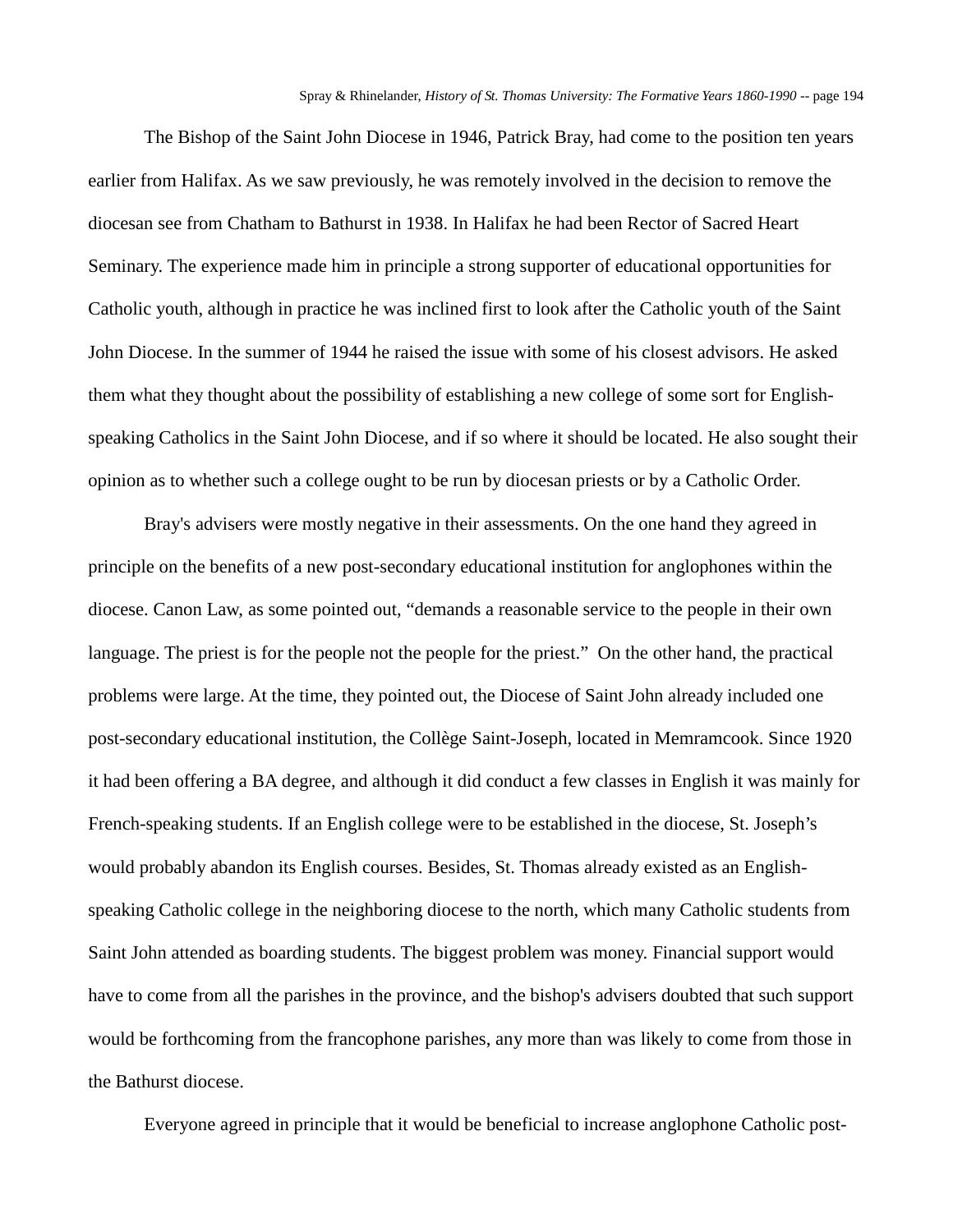secondary educational opportunities, that it would help to prepare anglophone boys either for the priesthood or simply for a better standard of living. But if a new such college in Saint John failed, or even if in practice it did not achieve a high standard of education, it would not be worth the effort. In the end, the bishop's advisers felt that such an institution would not attract enough fee-paying students to meet costs. Even if forty students enrolled in each of four post-secondary years, it would, they judged, be insufficient. Besides, Catholic students who intended to go on to professional programs would need science courses, and, the bishop was told, "no serious hope for satisfactory proficiency of the science courses of the college envisaged can be entertained, at least not for a number of years…. St. Joseph's had not attained it, it would seem, in the whole period of its existence." Such students at present could attend StFX in Nova Scotia. As to whether or not an educational institution should be run by priests or by an Order, the question was moot (although the priests at St. Thomas might have had some advice for him in that regard). Bray, disappointed, dropped the matter, at least for the time being**.**

In a tightly knit community such as the Catholic priesthood, it was no wonder that stories of Bray's discussions about the possibility of creating a new Catholic educational institution in Saint John had circulated within the priesthood of the neighboring diocese to the north. It could not have been a complete surprise to the Bishop of Saint John, therefore, to learn that rumours of his discussions had made the rounds. He learned of it in March, 1946, when he received a long letter from his fellow hierarch in Bathurst. LeBlanc wrote about the recent meeting of the St. Thomas board, on which he sat as chancellor of the university, on February 27, 1946, at which the members had discussed the need to expand St. Thomas's facilities. The new rector, Fr. O'Hanley, had pointed out that if all the students now enrolled were to return the following year, as they were expected to do, there would only be only four places available in residence for new students. Thus, LeBlanc explained to Bray, the college would probably be purchasing another building to serve as a student residence. He went on to say that at that same board meeting one member had mentioned that the Diocese of Saint John was thinking "very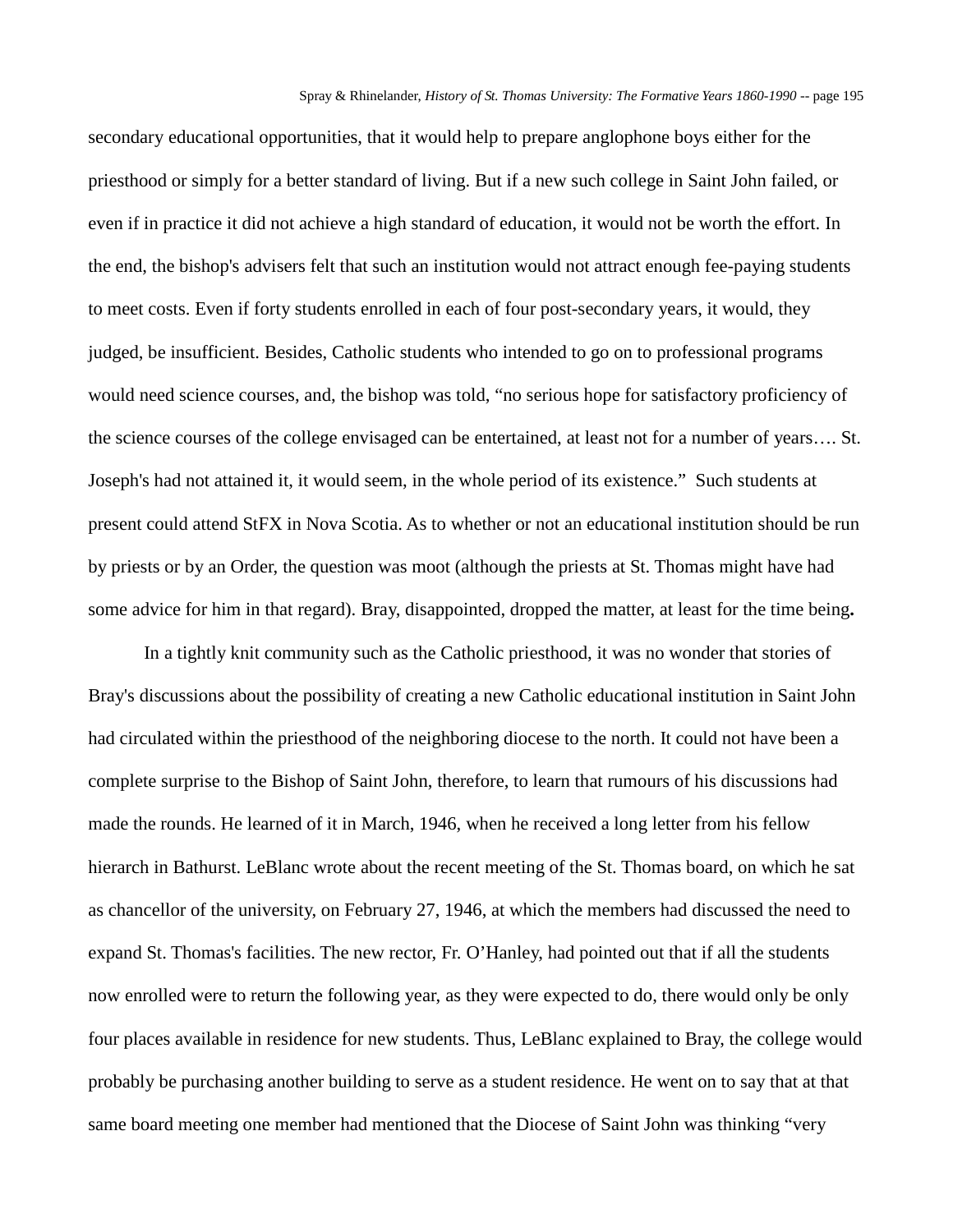seriously" of setting up a Catholic college of its own.

LeBlanc was proceeding with some delicacy here. He did not want to be thought "trying to mingle into the affairs of another Diocese," yet he had been instructed to pass on St. Thomas's concerns to the Bishop of Saint John. There were worries that since so many students from the Saint John diocese were presently attending St. Thomas College, the creation of a Catholic college in the Saint John Diocese might "greatly impede the progress of St. Thomas." At the present time St. Thomas had forty-eight students from Saint John – twenty-two in the high school programme and twenty-six in the arts programme. Bishop Bray would understand that St. Thomas did not want to lose those students. It had been suggested at the board meeting that some arrangement might be made with the Diocese of Saint John in order to agree on "one strong Catholic college that could serve the educational needs of both Dioceses." The board had directed the chancellor to approach Bray "to ascertain his attitude regarding a new Catholic college," and also, if he was thinking positively in that direction, "was it his intention to affiliate such an institution with the University of New Brunswick in Fredericton?"

Members of his board, LeBlanc continued, had mentioned the possibility of St. Thomas itself becoming somehow affiliated with UNB, perhaps the way St. Michael's College was affiliated with the University of Toronto. He hastened to add that he had rejected suggestions that St. Thomas students might be "more readily accepted as 'job seekers' if they had their degrees from UNB." In his opinion St. Thomas students did not "take a back seat" to students at any other universities. Furthermore, LeBlanc personally did not favour affiliation of St. Thomas with UNB. He referred to St. Dunstan's in Charlottetown and St. Francis Xavier in Antigonish as examples of colleges that stood successfully on their own. LeBlanc informed Bray diplomatically that he was not trying to get "news or information that are none of our realm" but that he was just passing on to him information about what had happened at the meeting of the St. Thomas Board. He did not expect Bray to tell him anything he "should not know." What he would appreciate, however, was Bray's opinion about affiliating a Catholic college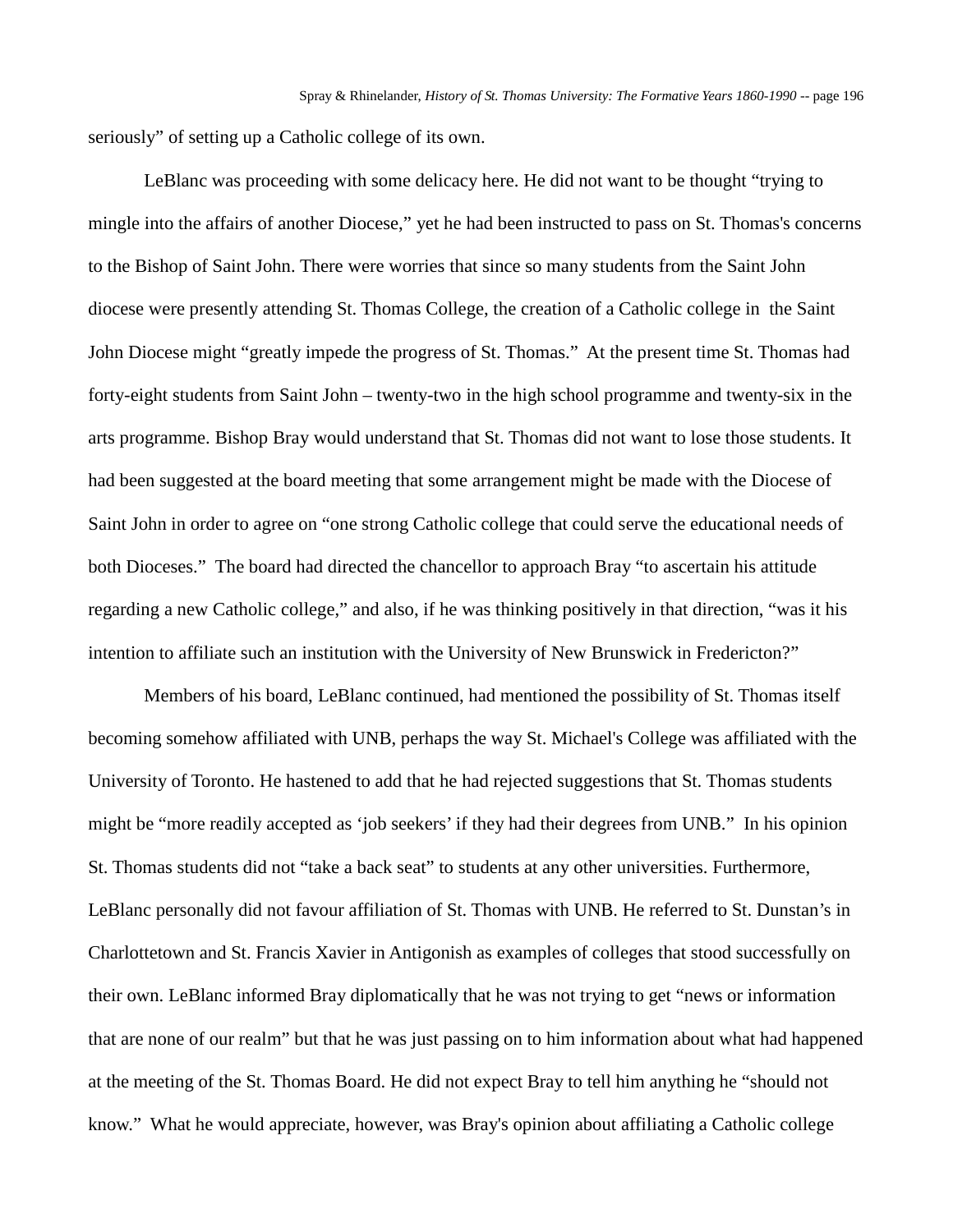with a non-Catholic institution. "Personally," he concluded, "I cannot conceive the necessity of such an action."

If the Bishop of Saint John had been disappointed in his earlier attempts to consider setting up a new post-secondary educational institution for Catholic students in his diocese, the letter from the Bishop of Bathurst served not only to revive his interest but also to make him wary of encouraging St. Thomas's plans for expansion. He replied to LeBlanc in a rather frosty letter that the question of a new Catholic college in Saint John had indeed been raised and discussed, although no conclusion had been reached. He was not, he said. "aware of what rumours might be about," although he did feel constrained to point out that his diocese "reserves its full right to establish a Catholic college within its boundaries, should the project at any time be judged feasible and advisable." He agreed that "only one English-speaking (Catholic) college can function efficiently in New Brunswick today." Ominously, he declared that any changes to the education of English-speaking Catholic youth should be kept in a broad context. He, Bray, had indeed already heard rumours about the possible expansion of St. Thomas, but he hoped that any such plans would be "preceded by a thorough study, on a comparative basis, of the needs, ecclesiastical and lay, of the English-speaking Catholics of N.B." The issue needed "a good airing" among English-speaking Catholics. He concluded his missive with the suggestion that he would be pleased to participate in further discussions if the board of St. Thomas was interested. As for affiliation with UNB, any such arrangement, he reminded the chancellor, would need approval from Rome. Such permission, he wrote, was occasionally to be had, but in a specific instance it had been refused "some twenty-five years ago in the case of the proposed federation of the College of Nova Scotia [Bray's reference here is obscure, since there was never a College of Nova Scotia *per se*: he may have been referring either to St. Mary's University, founded 1806 in Halifax, or the Université Sainte-Anne, founded 1890 at Church Point, NS, both being Nova Scotia Catholic universities] with Dalhousie University to constitute a Provincial University." The implication was clear. Such approval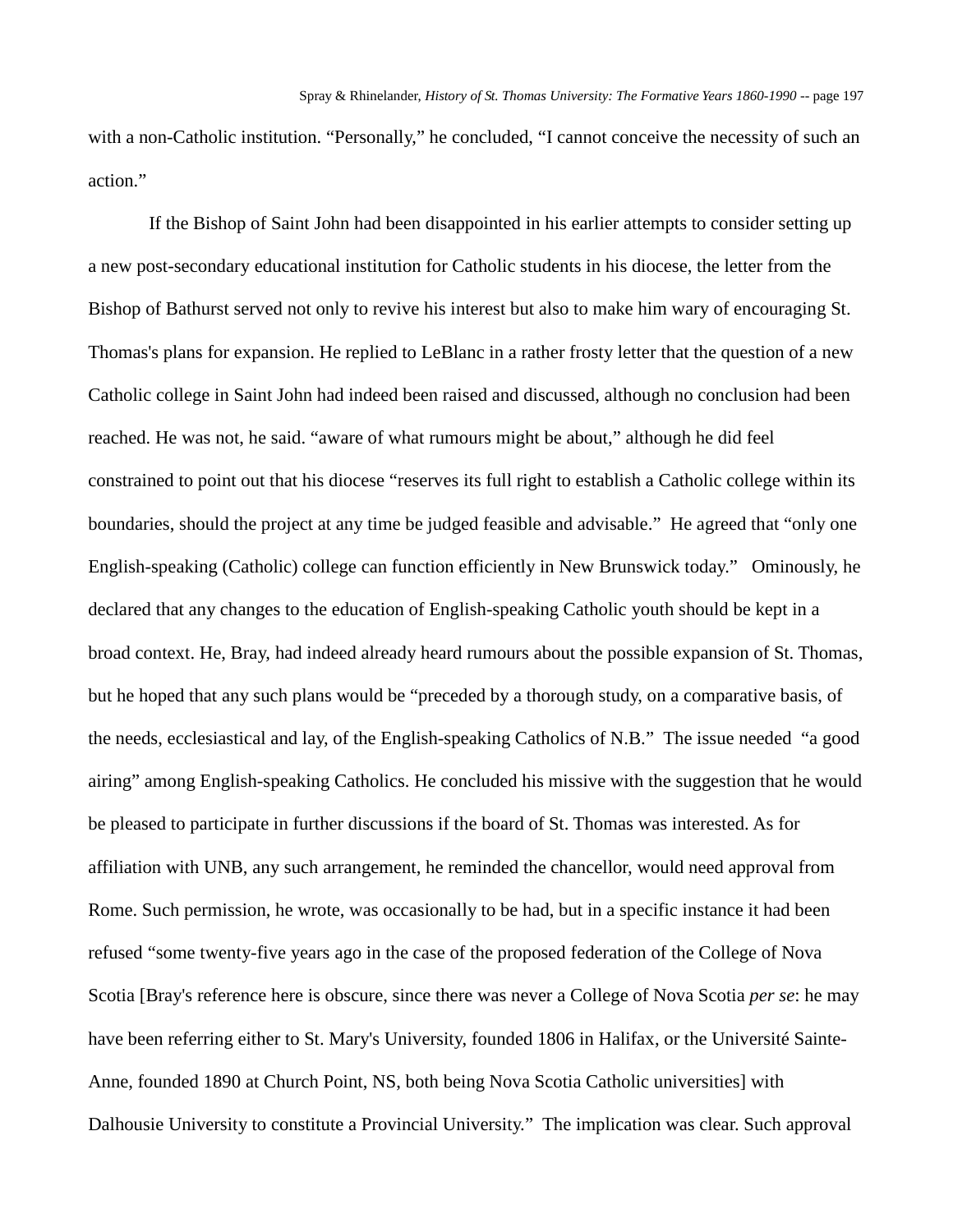was sure to be denied St. Thomas, if ever it were to consider such a possibility.

# **Into the Lion's Den**

The exchange of letters between the two bishops spurred LeBlanc to call another meeting of St. Thomas's board. On May 29, 1946, a concerned board appointed a committee to meet with Bray. The committee consisted of Rector O'Hanley with Frs. McLaughlin, McKinnon, and Ryan. Bishop LeBlanc himself would be unable to attend, ostensibly on account of a heavy schedule lasting until August, but he urged the committee to meet as soon as possible.

On June 7, 1946, Bray invited the St. Thomas delegates to meet with him in Saint John or, if they wished to shorten their journey, in Fredericton. The committee members in Chatham preferred the latter, and the meeting took place the following week at St. Dunstan's Rectory in Fredericton on June 14. Bray brought with him three of his priests: F. C. Cronin, F. M. Lockary, and Charles T. Boyd, pastor of St. Dunstan's, who acted as secretary of the meeting.

From the point of view of the St. Thomas delegation, there were two important and related issues to be discussed. First was "the dire need of additional personnel for the teaching staff" at St. Thomas. The second was the possible effect upon St. Thomas enrolment of the establishment of a new anglophone Catholic college in the Diocese of Saint John.

Regarding the first issue, the meeting agreed that expansion of St. Thomas at its present location in Chatham would require not only the financial support of English-speaking Catholics of both dioceses, but also personnel, namely the assignment of priests from Saint John to the teaching staff at St. Thomas. Regarding the second issue, the St. Thomas committee put forward a proposal that would render unnecessary a new school in Saint John and at the same time protect St. Thomas's enrolment: affiliation of St. Thomas with UNB. Under the plan, the Commercial Course, the High School Academic Course, and two years of the Arts Course would remain in Chatham, while the final two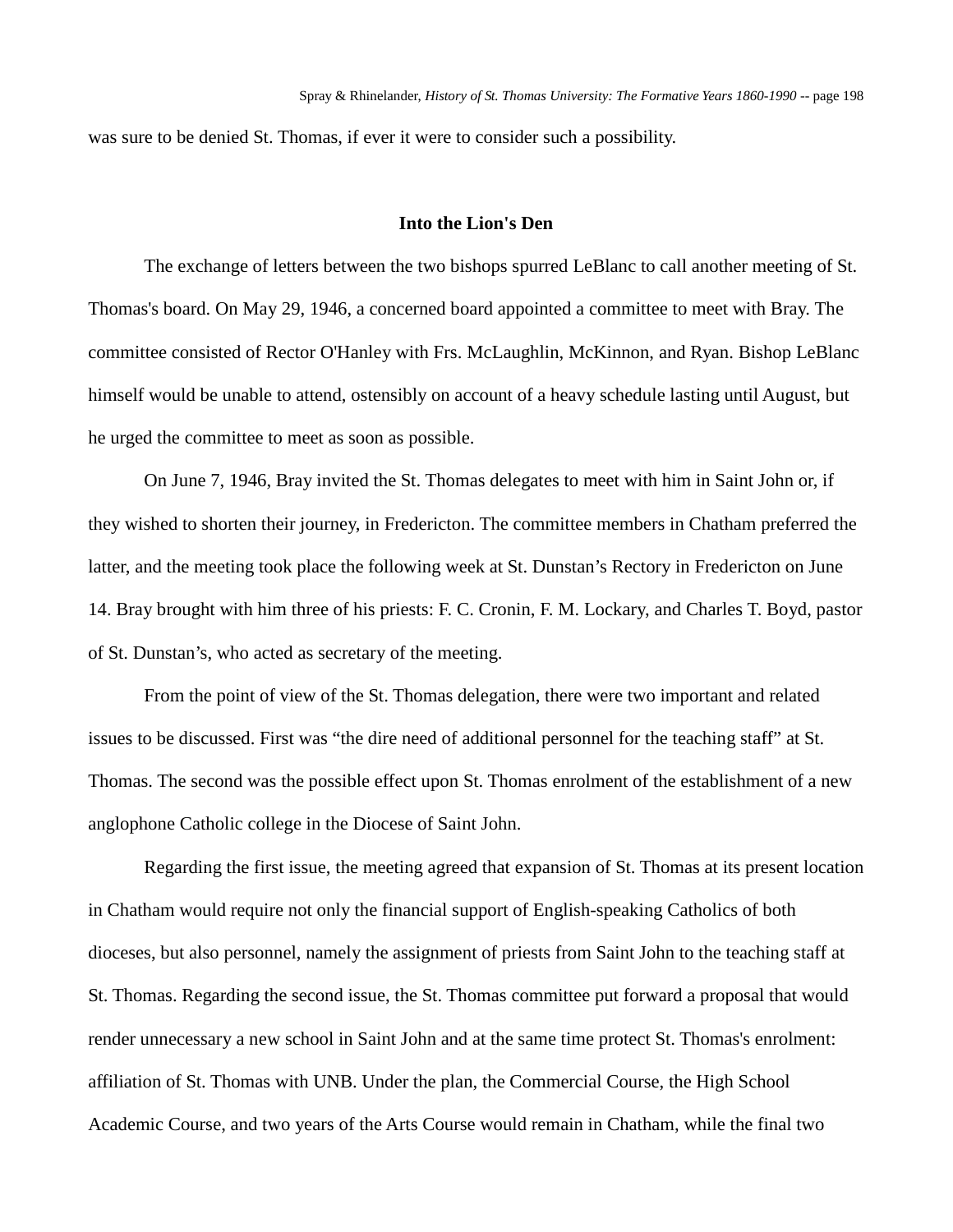years of arts courses would be established "at a new institution to be located in Fredericton," somehow affiliated with UNB. Chatham would thus continue to have a junior college of arts which anglophone students from the two dioceses could attend. There would be no need for a new junior college in Saint John.

The St. Thomas delegates admitted that such a plan would entail "a heavy financial outlay" to cover the costs of new facilities and faculty. Would the English-speaking Catholics of the province be willing and able to pay? How large a population they would have to draw from, and how many students could they expect? O'Hanley pointed out that in 1945 enrolment at St. Thomas was onehundred-fifty boarding students, of whom ninety-five were in the high school and fifty-five in the college. In addition to those, one hundred day students attended classes, making a total of two-hundredfifty students. Classes were full, and a number of applicants had been turned away because of a lack of space, "among them ten or twelve well-qualified applicants." He pointed out that "never in the history of the institution" had there existed a problem of low enrolment at St. Thomas.

Boyd had prepared some figures for the meeting. One-hundred-two Catholic students had attended UNB during the 1945-46 academic year, although the average in previous years was around sixty. Most were taking courses in engineering, science, pre-medical, pre-law, and forestry, although some were taking arts courses. A "respectable number" of Catholic students from New Brunswick were attending StFX, but accurate figures were not available.

The St. Thomas spokesmen picked up on those figures to bolster their case. Their main arguments in favour of some sort of affiliation with UNB would be the availability of laboratories as well as courses in forestry, engineering and the sciences, which would greatly decrease financial outlays as well as the problem of finding trained faculty in those fields. All agreed that such affiliation with UNB, however, while having "material advantages," would also present serious problems. Affiliation with a secular university was "not ideal" from a Catholic point of view.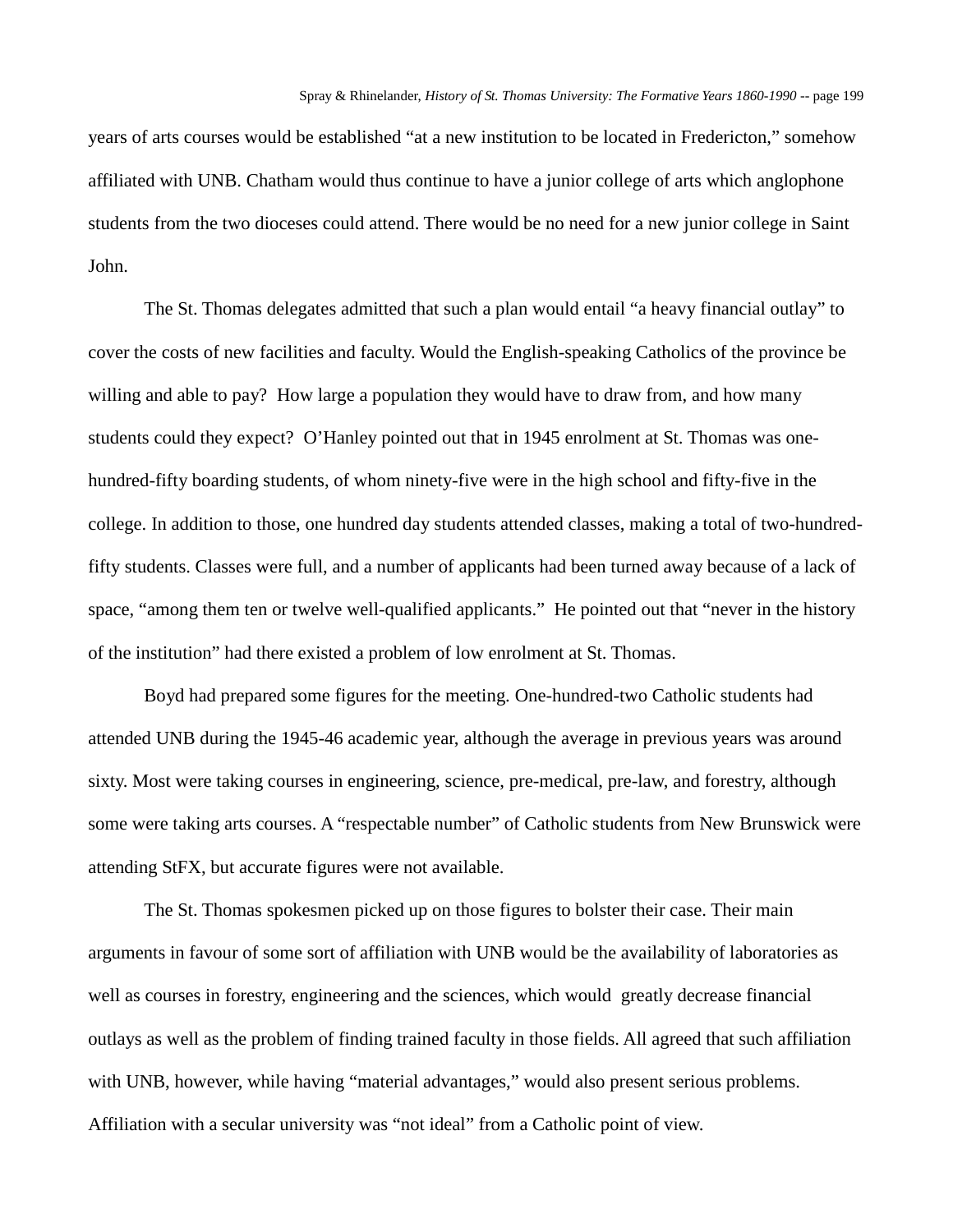Bray referred to his earlier remarks that Rome had already refused to give permission to Catholic colleges in Nova Scotia to unite with other universities in that province. Furthermore, he objected, affiliation of an upper-level Catholic college with UNB would not meet "the need, always acute, to supply priests for the Church." In general he was less than warm to the Thomists' ideas. The Catholic college being proposed, he suggested, would probably not attract the college boys who went yearly to StFX since that university had a "renowned reputation" as well as strong family ties. The English-speaking Catholic population of New Brunswick was only about 50,000, which was far less than StFX had to draw upon in the Diocese of Antigonish. Perhaps, he wondered aloud, instead of affiliation with UNB they should be considering setting up a new college that was affiliated with StFX?

The meeting finally agreed that in any case one English-speaking Catholic college was sufficient for New Brunswick, although how it could serve the interests of both dioceses remained an open question. It ended without any formal agreement on what should be done. Bray praised St. Thomas for the good work it had done, especially in providing priests for the church. His thoughts, however, were tending towards affiliation with StFX, even though Antigonish was so far distant from both Chatham and Saint John. He suggested a second meeting in a few months' time to continue the discussion.

Tellingly, when Boyd drafted the minutes from the meeting for Bray's approval, the bishop insisted on a change. He pointed out to Boyd that at the meeting he had been "careful to safeguard the right of the Diocese of Saint John to establish a college, should it ever be deemed feasible and advisable." He wanted the minutes to reflect his caveats. He did not want the words "it was agreed that one English-speaking Catholic College was sufficient for New Brunswick" to be quoted later "as a formal commitment on the part of his Diocese to the principle of a single English-speaking Catholic College." In case Saint John did not agree to go along with St. Thomas's expansion and found it necessary later on "to do something for ourselves, St. Thomas might rightly say that we did not live up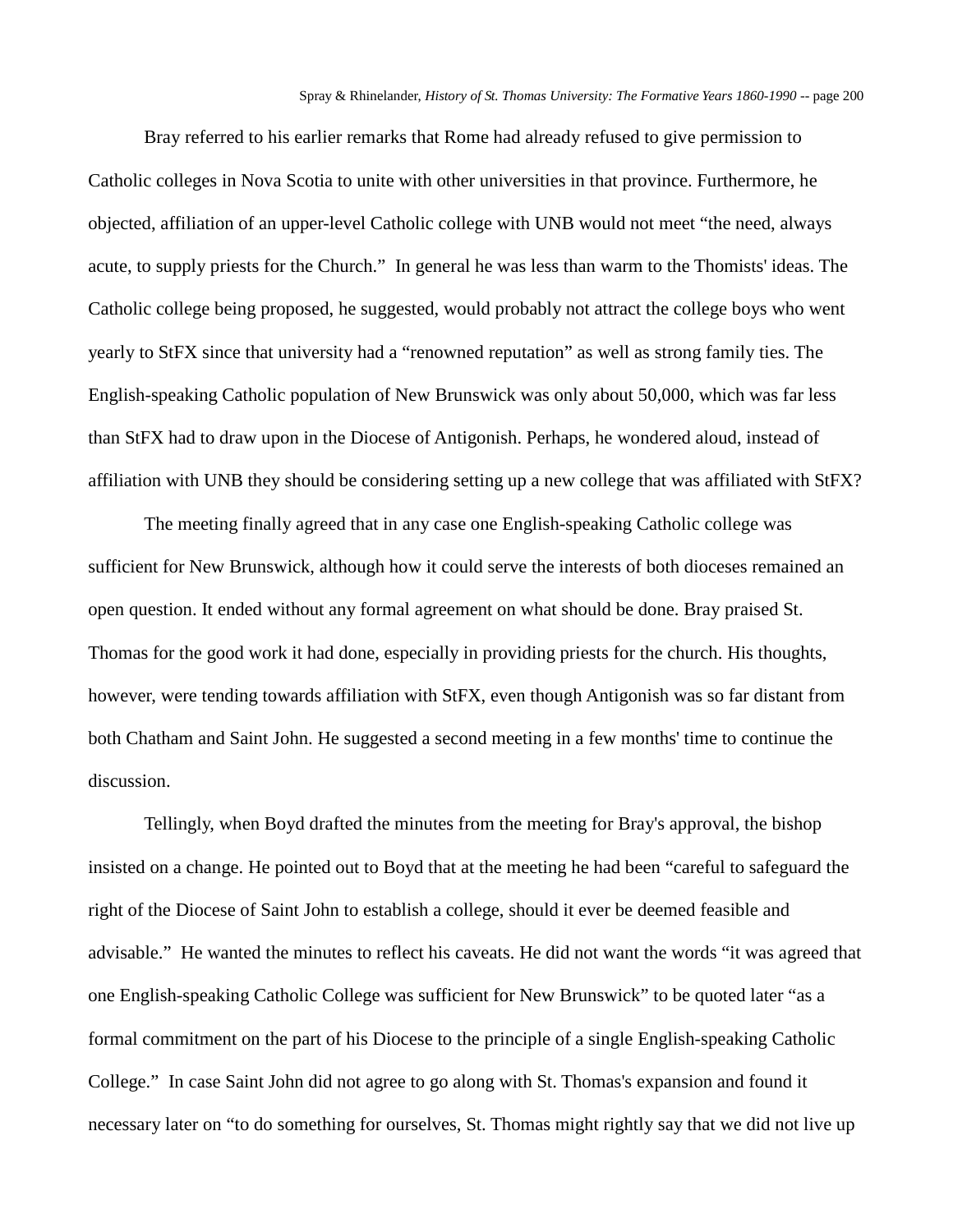to our commitment but ran competition with them to the disadvantage of all." He instructed Boyd to change the minutes to read: "While it was *felt* that one English-speaking Catholic College was sufficient for New Brunswick, *without commitment, however to that principle*..." [emphasis in original].

The change was made and the minutes were sent out, but it was a straw in the wind. Saint John would never see St. Thomas as anything but competition. The St. Thomas priests might have hoped for further meetings, but the second meeting that Bray had suggested never took place "due to unforeseen circumstances." Nor is there any record over the next two years of further contact between the two bishops about a province-wide English-speaking Catholic educational institution. The St. Thomas community was left in the dark for those two years, since LeBlanc only convened the board two years later, in March, 1948, when it finally considered its special committee's report of the 1946 meeting with the Bishop of Saint John.

### **Hard Times for Rector O'Hanley**

Fr. Charles O'Hanley's tenure as St. Thomas's twelfth rector was relatively brief – only three years – nevertheless in that time he had to deal with these two extremely difficult and delicate and indeed disturbing issues: the spectre of losing the college's many students from the Saint John diocese, and the stressful notion of affiliation with UNB.

Thus, things were not going well for O'Hanley. His lack of skill as an administrator together with the bishop's inclination to interfere in the college's affairs made for an unhappy situation. Immediately on O'Hanley's return from the June 1946 meeting with Bray in Fredericton, LeBlanc advised him that as soon as possible he should name advisors to help him administer college affairs. The bishop was responding to complaints about the rector "trying to do everything himself." The bishop was "positive" that having advisors or a council to help him would "change the whole situation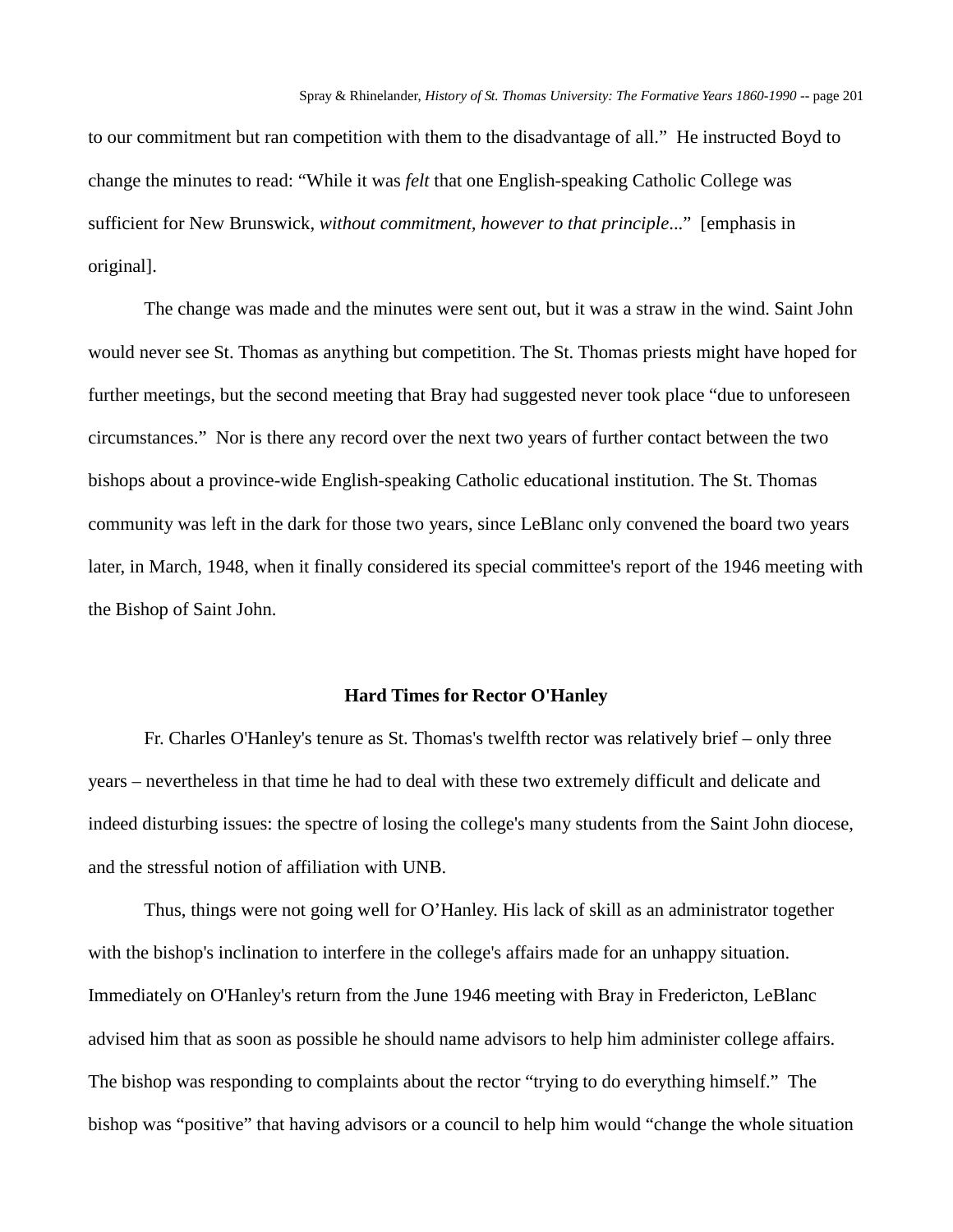and perhaps the attitude of many of your priests." He admonished the rector that "the management of the college must not be a one man job and must never appear to be so." The appointment of advisors or a council would be a benefit to the college. As usual, he suggested several possible areas where advisers could give him useful advice. The college's new bursar, Fr. Reinsborough, could advise him on financial matters, although he needed a little more training in bookkeeping and the general work that a bursar normally did at other institutions. The rector could, for example, consult a council of such advisers for their views on this, also for their opinion specifically on whether or not McKendy should be sent off to do graduate studies. The bishop admonished O'Hanley for procrastinating in such matters.

In fact O'Hanley had earlier given McKendy permission to go off to graduate school. He had asked the bishop for a replacement, but as usual the bishop had sent no one to take his place. O'Hanley, declared the bishop, should not have given permission without knowing beforehand as to whether or not he could get a replacement, so he should "recall the permission" and wait another year before sending McKendy away. Furthermore, O'Hanley had told McKendy he would have to pay his own expenses at graduate school. The bishop, however, decided that since McKendy had not asked for a leave of absence but was being sent by the college "to do higher studies," the college should when the time came be responsible for paying his tuition and board.

Things went from bad to worse for O'Hanley in 1947. The previous year Vice-Rector Scott had been taken ill and gone for treatment to a hospital in New York. It was costly, and O'Hanley was unwilling to pay his expenses. When Scott returned to St. Thomas in February, 1947, and was recuperating, he wrote a letter to the rector expressing his concerns. He had been advised by some of the other priests at St. Thomas that they did not think it was right that he (or they) had to pay the entire cost of hospitalization if they took ill since they were part of a community and their ills were "of a community nature." Scott then wrote the bishop to ask his opinion. He did not wish to embarrass the rector but he had been twice to New York and spent close to \$1000. He had never had much chance to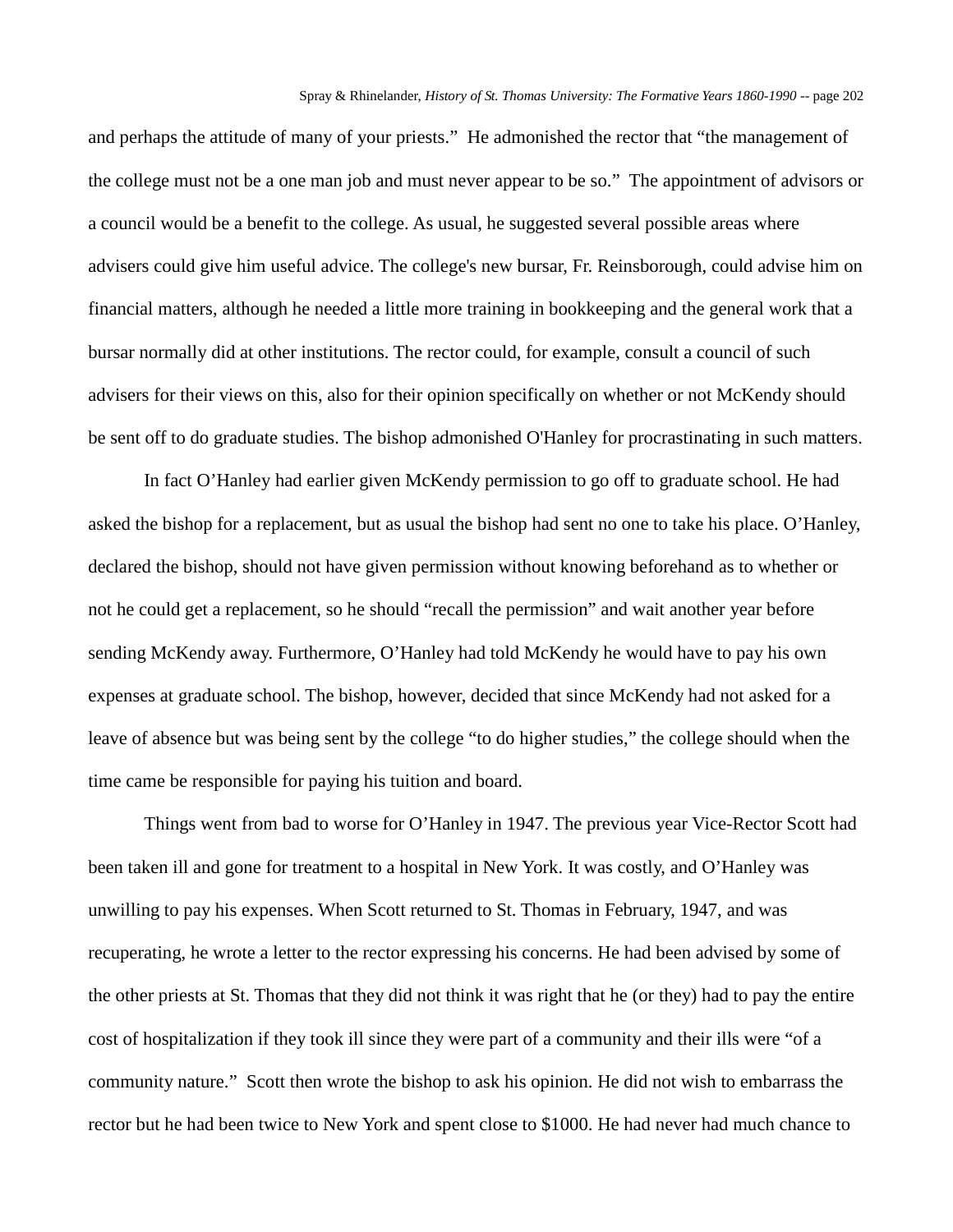save any money since he had had to educate a brother and sister. As Prefect of Discipline at the college he had had little opportunity to add to his stipend by saying masses in the parishes.

There is no evidence that the bishop, in following up Scott's request, consulted the college's new bursar about the college's finances. It is possible the latter was still at the Bathurst college learning about bookkeeping. Instead LeBlanc consulted "the old monsignor," McLaughlin, to ask if he thought it "advisable to ask St. Thomas College to pay partially the expenses incurred by the sickness of one of the staff," as had been suggested to him. He admitted that the salaries of the priests on staff were "rather meagre." McLaughlin suggested that, if Scott "would not resent a gesture like that," he personally did "not see any crime in the suggestion" that Scott be given a raise in his salary for the year in order to help pay for his operation, the amount of the raise to depend on the "financial condition of the college." LeBlanc decided against McLaughlin's advice, although he informed the rector that he had consulted McLaughlin and had reached a decision. The college should pay half the cost of Scott's medical expenses, and "that the same would be done for any of your professors who would be in the same predicament." He hoped this would not happen frequently, especially not a sickness of such seriousness. O'Hanley questioned the bishop's decision. He informed him that he had already given Scott some financial assistance "in addition to his salary" while he was in New York. Was he now expected to give him more? There is no record of the bishop's reply to O'Hanley's query, but Scott did apparently eventually receive some money to put toward his medical expenses. The matter did nothing to endear the hapless rector to the other priests on faculty.

The bishop, as usual, was solicitous about the on-going staffing problems at the college. As he wrote McLaughlin, "in meditating on the conditions as I see them" he understood that "the actual strain is too heavy down there and that the men cannot hold out under it. I do not know what the Rector of the College would say, I know he needs help. They refused over one hundred applicants this year for admission." As a result he wrote to ask the rector about his "desires in the way of professors." He had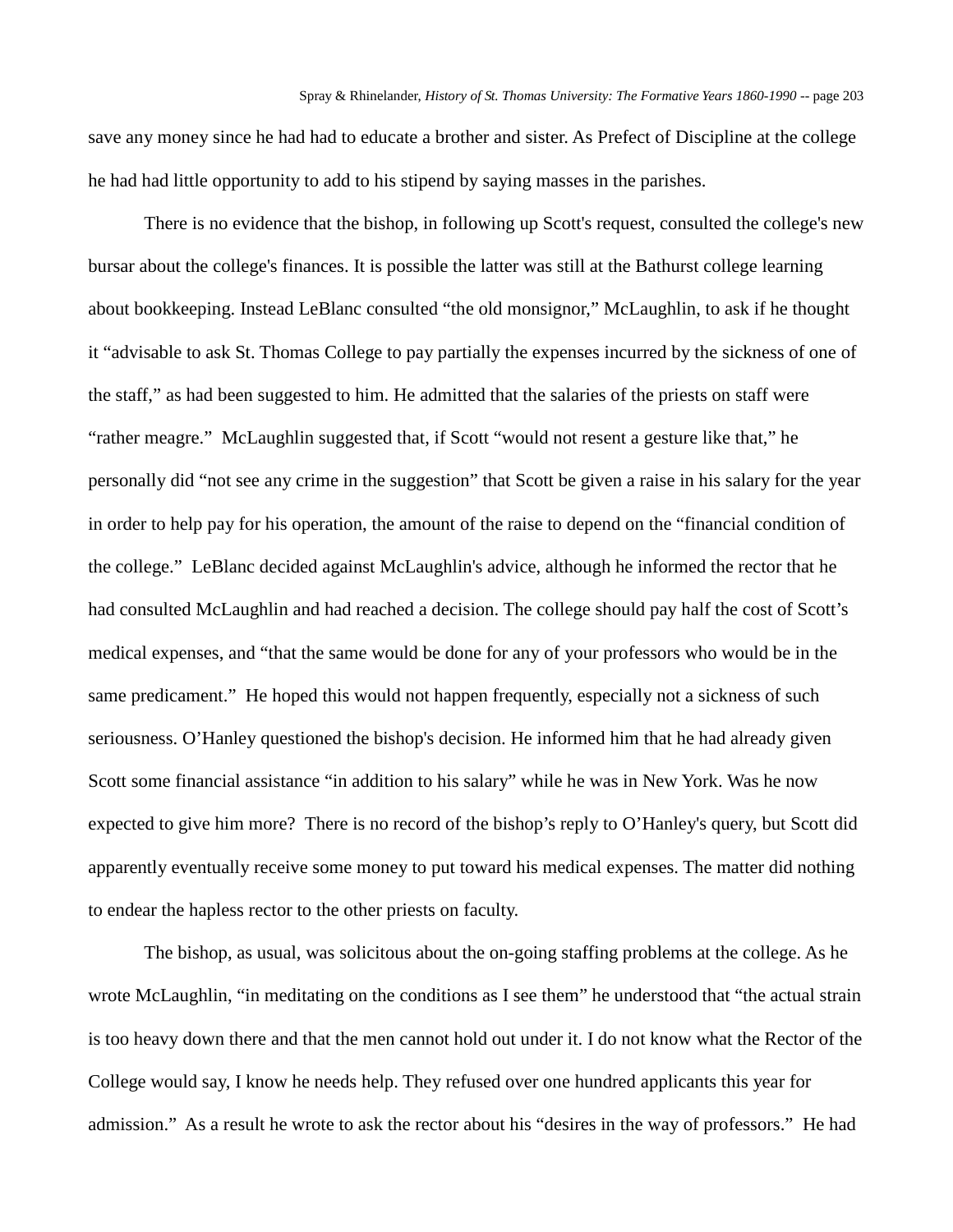heard that one or two were "not giving satisfaction as to their work, and I presume you shall always have these deficiencies." He promised to do whatever possible to remedy the situation. Would Fr. Woods be useful as a professor? If not the bishop would find other work for him. Fr. Bernard Broderick, presently assisting at the Chatham church, might also be available to take up work at the college.

O'Hanley was willing to accept Woods on faculty, who he thought "would prove a faithful, efficient and exemplary College priest." As for other necessary changes, he made no concrete suggestions but claimed that the bishop was "already acquainted with my desires." The reference appears to have been to the difficulties the rector was having in maintaining discipline among the staff. One priest had been visiting a family in town in the evenings where there was an unmarried women. It had caused some concern, and complaints had reached the bishop ears. O'Hanley's investigation had convinced him there was no impropriety. Although the man of the household was "an addict to strong liquor drinking," the priest was merely counseling him at his house. The bishop objected. He informed O'Hanley that he felt it was imprudent to do counseling in people's homes and that "no priest should be absent from the College without the permission of the Superior and particularly to go out in private houses." The rector was instructed to inform all his priests that "permission of the Superior is required to go out of the College for visits as is the rule in every other institution of the kind." The intent was clear: the rector was lax in disciplining his priests.

Admittedly, the bishop himself was feeling stretched. Priests in his diocese were often ill and several recently had retired, as a result of which he himself often had to act as the priest for various parishes. He was peeved to have received suggestions from faculty at the college that O'Hanley ought to be replaced as rector by someone more competent. The bishop had only so much time available to attend personally to the college's affairs.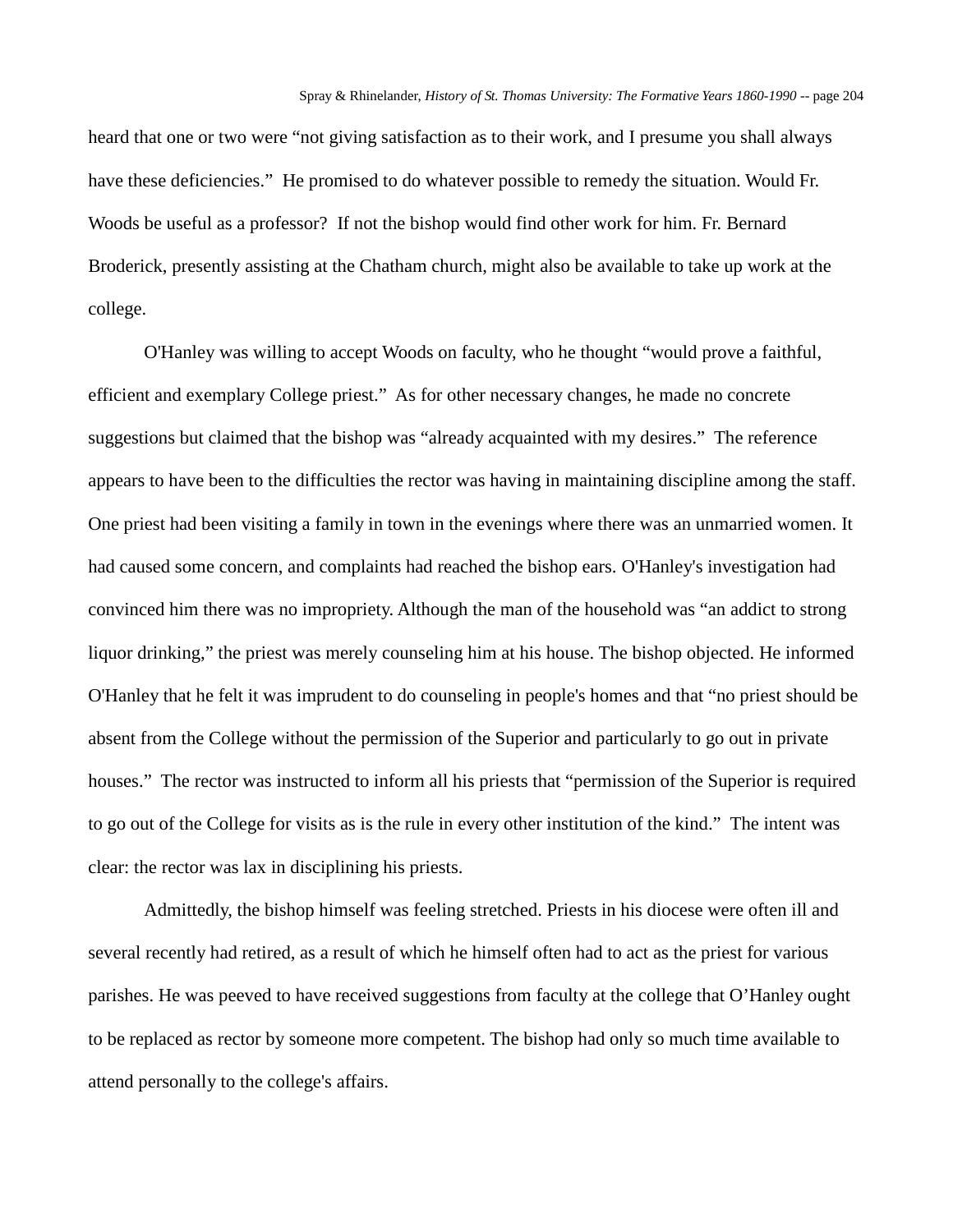### **Student Council**

Whatever the difficulties that were starting to plague the college's administrators, however, student activities in the post-war period continued to grow. As we saw previously, students as early as 1942 considered the need to establish a council that would attend to and represent specific student needs. The Aquinas Debating Society – the ADS – led the discussions. A student survey supported the idea and a faculty member looked into the possibility, but his investigation was completed too late in the year for any action. The following year, 1943, an article in the *Aquinian* suggested that formation of a student council or union had become "a serious undertaking." A student group, after examining student unions at other universities, had come to "the unanimous conclusion that a students' union was applicable at St. Thomas." By October, 1943, it had become "a lively topic of discussion in the corridors between classes and in the refectory." The consensus seemed to be that a student union would become a reality at St. Thomas. Like so many other ideas, however, without active faculty support and given war-time pressures, the issue went dormant.

Dormant, that is, until the ADS again took up the matter. By 1946 it had extended its influence over several other extracurricular activities. The *Aquinian* in April, 1946, reported that the Debating Society now controlled "all dramatic ventures, the College paper, as well as any social entertainments that may be held during the year." Why not a union? The *Aquinian* suggested that "in the ADS we have a society that could very easily become the nucleus of such a union," advising its readers to keep that in mind in electing the Debating Society's officers for the following year.

Support for a student council or union continued to grow. On November 27, 1947, the entire student body met in the auditorium at St. Michael's Academy where *Aquinian* editor Lawrence Shelley outlined for the students the earlier attempts to form a council. He presented information on student councils at other colleges and universities and suggested that it was time to put one in place at St. Thomas. The meeting agreed and voted to establish the St. Thomas Student Council.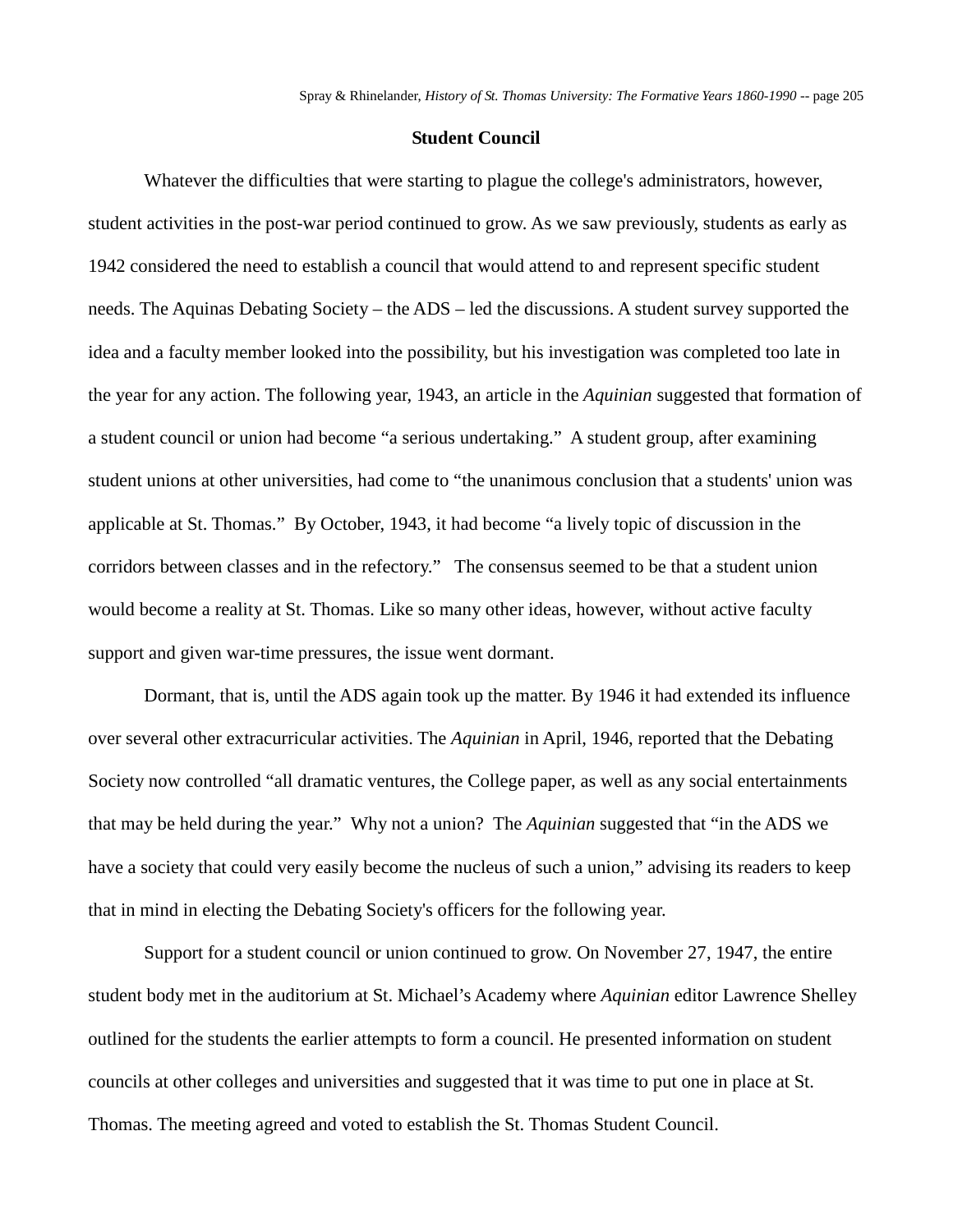Elections to the council followed. Ronald MacDonald, a senior, was elected president. He had attended high school and completed his first year of arts at St. Thomas before going off to war, returning in 1945. He was President of the Debating Society and, according to reports of the meeting, since "there was no one student who could measure up to his standards, the entire student body refrained from what would have been fruitless nominations of other candidates to run in opposition to him."

Elections to the other positions, however, were "hotly contested." In the process students split into two parties: the "Progressive Student Party" and the "Student's Welfare Party." In the end, John Kelly, another senior, was elected vice-president, Robert Hay, a junior, was elected Secretary, and Frank Irvine, a sophomore, Treasurer. Each of the four college classes elected its representative: Phil O'Neil for the Freshmen, Leo Drapeau for the Sophomores, Carmella Gautreau for the Juniors, and Nelson Lynch for the Seniors. It was decided that the high school students would not have representatives. The Debating Society elected Vince Whelton as its representative; the Athletic Association elected Vance Toner; the *Aquinian* elected Lawrence Shelley; and the Entertainment Committee elected Mike Gayner. Charged with enthusiasm, the students declared that their new Council should meet weekly, which, for a time, it did.

### **Raising Money for St. Thomas**

Meanwhile, in the Chatham community, some prominent Catholics wanted to help the college raise funds for its proposed expansion. They were not themselves wealthy, but they knew that finances at the college were extremely tight. They invited some of the senior priests to meet with them on December 11, 1947, to discuss the need for a financial drive. They were enthusiastic. St. Thomas, as we have seen, had always had a strong rapport with the citizens of Chatham and the Miramichi. Indeed, that community support had become St. Thomas's hallmark. Such a drive would require "extensive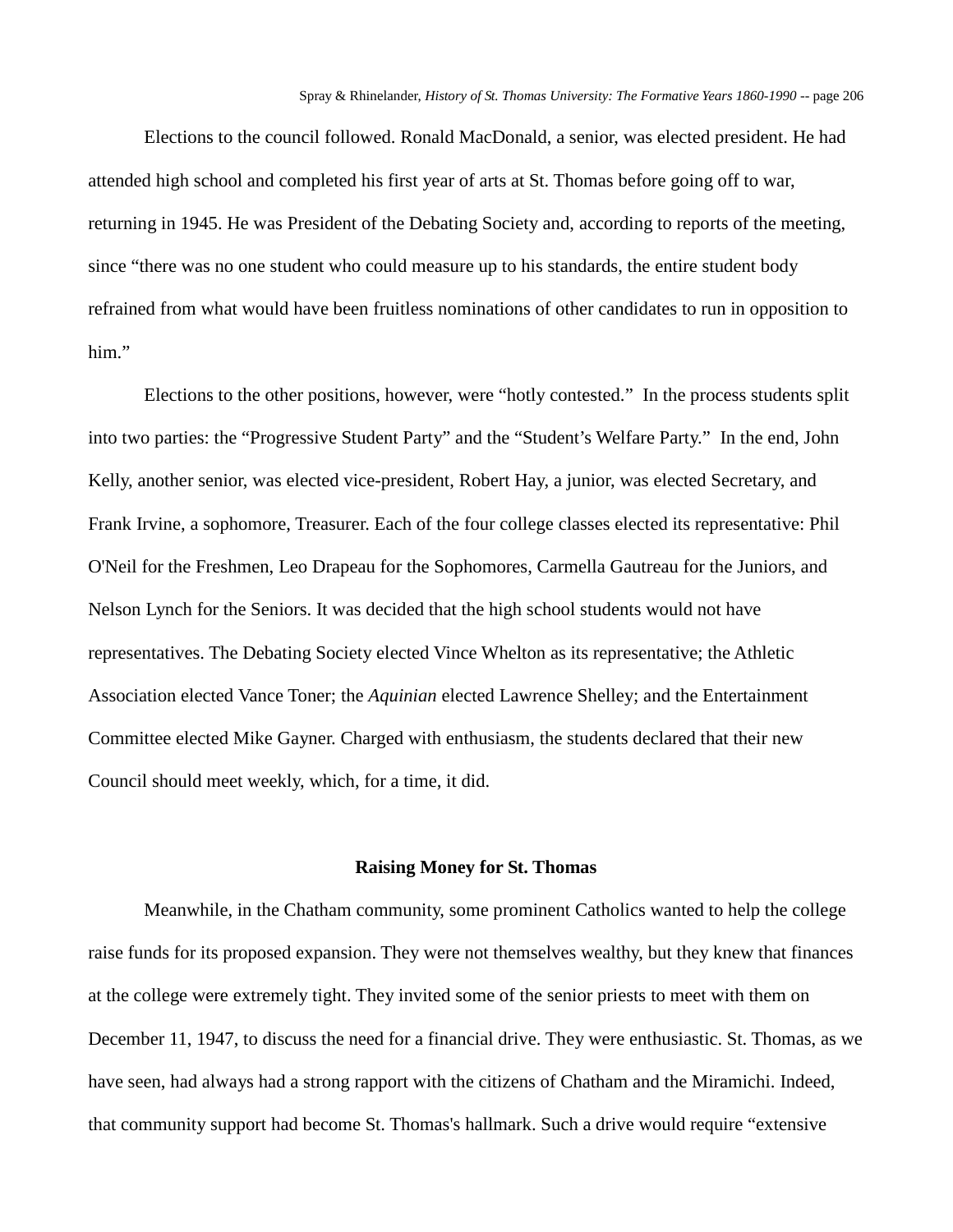organization," and they agreed to get started immediately. A second meeting was planned for December 29 with St. Thomas's board of governors, all the college priests, and the priests of the anglophone parishes, in order to discuss and organize the campaign. The bishop was asked to attend, not only for his "imprimatur but also for assurance that all arrangements and organization will be in harmony with your wishes." If he could not attend, he was asked to give his written support.

A year and a half earlier, as we saw, St. Thomas's delegates at a meeting with the Bishop of Saint John had already expressed a pressing need for more teachers and more space at the college. By 1947 St. Thomas was still the only English-speaking Catholic post-secondary educational institution in the province, and since there had been no further movement by the Saint John diocese to establish another such institution, St. Thomas was proceeding on the assumption that it would remain the only one for the foreseeable future. That meant it had to prepare for a further steady increase in enrolment from across the province.

Yet the idea of raising money for St. Thomas ran up against LeBlanc's own plans for his francophone college in Bathurst, the Collège du Sacré-Coeur. He had not sought the advice of St. Thomas's Chatham supporters, for obvious reasons: francophones outnumbered anglophones in the diocese, he himself was francophone, and he was the bishop. The request from the Catholic citizens of Chatham, therefore, was embarrassing. Two weeks later LeBlanc let his decision be known. He informed O'Hanley that because he had to attend the funeral of the former Archbishop of Montreal he would be unable to attend the meeting set for the 29th. And while he did support in principle the campaign for St. Thomas, he preferred to see an all-diocesan drive rather than one for St. Thomas alone. It was certainly "very important for an educational institution to be well equipped materially so as to satisfy both personnel and pupils," but, he announced, his Collège du Sacré-Coeur in Bathurst would be launching a drive for the same purpose. Fund-raising in the francophone parishes, however, need not interfere with fund-raising in anglophone parishes. Indeed, he suggested, organizing the drive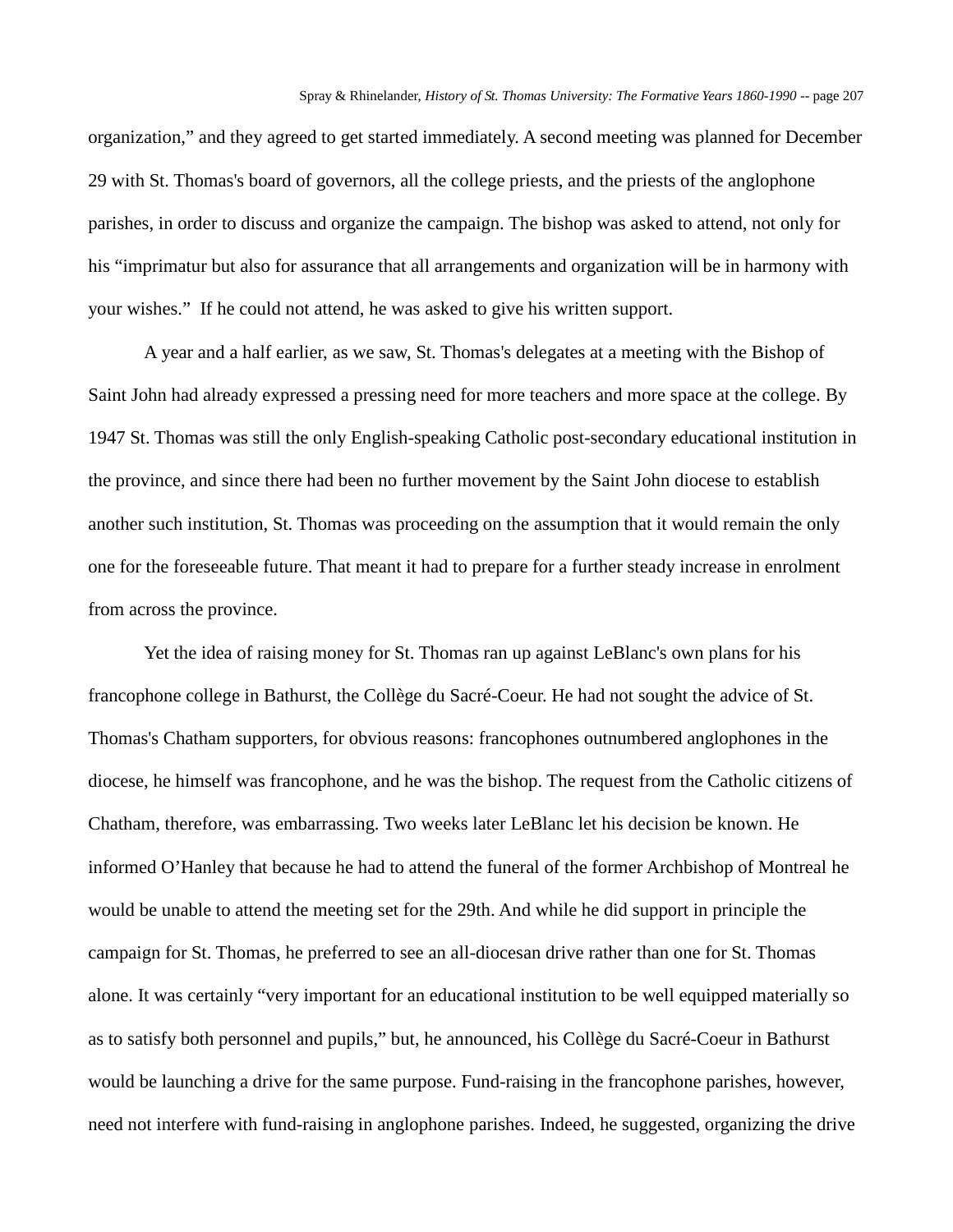throughout the diocese would be more efficient.

The bishop's announcement momentarily put a stop to the Chatham group's plans, but all they could do was wait to see what transpired. LeBlanc, determined to proceed with his plans, early in 1948 contacted a certain Thomas Finn from Kansas City, Missouri, presently in Ottawa. Mr Finn and his associates, it appeared, had conducted financial drives for Catholic dioceses and institutions for many years. LeBlanc asked if Mr Finn would run the campaign in the Bathurst diocese. Finn agreed. At the end of February, 1948, the bishop informed O'Hanley that Finn would be organizing the fund-raising drive for both St. Thomas and the Collège du Sacré-Coeur. The bishop then requested the secretary of St. Thomas to convene a board meeting for March 7, 1948, "at 2 p.m. sharp" since he had another meeting in Bathurst that night. The main purpose of the meeting was to discuss the fund-raising drive in the diocese.

The board met as planned, but because in usual fashion it had not met for two years there was a lot of old business to be dealt with. Since the last meeting, one member (Fr. Keane) had died. A decision was made to increase the number of board members to fifteen, including the two *ex-officio*  members – the chancellor (i.e., the bishop) and the rector – by adding the following laymen: William Hogan, D.S. Creaghan, Dr. Percy Losier, and Dr. C. J. Duffy. Not by coincidence, those four had led the meeting of St. Thomas's Chatham supporters on the preceding December 11<sup>th</sup>. From the bishop's point of view that was a way of involving them in the on-going fund-raising efforts. The expanded membership introduced the issue of year-on-year continuity, so the thirteen appointed members drew lots to decide who would serve for one, two, or three year terms.

On another item of old business, Fr. Joseph McKinnon presented an account of the meeting of the special committee set up by the board two years earlier in June 1946 in Fredericton with the Bishop of Saint John. He reported that a second meeting proposed by Bishop Bray "did not materialize due to unforeseen circumstances." The issue was fraught with indeterminate complexities. If the Bishop of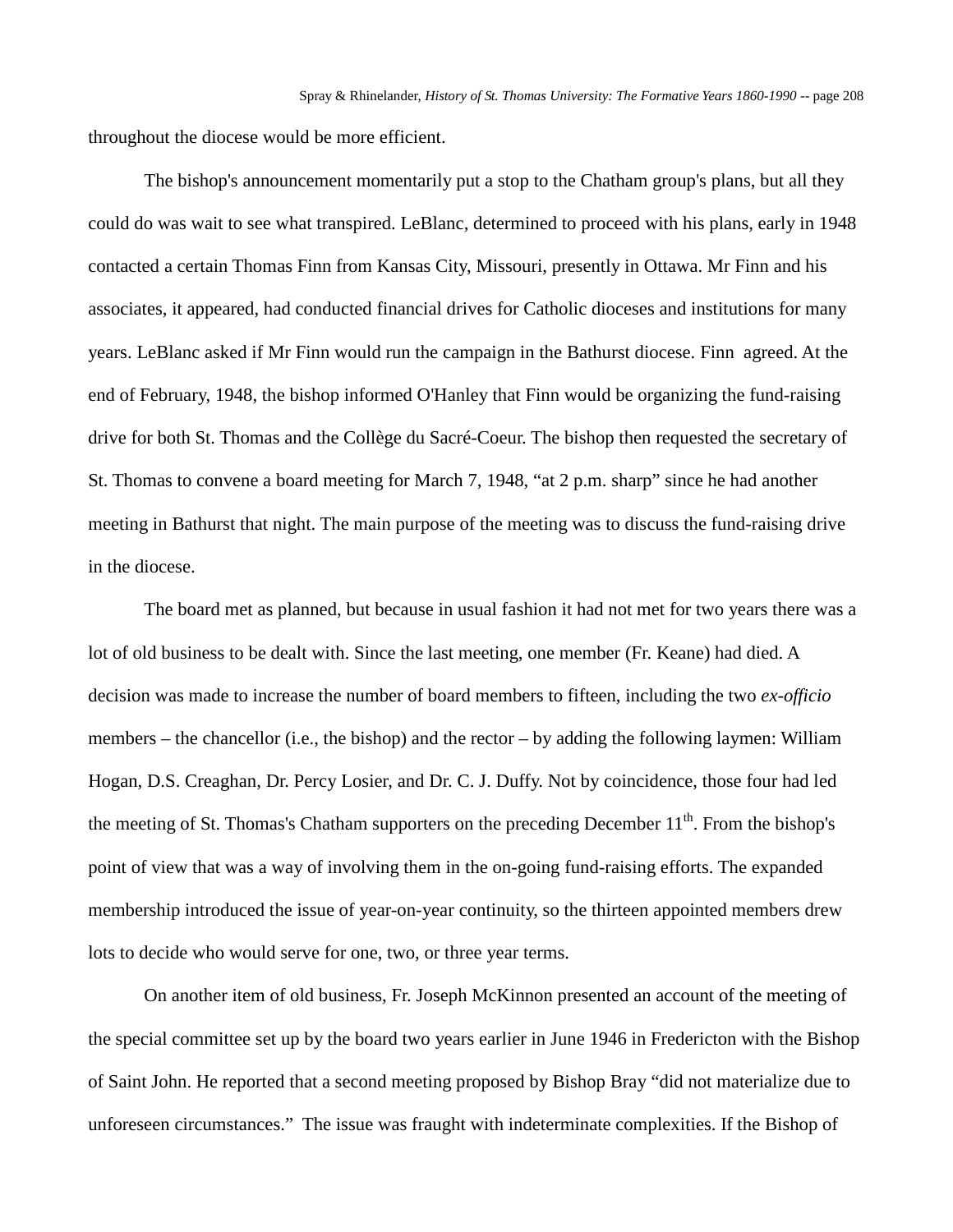Saint John were to proceed with setting up another Catholic post-secondary college, St. Thomas's future was bleak. Yet nothing further had been heard from the Bishop of Saint John. LeBlanc was more interested in his own money-raising plans. Suggesting that they let sleeping dogs lie, he proceeded to outline his fund-raising plans.

The need for improvements at the college had been recognized for some time but there had been no money. Earlier, the bishop said, he had given his "wholehearted approval" for a financial drive for the college, but nothing happened. Last December, he said (referring to the meeting of December  $11<sup>th</sup>$ ) he had been happy to give his "entire support to this project" since he had already recently given his support to the authorities of Collège du Sacré-Coeur in Bathurst for a similar fund-raising drive. The bishop told the board that, as he explained to Rector O'Hanley, he decided to join the two campaigns into one for the educational needs of the whole diocese and arranged for Mr Thomas Finn to organize the drive. Since then, however, certain people had informed him of other pressing needs in the diocese besides education. Therefore, he had called this board meeting to announce a broader drive: for "educational *and charitable* purposes in the Diocese."

This was probably not what the board members wanted to hear, and it certainly did not warm the hearts of the Chatham group. But the bishop as usual was in a hurry to get things done, and done his way. As the minutes recorded, "after such needs were outlined by His Excellency" the board members agreed that it would be "advantageous to expand the purpose of the drive." The bishop then announced that he would meet with Mr Finn to outline the proposed drive, whereupon the rector and other members of the board proposed leaving it to the chancellor to decide, after consultation with Mr Finn, on the amount of money to be raised and the method of conducting such a drive.

Initially the bishop planned to raise \$300,000 for education and charities. After discussing the matter with Finn, that amount was raised to \$400,000. In his penciled notes, the bishop estimated the total cost for "a library, laboratory, building and equipment, biology, etc., for a new college" at one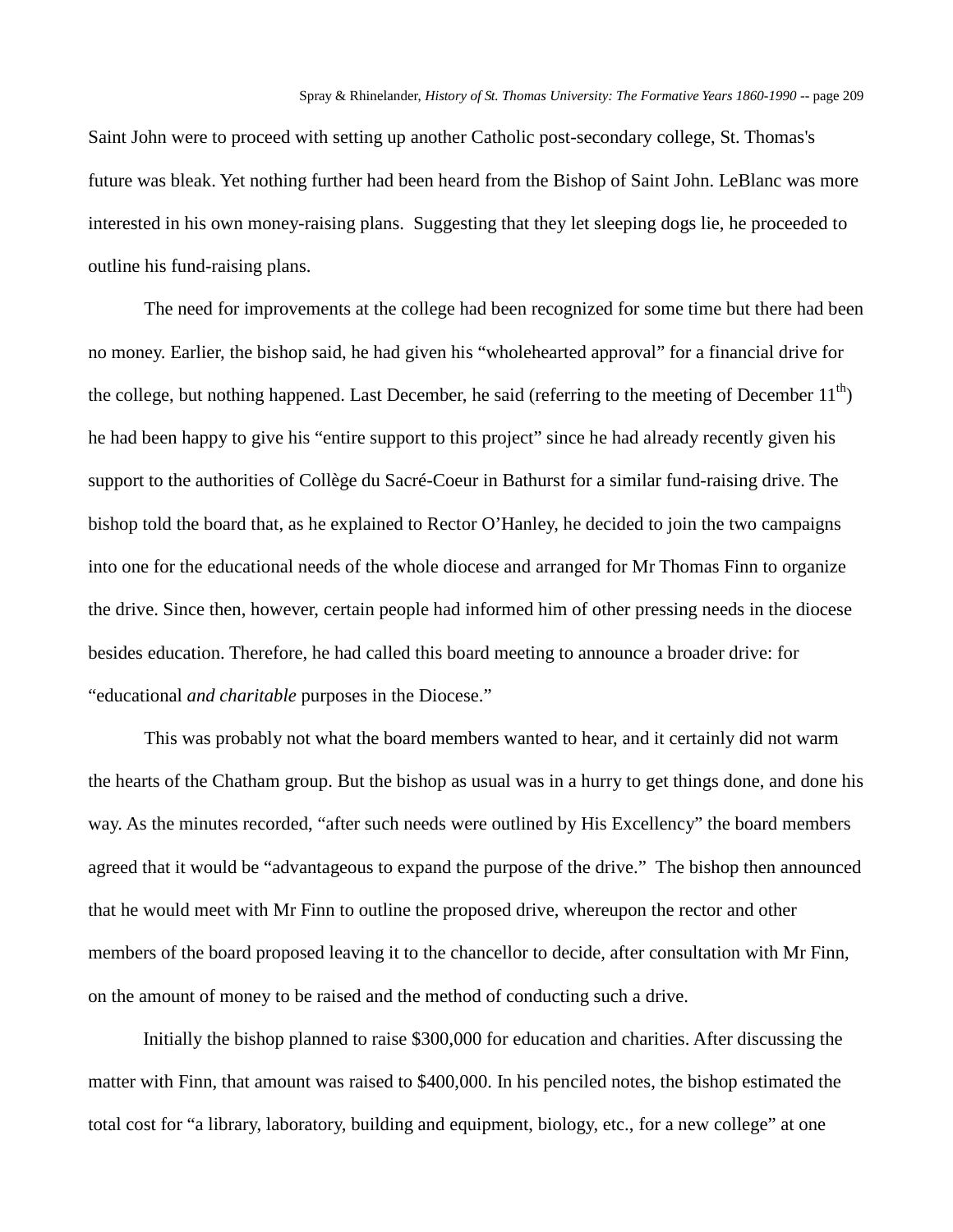million dollars. He noted that tuition of about \$250 per annum would be expected to carry one-third of the cost of the upkeep of such a college. If we had only High School and Junior College, he noted to himself, "the cost...would be much smaller. Not advisable, it seems, not to include HS and JC. Affiliation with UNB–no. Biology–not taught in a Catholic Institution. Affiliation with StFX is the thing." In the end, the bishop and his financial advisors decided on a less expensive plan. "Special Gifts Dinners" would raise money for the campaign.

## **Dr. Deferrari, Outside Expert**

The St. Thomas board members including the bishop would have been less confident had they known more about the intentions of the bishop of Saint John. For Bray had not given up on the idea of a new Catholic post-secondary educational institution for his diocese. Quite the opposite. News that St. Thomas was planning to raise money for expansion had given him a new sense of urgency. In his consideration, as he pointed out in his correspondence with his advisers, the diocese had a "special problem in the field of higher education." The city of Saint John had the province's largest Catholic population. They had a high school taught by Catholic teachers, although the fact that their salaries were paid by the city school board meant that teaching of religion was restricted to after-school hours. That was unsatisfactory. The only English-speaking post-secondary educational institution for Catholics in the province was in Chatham under the control of the Bishop of Bathurst, an Acadian. Furthermore, Bray did not have a high regard for the education being offered at St. Thomas. It was a small institution, and he felt that in such a small institution "it is difficult, if not impossible, to reach standards that command recognition." Opinions as to how to improve the situation varied considerably, as he had discovered during his previous correspondence and meetings (referring to the discussions that had taken place in June, 1946). It was now 1948, and time was wasting. He had decided to invite an outside expert to do a complete survey of Catholic educational in the province.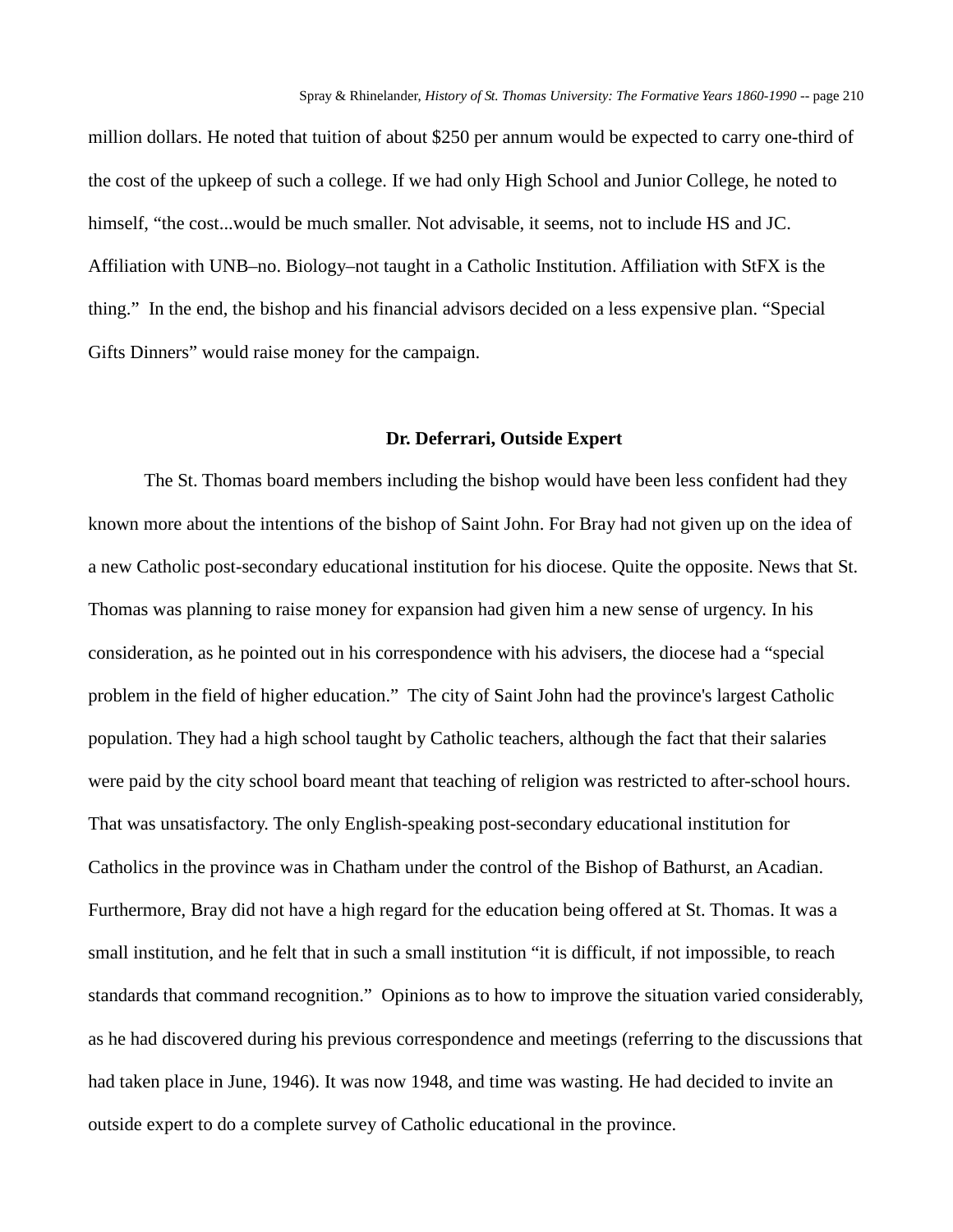Again, one has to feel for St. Thomas's benevolent Chatham supporters. Once again, they are being left in the dark as the hierarchy attempts to determine the course of Catholic educational development in the province. As it happened, just as the board at St. Thomas was meeting to discuss its fund-raising plans, Bray was informing Dr. Patrick Nicholson, President of St. FX, about his plan to call in an outside expert to study Catholic education in New Brunswick. Pointedly, he did so without consulting either the rector of St. Thomas or the bishop of Bathurst. On March 19, 1948, he wrote to Dr. Roy Deferrari, Secretary-General of the Catholic University of America (CUA) in Washington, DC. Deferrari was also the head of the CUA's Committee on Affiliation and Extension. Bray asked if Deferrari would review the educational problems concerning English-speaking Catholics in the province and recommend a solution.

The bishop informed Deferrari that in the whole of New Brunswick there was only one small Catholic post-secondary educational institution for English-speaking Catholics – St. Thomas College at Chatham. He pointed out that because of its size "it is difficult, if not impossible, to reach standards that command recognition." Views on how to improve the situation, he claimed, varied. Although the college still taught students at the high school level, some wanted to see St. Thomas College develop "with the hope that it will one day reach the proportions and standards of Saint Francis [Xavier] University." Many others, he claimed, considered this "a mere dream." Various schemes of federation had been proposed by certain people. The Bishop of Saint John himself favoured a federation between a two-year college in Saint John and StFX in Nova Scotia, but others objected on the grounds "of distance and location of the University in another Province."

Deferrari wrote Bray back on March  $30<sup>th</sup>$ , 1948, saying diplomatically that he assumed the bishop was asking him to do this because he wanted "to get a fresh mind on the problem which is not colored in any way by such controversies which may have gone on in your region on the merits of the various plans." He agreed to come and set up a plan whereby he would look at all the proposals and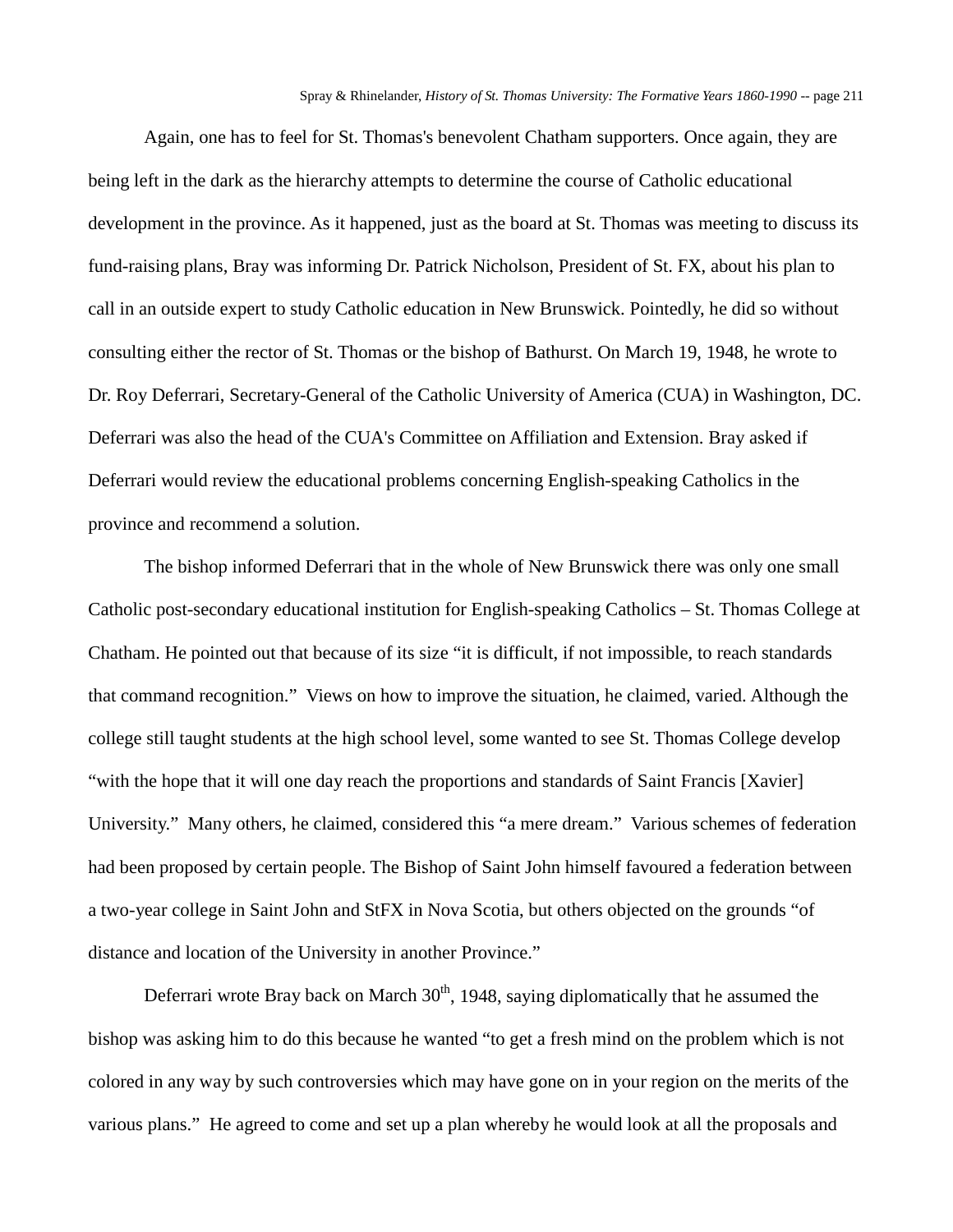discuss them with those who advocated them. He would also like to visit St. Thomas and UNB, or at least talk with some of the administrators from each institution. Then he would do a study of the resources available from information that he trusted the bishop could provide him. He thought that by the time he left the bishop would have some idea of what he would recommend and they could discuss it before he returned to Washington where he would prepare a final report.

On April 23 Bray wrote Deferrari that what he proposed was acceptable, but he had "a very important point" that needed clarification. If "junior colleges," by which he meant two-year postsecondary institutions (and pointedly using the plural), were to be recommended for Chatham and Saint John, and if federation with UNB or StFX was being proposed for the last two years of the arts course, what would be needed in such junior colleges in order to provide the "most efficient course in Sciences during the first two years" so that the boys would be qualified in those areas for their subsequent work at the university? While the bishop recognized that it would take time and money to establish a strong scientific course and gain a reputation for the course, if the expense to the college of supplying chemicals, building laboratories and hiring well-trained professors was going to be considerable anyway, then perhaps the proposed institution should "provide a complete course leading to a BSc degree and thereby keep our young folk away from the non-Catholic University." The bishop sent along to Deferrari all the material he could find, asking him to be discrete about the matter. Obviously he did not wish details of the review to reach St. Thomas prematurely.

Deferrari responded to Bray on May 7, 1948, assuring him that he would not discuss his investigation with anyone else. He gave the bishop his itinerary, which allowed him to spend three days in the province, from May 24 to 26, gathering whatever else he might need to write his report.

That same day, May 7, Bray decided finally to inform St. Thomas about his actions. He wrote to Secretary Dunn outlining the purpose and dates of Deferrari's planned visit in two-and-a-half weeks' time. Aware of the possible controversy, he asked Dunn to keep the information in the letter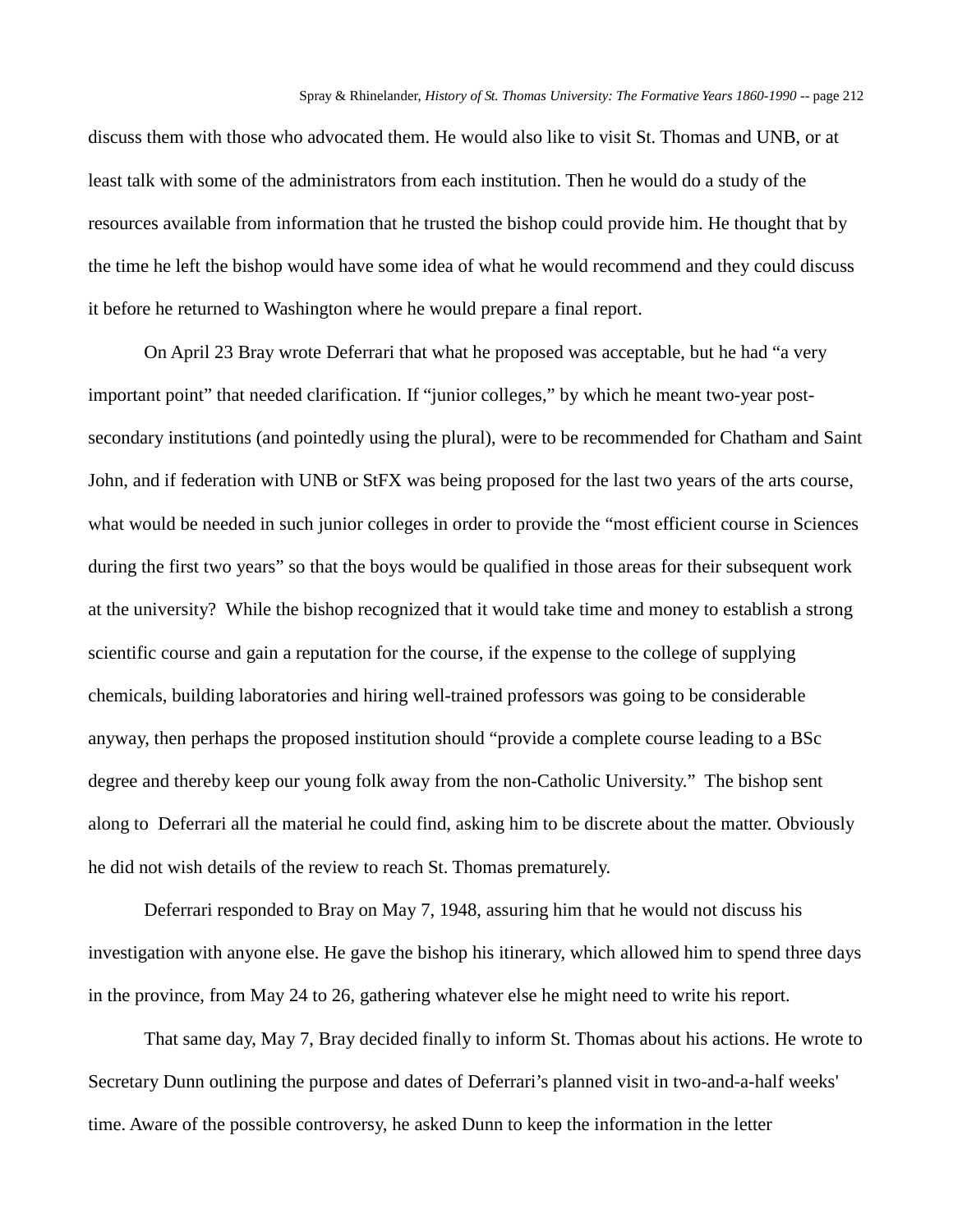confidential since "any publicity given to it at the present moment would be misinterpreted and would prove embarrassing and harmful." He claimed he had been giving the matter "serious consideration" ever since their meeting in 1946 and had invited in an expert in order to get a "fresh and independent view of our problems as it concerns the welfare of all our English-speaking Catholics in the Province." He hoped that what Dr. Deferrari would suggest would be best for everyone "within the bounds of realization." Because Deferrari could only come for a few days, a meeting in Fredericton was all that could be arranged. Nevertheless, he was inviting the members of the previous St. Thomas committee together with Bishop LeBlanc to meet with Deferrari to discuss the problem, present their views, provide him with any further relevant information, and hear any suggestions he might be able to make. The meeting was scheduled for May 25. Dunn was cautioned again to keep the "fact and purpose" of the meeting within the committee since "as we well know, journalistic imaginations take fire very easily and do a great deal of harm." The other priests at St. Thomas were not to be informed of these developments, and certainly not the people of Chatham.

A week later Bray sent LeBlanc a copy of his letter to Dunn, explaining that he had intended to write him earlier but that he had been caught up in "some pressing matters which made it impossible." Bray explained to his fellow bishop that because the question of post-secondary education for English speaking Catholics was being brought up "again and again," he had decided for his own enlightenment to obtain "some professional and expert advice on what the setting up of such facilities would entail." Dr. Deferrari had been recommended to him and he was now coming to do a study. "Many priests," he wrote, "have but a faint idea of all that is entailed" in such a proposal. He said he had contacted "the Chatham priests" (meaning the senior priests at St. Thomas) since they "had seen fit" to contact him in the first place about this problem back in 1946. (In fact, it had been the Bishop of Bathurst himself who had first contacted the Bishop of Saint John about the issue.) Now that Deferrari was coming to New Brunswick, Bray wanted to give the St. Thomas priests "the opportunity of meeting and discussing the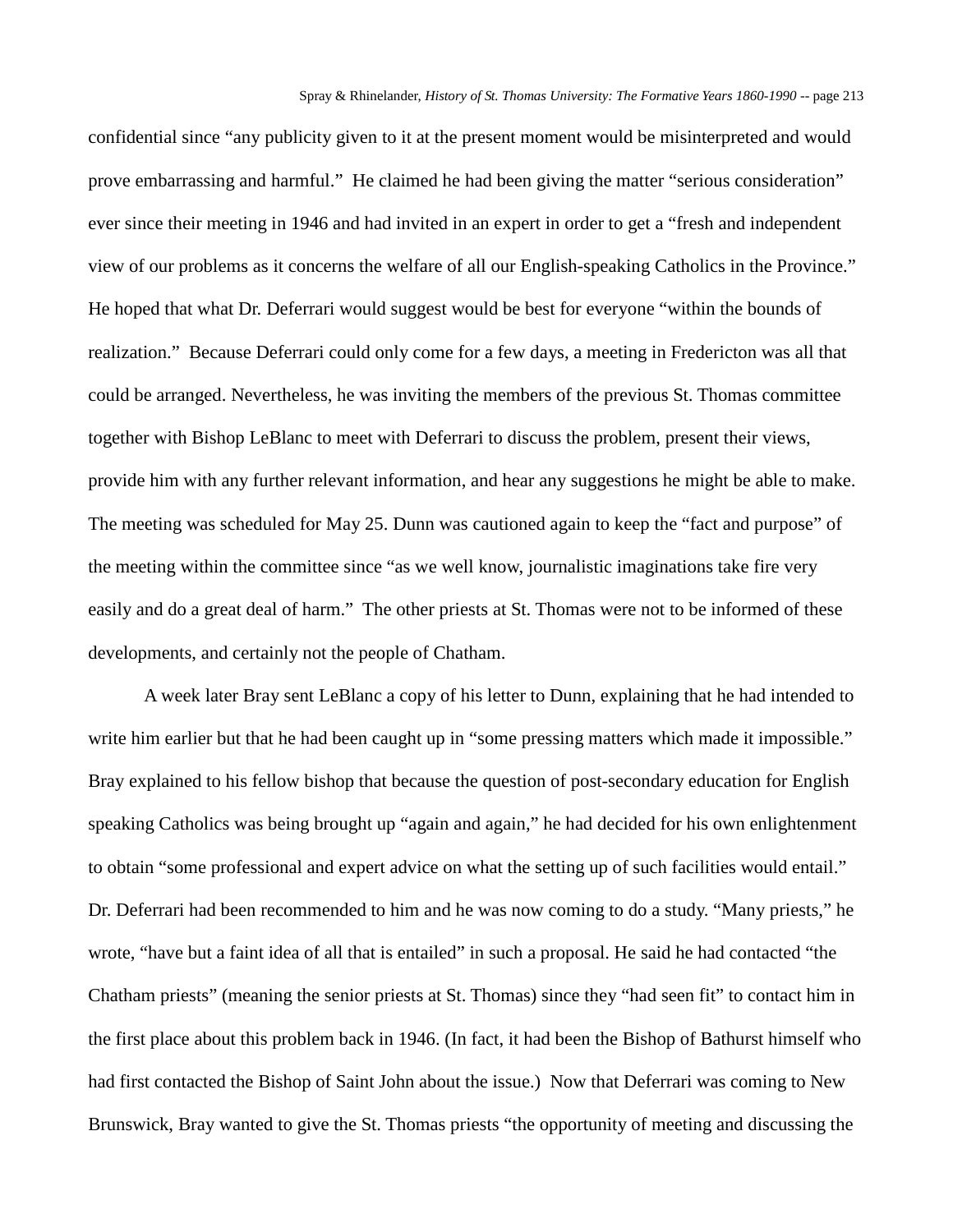different aspects of the question with him, if they cared to do so. Otherwise they might think I was acting independently of them."

### **Between a Rock and a Hard Place**

He told LeBlanc that it had been his intention to have written him first "to ask your approval of this action on my part, but recalling that we had your approval for our first meeting a year or more ago I concluded it would be all right to go ahead with my invitation." He told the Bishop of Bathurst that "should you care, and your functions allow you, to attend the meeting, we shall be greatly honored to have you." He assured him that "there is no question of deciding on any definite policy or taking any definite action." The purpose of bringing in Deferrari was "just a matter of getting what information we can from some one who is supposed to know all about these educational problems."

The Bishop of Saint John was being less than straightforward. News of the fund-raising drive for St. Thomas had reached him, which was no doubt the reason he had called in Dr. Deferrari when he did in order to forestall that expansion in case a different location for the proposed provincial Catholic university should be recommended. He had kept the senior priests at St. Thomas and his fellow bishop in Bathurst in the dark until the last possible moment. The meeting set for May 25 in Fredericton would be similar to the meeting two years previous, only now an outside expert from the US would shine his light on the situation, with unknown consequences. With the plans for raising money for St. Thomas already watered down by LeBlanc's plans to include the Collège du Sacré-Coeur, not to mention "charities" in the diocese, as he had informed the board in March, the situation that the senior priests (the rector and the priests on the board) at St. Thomas were facing was worrisome. St. Thomas was in danger of being caught in the play between the Bishop of Saint John and the Bishop of Bathurst, its needs ignored by both.

Because St. Thomas Convocation exercises in 1948 were set for May 26 and the committee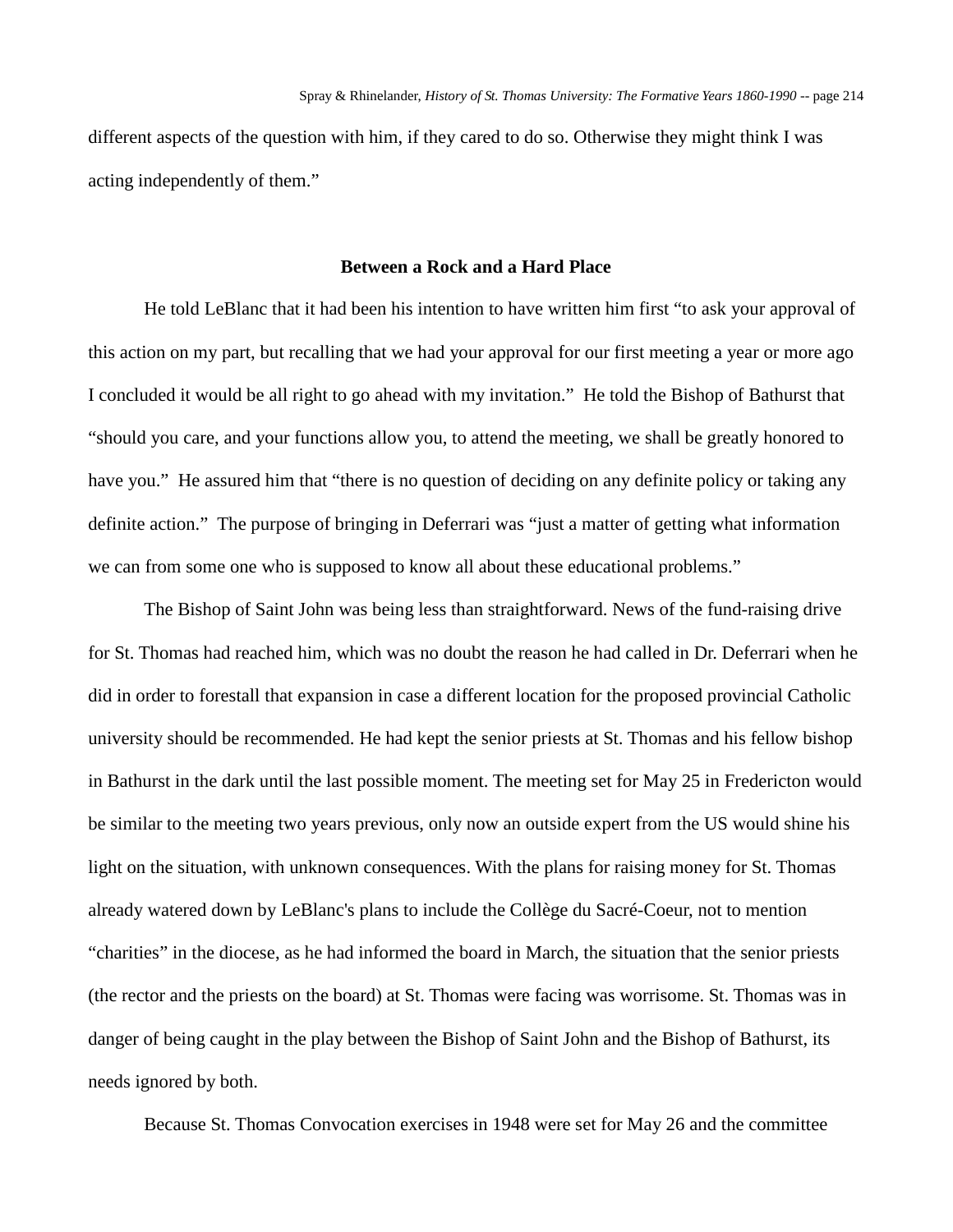members (who would be the same as before: O'Hanley, McLaughlin, McKinnon, and Dunn, plus LeBlanc) all had to be in Chatham that day, Dunn requested that the meeting be held early on the afternoon of the 24th instead of the 25th. That would allow the bishop and the committee members to get to Fredericton and back in time for convocation.

The meeting took place in Fredericton as suggested on May 24, once again at St. Dunstan's Rectory. This time both bishops attended. There were no minutes of the meeting, however, and we can only assume what transpired. It could not have been comfortable for anyone attending. Since Deferrari's final report made no reference whatever to St. Thomas, and since in the end it recommended a "two-year junior college" in Saint John affiliated with StFX, it is understandable that the St. Thomas delegation returned to Chatham in low spirits.

It is nevertheless worth reviewing Deferrari's report, for although its recommendations were never realized, in light of what would actually happen some fifteen years later when St. Thomas would be relocated to the UNB campus in Fredericton, it gives a foretaste of some of the problems, theoretical as well as practical, that would arise. Deferrari submitted it to Bray on July 1, 1948, who forwarded a copy to Dunn, the College Secretary, who forwarded a copy to LeBlanc.

#### **Deferrari's Proposed Solutions Ignore St. Thomas**

The 1948 Deferrari report, entitled "Report to Bishop Bray on Catholic Higher Education in the Province of New Brunswick," was relatively concise. By way of introduction, Deferrari alluded to the goals of the encyclicals of the Pope: to raise the level of intellectual and cultural training among all the people, to train leaders in all walks of life – the professions, commerce, politics, and others – who will be governed by Catholic principles in all their actions and have the courage of their convictions, to stimulate vocations, and to train Catholic teachers for all schools.

Deferrari proceeded to discuss the financial impossibility of establishing a new, stand-alone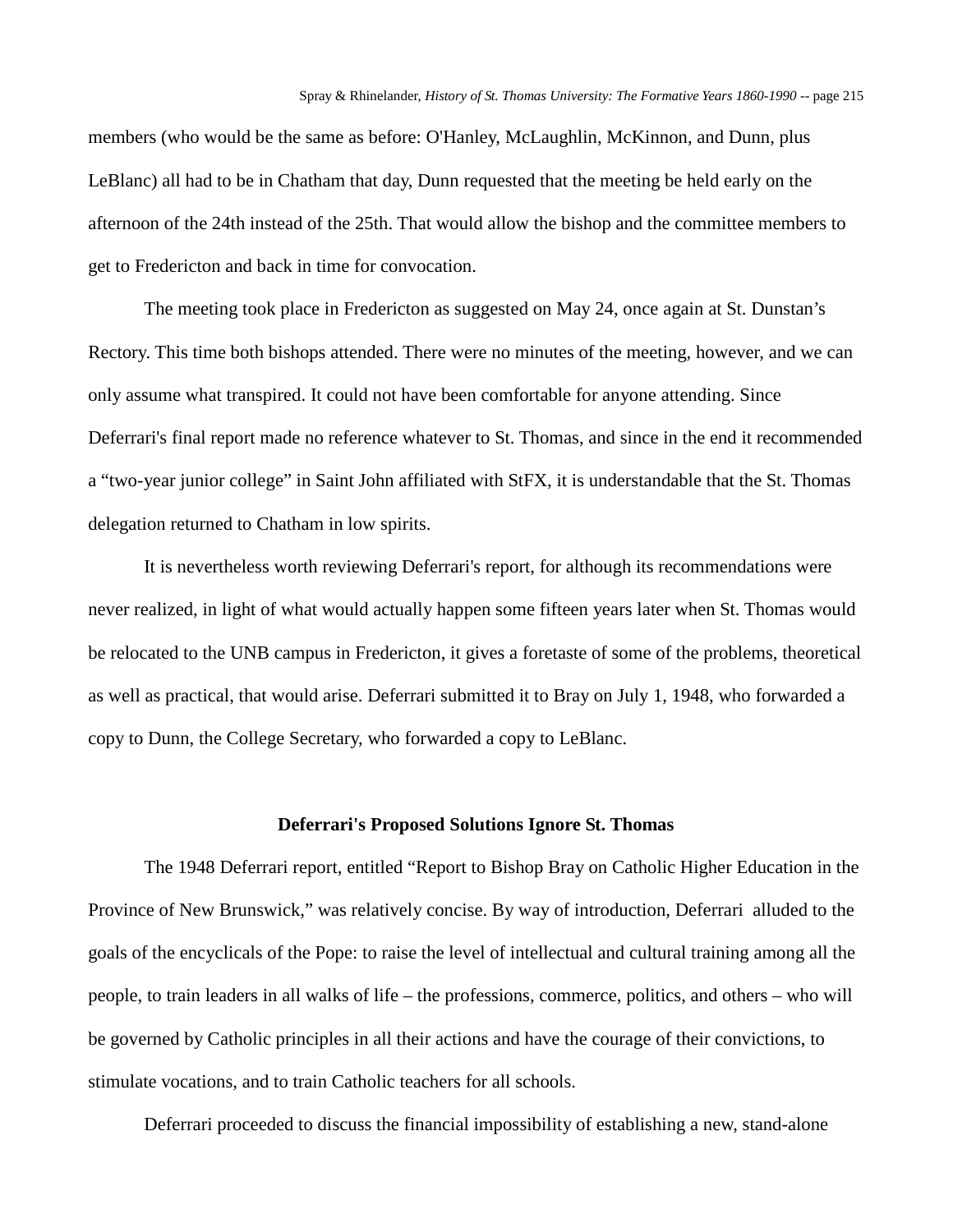Catholic university. In his view, building a building somewhere in the province large enough to house a fully-fledged university, including library, laboratories, gymnasium, administrative offices, classrooms, recreation rooms, and hygiene facilities for three- to five-hundred students, would cost at least half a million dollars. To equip it and provide adequate salaries for faculty and administration for the first year would cost another half-million. In addition, the report put the cost of maintenance "at a conservative estimate" at \$100,000 a year. In 1948, these were astronomical sums. Besides, it was not clear that an adequate number of students would be available to attend such a university, and if so whether or not that number would continue from year to year. In any case, income from tuition fees would not meet operating costs, so other sources of annual funding beyond tuition would be needed. Deferrari suggested an annual collection from all the Catholic parishes in the province. Another major concern was whether trained faculty and capable administrators would be available to operate such an institution.

Deferrari's assessment of the costs involved and the problems that they would face must have come as an enormous shock, not only to both bishops but also, especially, to the priests of St. Thomas. Their little college operated with a staff that consisted of a few priests who were paid a small stipend by the diocese and some laymen who were paid much lower salaries than those in most other colleges and universities, altogether a tiny budget that barely met the bills.

Deferrari outlined possible solutions. The first, which in his mind would be ideal if ultimately unaffordable, would be to establish "the nucleus of a university, perhaps a full-fledged general college of liberal arts with one or two professional schools, entirely independent and under the control of the Bishop," meaning of course the Bishop of Saint John. Although this might be the ideal plan to achieve the bishop's objectives, Deferrari recognized that it was impossibly costly at present. It might be possible to do something more modest like a small "general college," but he would not recommend that unless the bishop had in his hands \$1,000,000 or at least \$750,000. Even this he felt would be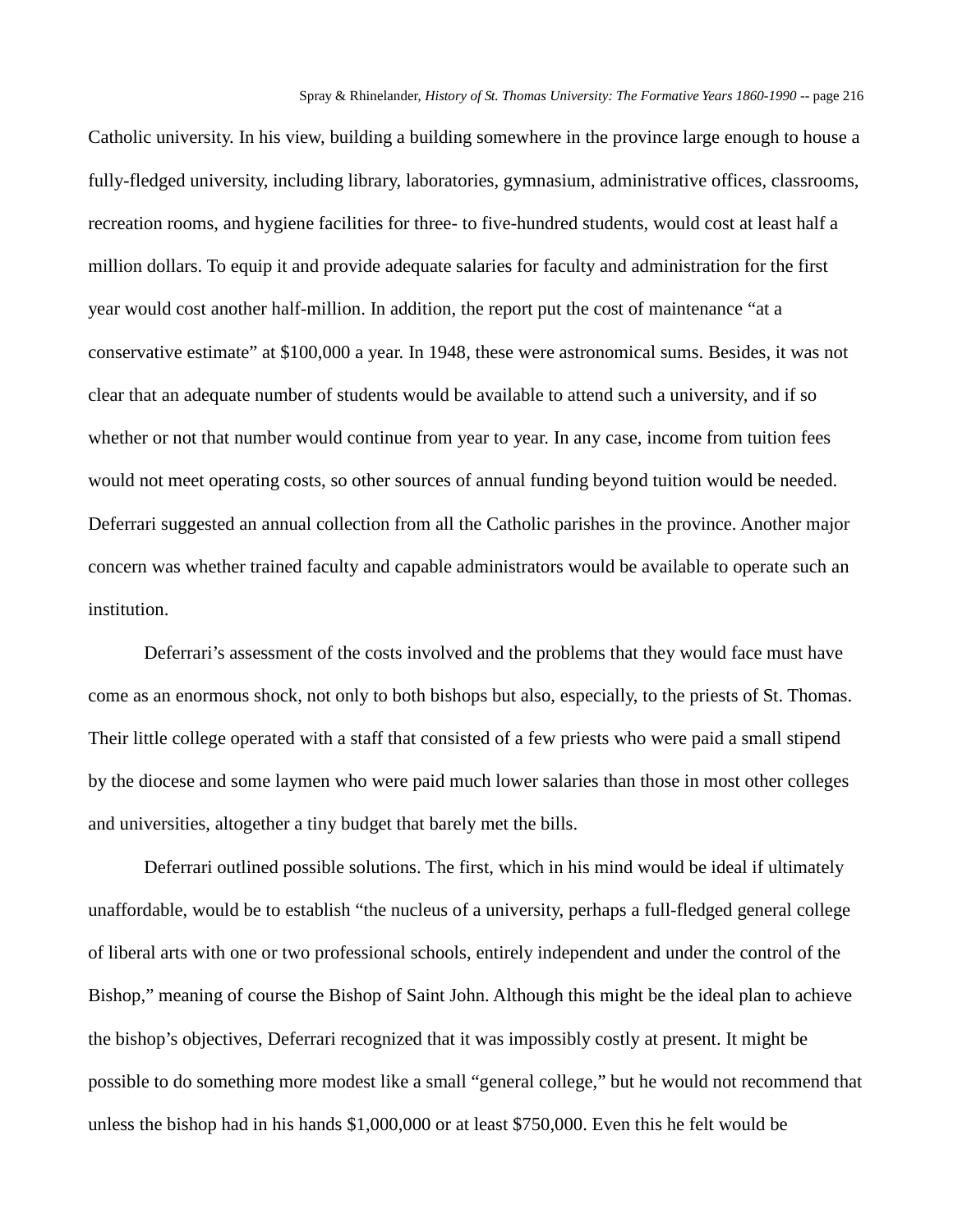impossible at the present time.

His second possible solution was for some sort of collaboration with UNB similar to that found in other provinces like Ontario, Manitoba and Saskatchewan. The best existing models he was aware of were St. Michael's College at the University of Toronto, and St. Thomas More College at the University of Saskatchewan. That kind of arrangement would seem to solve the financial problems, although in New Brunswick the best solution might be to have one or more "junior colleges" in various parts of the province, with a centre on the campus of UNB. That might provide "very broad opportunities for higher education" to English-speaking Catholics of the province. This of course would depend on whether or not UNB itself had "reached a rather advanced stage of development as a university," which Deferrari was "inclined to doubt," because, unlike the University of Toronto or McGill University, it was not yet a member of the AAU (Association of American Universities). He added that after personally visiting the library of UNB he had found "conditions there much worse" than expected. UNB appeared to him to be basically an undergraduate school with "no genuine graduate work at all." In his opinion it would have difficulty being approved by any regional association and was "definitely inferior to St. Francis Xavier University."

Besides, suggested Deferrari, any affiliation or federation with UNB would put an end to the possibility of establishing a new and complete Catholic university in New Brunswick or even in the Maritime Provinces. Furthermore, with affiliation the bishop would not necessarily be able to exercise any influence over important university decisions, whether or not they involved doctrinal questions. Unless all courses offered to Catholic students were given under Catholic control, "or more importantly still, by Catholics thoroughly conscious of their responsibility to present the implications for Catholics on all matters of fact in any way touching on Catholic doctrine, such courses are potentially dangerous for Catholics." As he explained: "all facts are exactly that, facts and true, but the interpretation of the significance of these facts may be quite erroneous and harmful." In his view "there are very few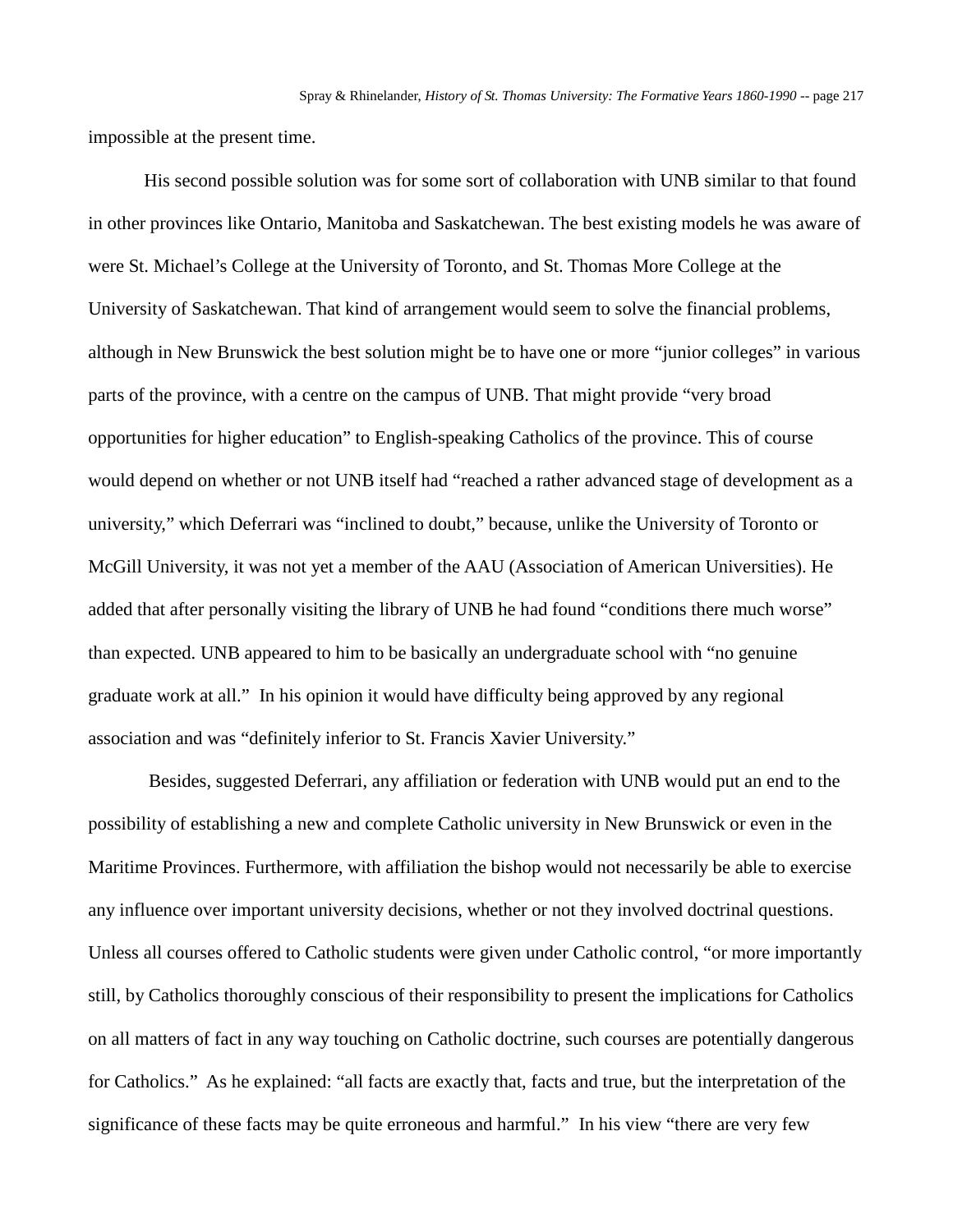courses in a university curriculum today which are not open to dangerous misinterpretation."

On the basis of three major points, therefore, he dismissed the possibility of making any arrangement with UNB, namely: 1) the "lack of university advantages" at UNB; 2) "the ever present possibility in almost any university course for the misinterpretation and misrepresentation of facts"; and 3) "the loss of freedom for Catholic opinion to express itself as coming from a Catholic university and the essential loss, for a long time to come, at best, of the opportunity to develop a new, independent Catholic University of the Maritime Provinces. I would not favor a cooperative plan with the University of New Brunswick."

A third possible solution, which he thought a somewhat better arrangement, would be simply closer cooperation between the Catholic high school in Saint John and StFX University. His reasons: 1) cost would be no greater then a similar arrangement with UNB; 2) the fact that StFX was further away was not a serious problem since students from Saint John would have to board at university whether they went to UNB or StFX; and 3) the advantages StFX had, "both as a fully developed general college and as a university," were for him "definitely superior, except in a few specialized fields" to those at UNB. The strongest argument for closer cooperation with StFX was that it was entirely Catholic and would develop into a Catholic university "of the first rank."

Deferrari's fourth suggestion was his preferred solution, "at least for the present": a "junior college" in St. John, affiliated with StFX. If students graduating from this junior college "in their folly" did not want to go to StFX to finish up and chose instead to go to UNB, there was nothing to stop them from doing it. The plan would be cheaper than attempting to build and staff a new, full, four-year university. The new Catholic High School (St. Vincent's), presently in the planning stage for Saint John, could be expanded to become both a high school and a "junior college." That would save money since funds could be obtained from the province, and the libraries and laboratories could be shared between the high school and the junior college. Deferrari believed such an arrangement would encourage more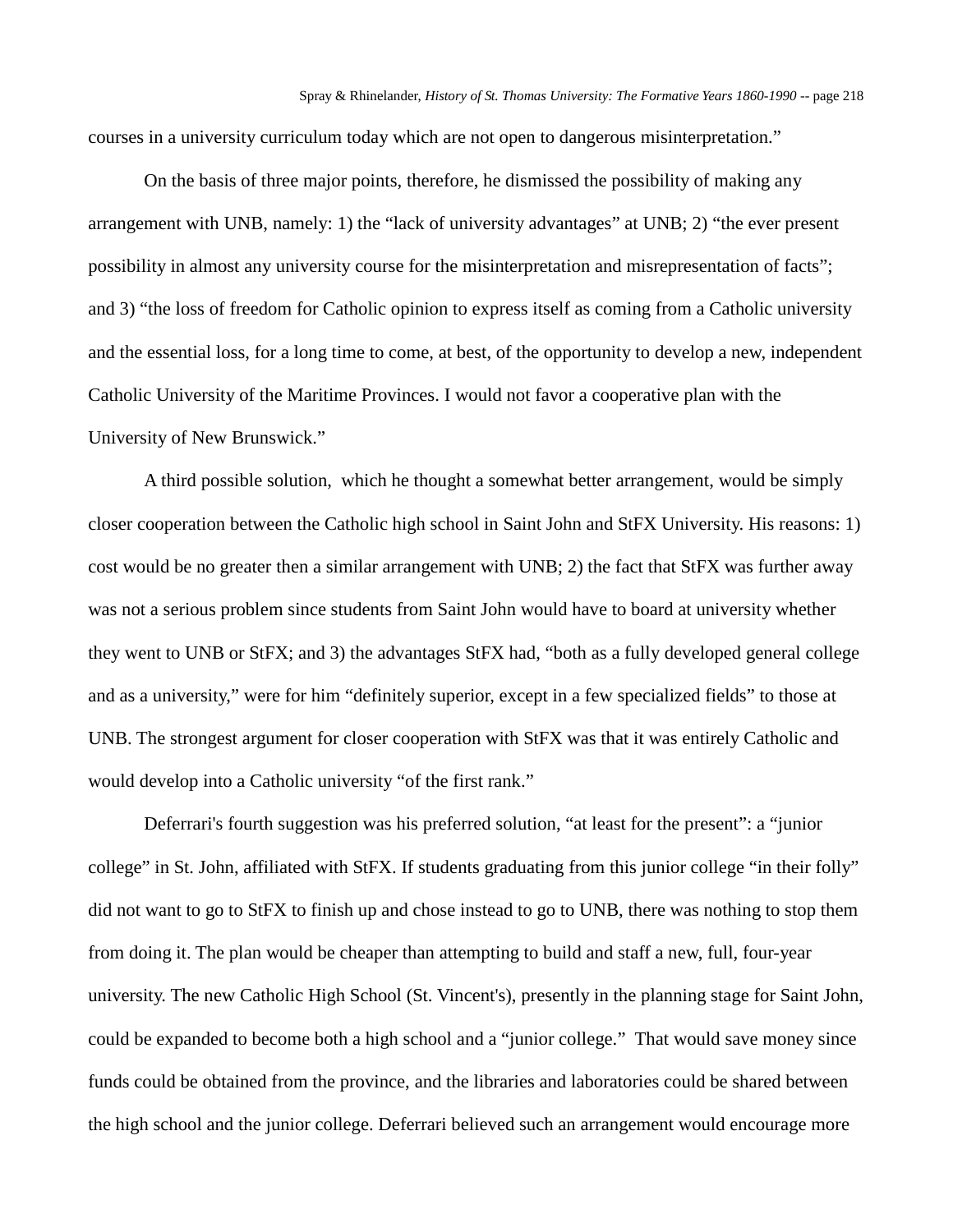Catholic boys to go on to university. Such a junior college should be for day students, not boarding students, although students from outside Saint John should be encouraged to board in the city. The bishop should determine whether or not the people of New Brunswick would support such a project. If so, it could lead to a more comprehensive plan in the future.

The report, although it purported to address the educational concerns of English-speaking Catholics throughout New Brunswick, was really a plan for the Diocese of Saint John. There was no mention of any arrangement between the two New Brunswick dioceses to strengthen St. Thomas. Indeed, nowhere in the report was there the slightest reference to St. Thomas. Obviously, in the mind of the Bishop of Saint John, neither the Bishop of Bathurst nor the faculty of St. Thomas were considered essential in any new arrangements for post-secondary education.

In the event, however, the 1948 Deferrari report landed in a drawer to gather dust. LeBlanc pursued his financial drive that included some funding for expanding and strengthening St. Thomas College in its Chatham location. And the notion of any sort of affiliation with UNB was left hanging for the next decade.

#### **O'Hanley Resigns as Rector**

In the meantime, a bare two weeks before Deferrari submitted his report, O'Hanley resigned as rector of St. Thomas. The stress of dealing first with an interfering Bishop of Bathurst and then with an even more overbearing Bishop of Saint John undoubtedly played a role in O'Hanley's decision. Besides, relations between him and his faculty during 1948 had not improved. On June 10, 1948, the bishop complained to O'Hanley about the college's continuing administrative problems, whereupon the latter offered to resign. LeBlanc said he would consider the offer. The following day the bishop informed the rector that since their conversation of the day before he was "convinced more than ever" that his idea of resigning "seems the most logical solution. Nevertheless I leave you absolutely free in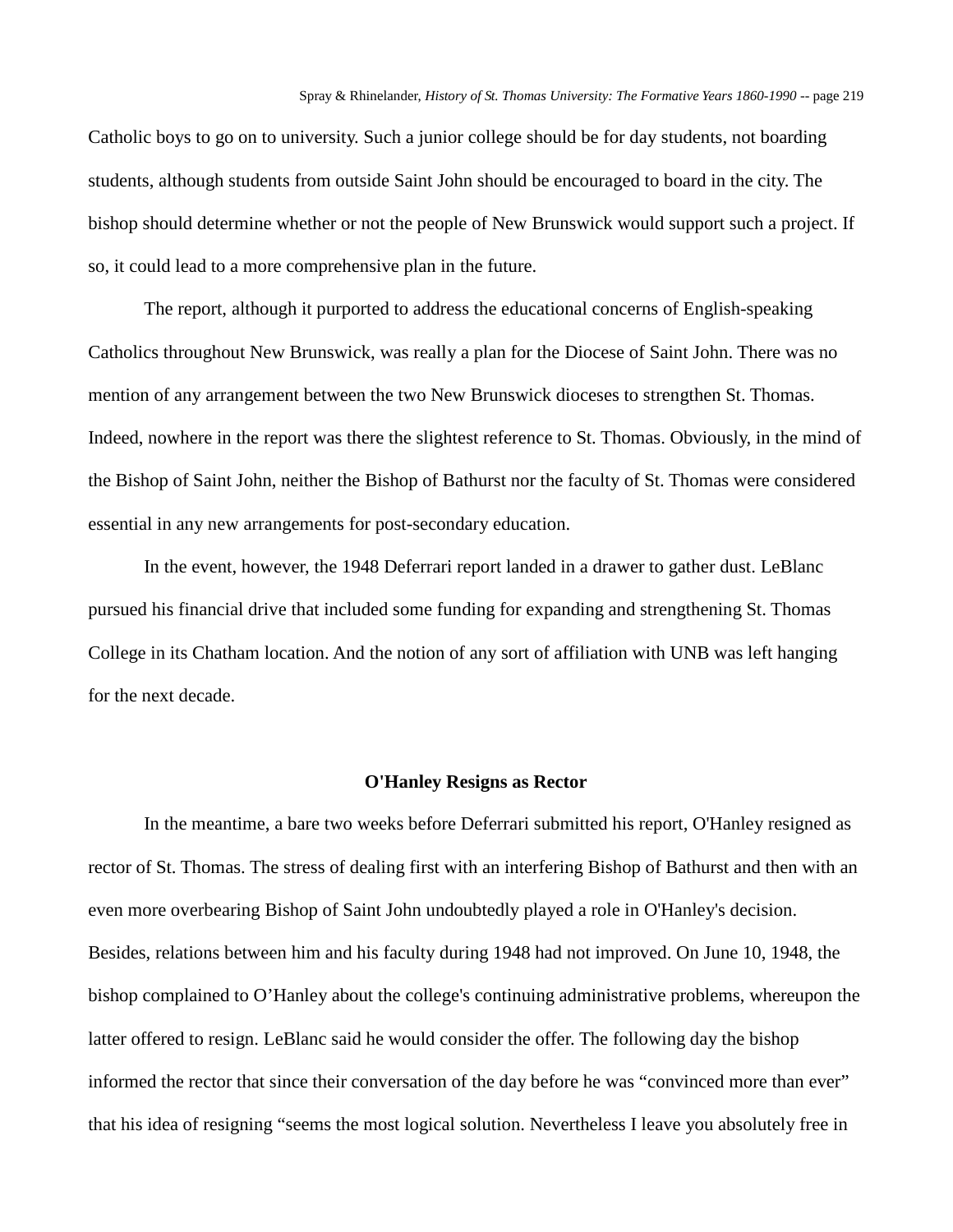your decision. I have given you all the [money] I could get and apparently things are now getting worse; personally I could not stand it for one moment." The bishop offered O'Hanley the parish of Douglastown, at least temporarily until another parish opened up, and said he was sorry "so much criticism has been going around and that all the sins of Israel seem to fall on [your] shoulders." He advised O'Hanley not to mention names "so as not to aggravate the situation and perhaps get to the ears of outsiders and make things worse."

A few days later, on June 16, O'Hanley formally submitted his resignation. He had been rector for only three years. The bishop thanked him for his work at St. Thomas where he had put his "whole heart and soul at the service of training young men intellectually and morally since over twenty years" and informed Scott that as vice-rector he should take over the duties of the rector until a replacement could be found. He was to immediately get the "books, keys and financial standing of St. Thomas College'' from O'Hanley. LeBlanc then set about finding a new rector.

### **Finding a New Rector**

He turned for advice to three of his senior, non-teaching priests and on June 23 received a joint letter from them. Frs. J. J. McLaughlin, A. A. McKinnon, and W. J. Wallace informed him they had heard of the resignation of O'Hanley and urged the bishop to move quickly to appoint a new rector to get things organized for the coming term. After discussing the matter among themselves, and because of "due consideration of facts, which we are reluctant to commit to paper, we feel that the most suitable choice among the present staff would be the Reverend Lynn McFadden." They recognized that "he may not have all the necessary qualifications for the position," yet they believed him to be "the most competent of the present staff." Although they had heard that many found McFadden rather gruff, at his core they believed he was kind and competent.

The three priests furthermore suggested to the bishop that a number of other priests and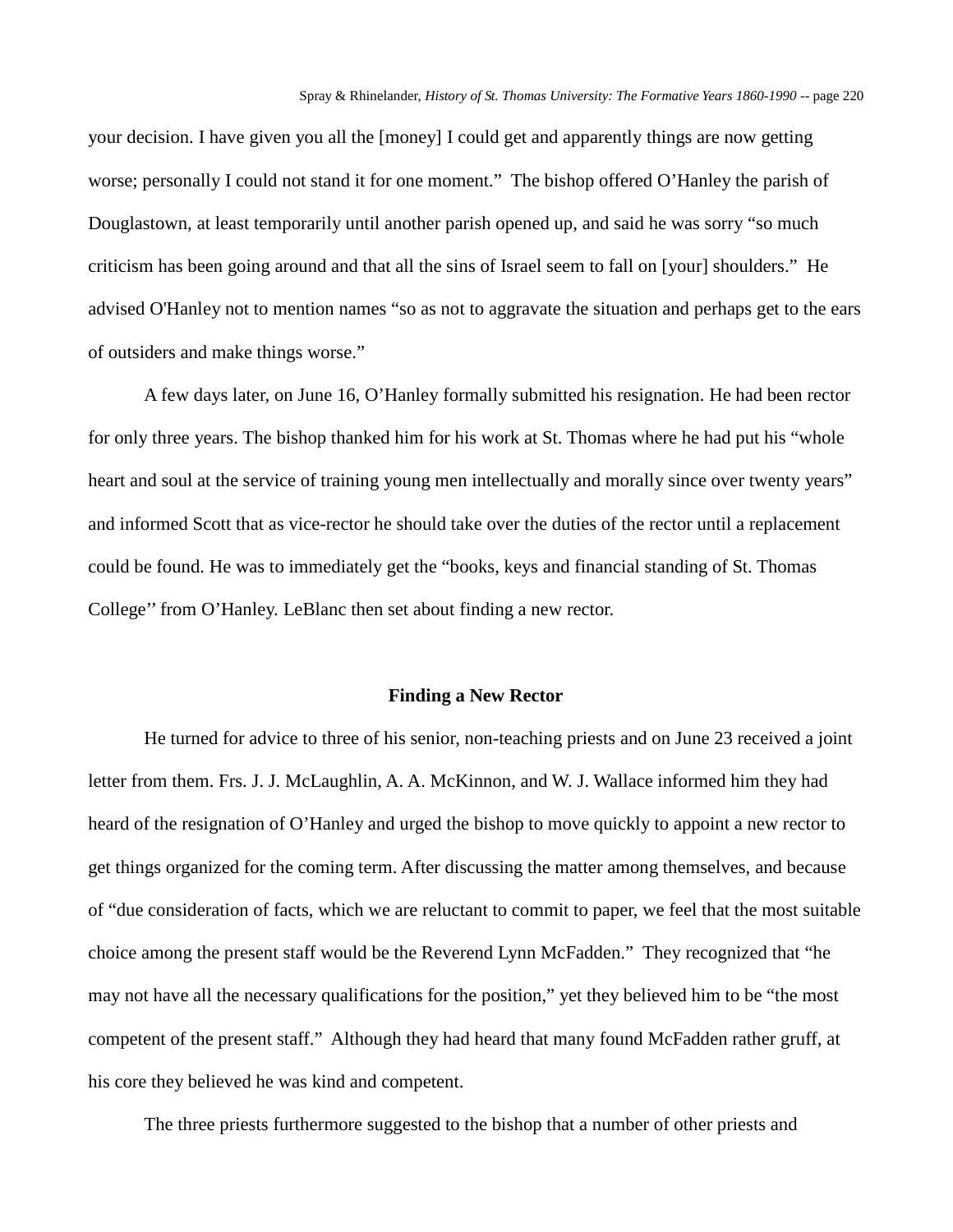members of the laity "who are dissatisfied with the present conditions at St. Thomas College" believe he should contact the Irish Christian Brothers about the possibility of their taking over the college once more. They enclosed for the bishop the address of the order in New York. They based their recommendations on their knowledge of the "actual confusion prevalent in this Institution [St. Thomas] through lack of accord, submission and discipline." They even stated that "in fact we have lost hope of any permanent amelioration of present conditions" at St. Thomas. O'Hanley's unhappy three-year tenure as rector had left its stamp. What was needed, from the priests' point of view, was a regime of the discipline that the brothers were known for in their methods elsewhere in educating poorer elementary and high-school age students. The previous unhappy experience some seven decades earlier with the Christian Brothers at St. Thomas's predecessor, St. Michael's, as we saw in chapter 1, was quite forgotten in the urge to straighten things out once for all.

McLaughlin enclosed a dissenting note to LeBlanc. He was, he admitted, perhaps not as familiar with the situation at the college as the other two priests who had referred to the situation there as one of "confusion," with Fr. Wallace making comments such as "no rule – no discipline – no submission – liquor – out at night." McLaughlin, however, cautioned the bishop that "there are two sides to every fence. We must be prudent. Religion will suffer if we do not act prudently."

LeBlanc reluctantly agreed about McFadden. "For the time being," he wrote, "I suppose that we could not do better." He was not happy, however, with the idea of inviting the Christian Brothers back. Before making such an overture he felt they should "study more carefully the departure of the Brothers in 1911 or thereabouts and then take some action." He was mistaken about both the brothers and the date. The Christian Brothers had left Chatham in 1880. The Basilian Fathers had left St. Thomas but in 1923, not 1911. In light of future events regarding the Christian Brothers, it was perhaps just as well that he rejected his priests' suggestion.

To deal with the issue of appointing the new rector, LeBlanc instructed Secretary Dunn to call a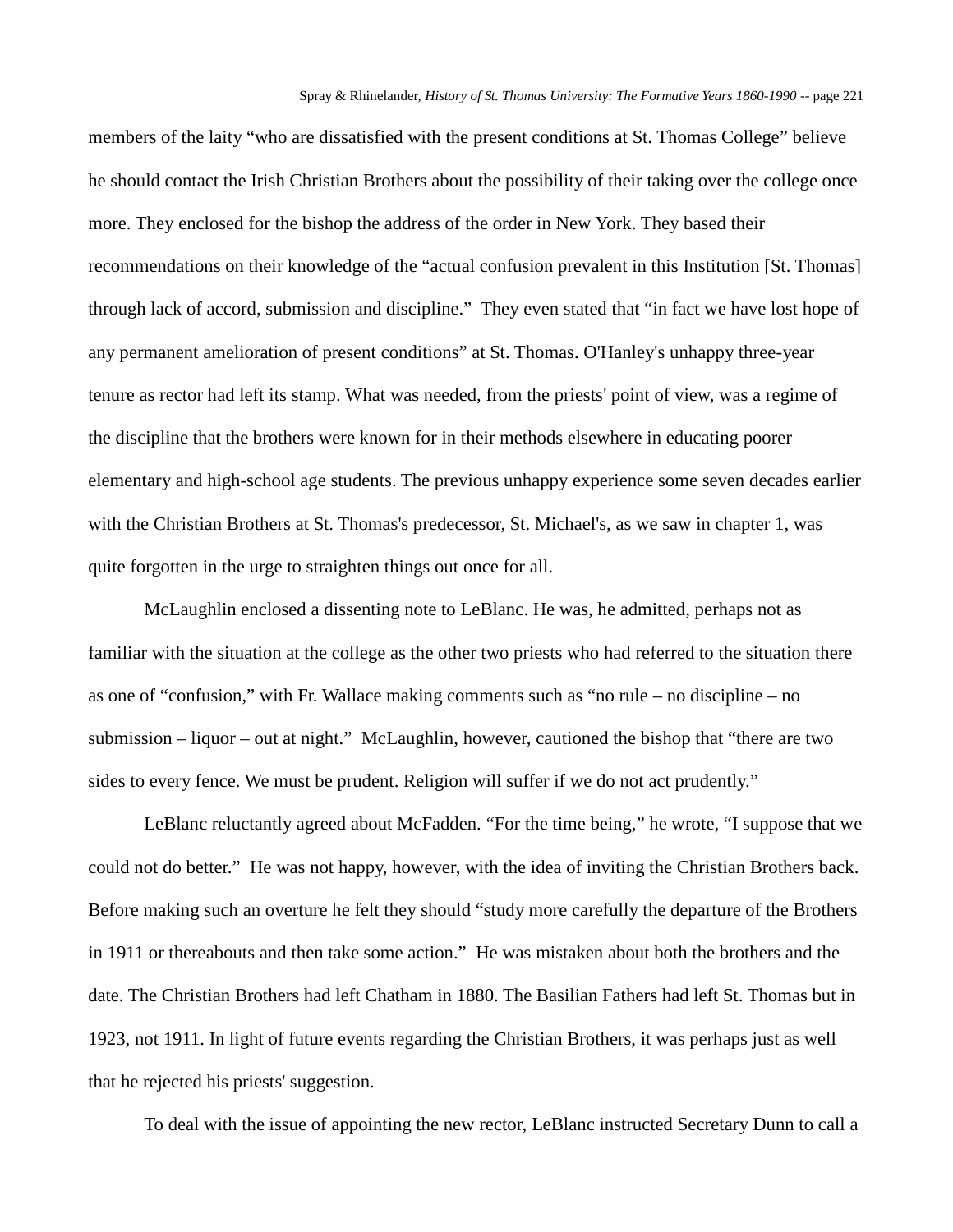board meeting for June 27, 1948. In typical fashion, although probably unconstitutionally, he requested that only the (six) priest members attend, not the (eight) lay members. Evidently he did not want news of the college's recent problems leaking out into the public.

The meeting was held. No minutes were taken. The reduced board approved McFadden's

appointment. On the same day, June 27, the bishop wrote to McFadden, informing him that the

resignation of O'Hanley had necessitated "immediate action in the appointment of a successor." On the

advice of "a number of Pastors and outstanding laity" he was appointing him to be the new rector. He

would assume the position "immediately," relieving Acting Rector Scott. He added:

I realize as well as you do that this is not an easy task. However, the burden shall and must be carried by all your priests who are under your guidance and must share your heavy responsibilities. The training of youth in a Catholic college differs altogether from any other institution. The Church expects it, and parents put their young men under your care and trust so that they may receive a good, solid Catholic education.

Canon Law clearly points out the duties not only of the Rector but also of the professors who should be priests who are outstanding not only for learning but also for virtue and prudence so that they may be able to help the students in word and example. All are expected to obey the Rector of the college in the fulfillment of their respective functions.

Therefore be it well understood by all that there shall not be any entertainment held or sponsored by the student body of the college and *a fortiori* by the college, as such are not becoming to our standard Catholic education. Dances shall not be held nor sponsored by your college. If I make mention of this it is because there have been abuses in the past as you well know, not forgetting that we must take into consideration other neighborly institutions who are disturbed by such entertainments.

The "neighborly institutions" referred obliquely to complaints from the Sisters of the hospital and

convent, as well as from people living in the area, about noise and rowdiness at the college. The bishop

cheerfully concluded his admonitory letter to McFadden as follows:

I wish you and your priests a most successful year and may God bless you all. I wish you every success in this very important but not too easy function.

McFadden, with understandable reluctance but considerable courage, picked up the torch.

# **Thirteenth Rector, Fr. Andrew Lynn McFadden**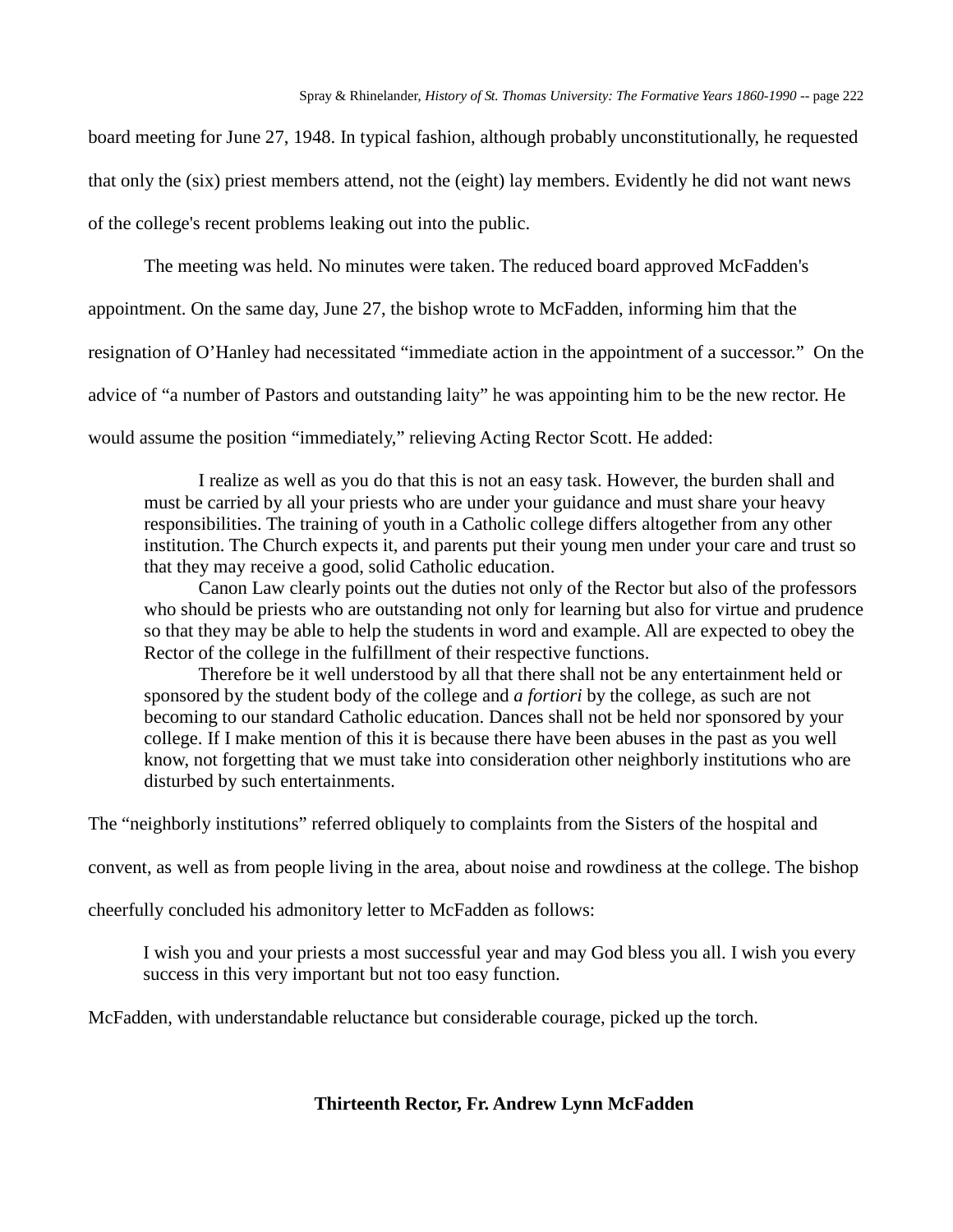St. Thomas College was entering into a period of turmoil and confusion when McFadden took over as rector on June 27, 1948. The new rector would have to lead the way through a veritable minefield, and indeed it took some arm-twisting to persuade him to accept the appointment. Money was scarce. New programmes were needed, as well as new faculty to staff them. Old buildings and other facilities were deteriorating and needed repairs or replacement. Local support for expansion of college facilities was strong, but the Bishop of Saint John was once again considering establishing some sort of post-secondary educational institution for Catholics in his city, which would threaten enrolment by diverting many Catholic students from St. Thomas. The difficult issue of affiliation with UNB again was about to raise its head, posing not only public relations problems with St. Thomas's loyal supporters in Chatham but also serious financial and even moral questions. McFadden, with remarkable fortitude and some successes as well as some failures, would carry on as rector from 1948 for thirteen difficult years until 1961.

### **The College in Need**

St. Thomas was operating on a shoestring and struggling to survive. The willingness of the teaching staff to spend long hours in the classroom for little money was keeping the university going, along with support from the local community, but the situation was tenuous. It was not at all clear how long the college could continue. Such concerns troubled St. Thomas's small but dedicated staff of teaching priests.

Fr. George Martin, a graduate of St. Thomas high school as well as St. Thomas college (BA 1945), recently ordained (May 1949) , returned to St. Thomas in the fall of 1949 to join the faculty. In later years, he reminisced about the situation at the time:

In 1949 when I came back to the college, as a priest and teaching in high school, St. Thomas was not flourishing. It was *not* flourishing. I remember Fr. [Arthur] Scott, who worked his heart out for the institution. There was a big change in him from the time I was a student and the time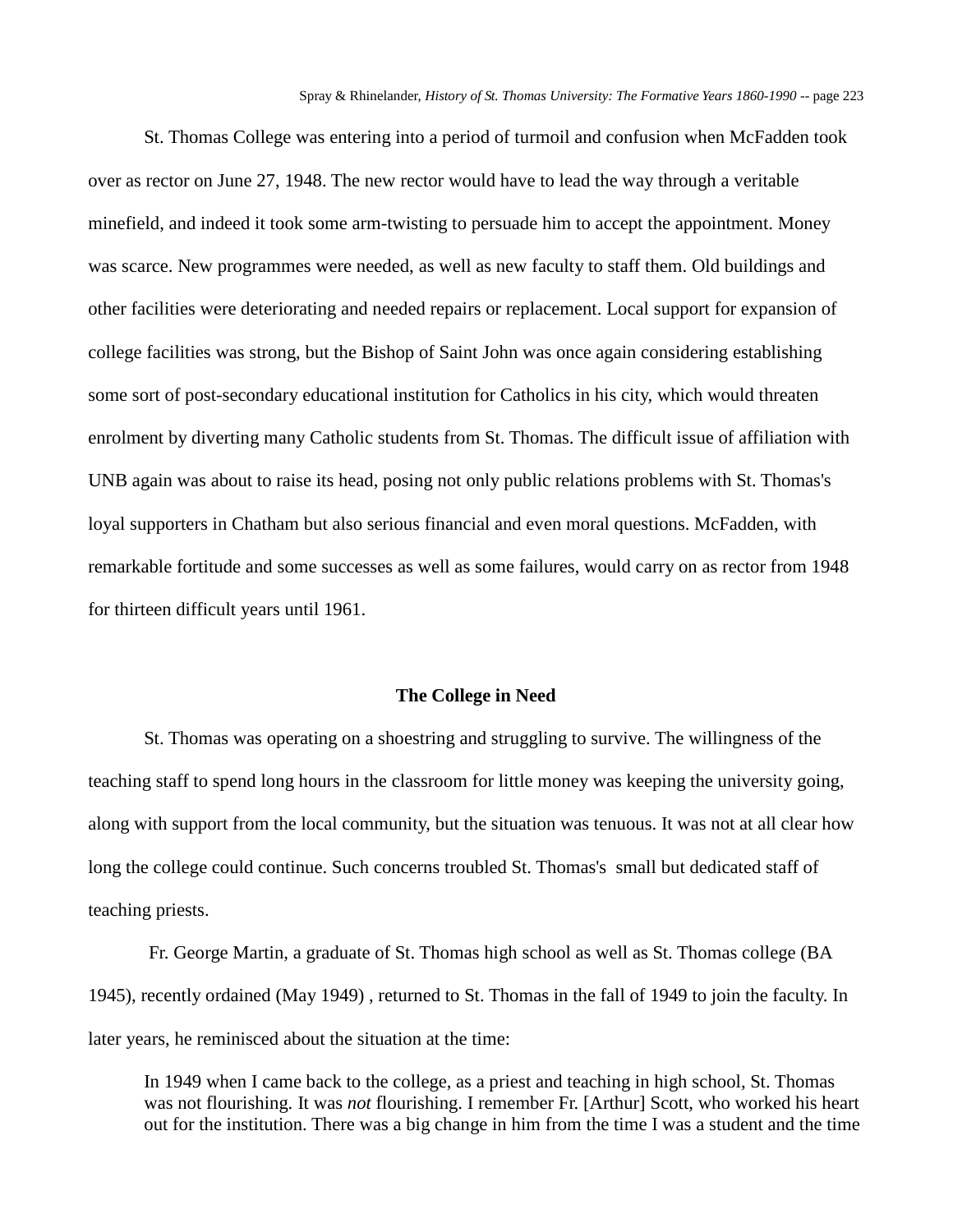I arrived there as a priest in 1949. He was discouraged. He had been really enthusiastic when I was a student, you know – make the college go. Of course it never went very well anyway. It was just a rag-tag kind of thing and small. Small and no visible support. The only thing we operated on was by the money we took in from the students. It was probably the smallest and the weakest small Catholic college in the Maritimes.... We just had our old building, one building. That would have been built in the 'twenties, I think. But there was nothing to it. And the high school was bigger than the college in enrolment. They were just hanging on. There was no support either, you see. Absolutely no government money. Nothing. Not a cent.

It is always darkest before the dawn. Possibilities for improvement indeed lay just over the horizon. The bishop's financial drive in the diocese, which had been officially started in the spring of 1948, would actually produce considerable funding for the college. The federal and provincial governments eventually would produce an annual government operating grant for St. Thomas. Even more heartening, St. Thomas would finally find a generous benefactor. It would soon be possible to make real improvements at the college.

#### **The Board Addresses Procedure**

Such improvements, however, required a certain amount of structural reform of the college's administration. Up to now St. Thomas's board had acted as a legal entity, not as a practical body of supervision. As we have seen, it had been convened irregularly, either to consider unforeseen problems – as with the issues raised by the Bishop of Saint John – or more usually simply to approve what had been done by the bishop and the rector. It had been on the bishop's own authority in June 1948, for example, that he had convened a reduced board meeting of priests, specifically excluding its lay members (increased from two to six only three months previously) to approve his appointment of McFadden as the college's new rector. As we saw, he had been unhappy with how O'Hanley had been managing things. He wanted changes, in particular more discipline in the lives of both teachers and students. His exclusion of the lay members of the board from the discussion is an indicator of his conviction that discipline was a matter best dealt with in the usual hierarchal fashion. From this time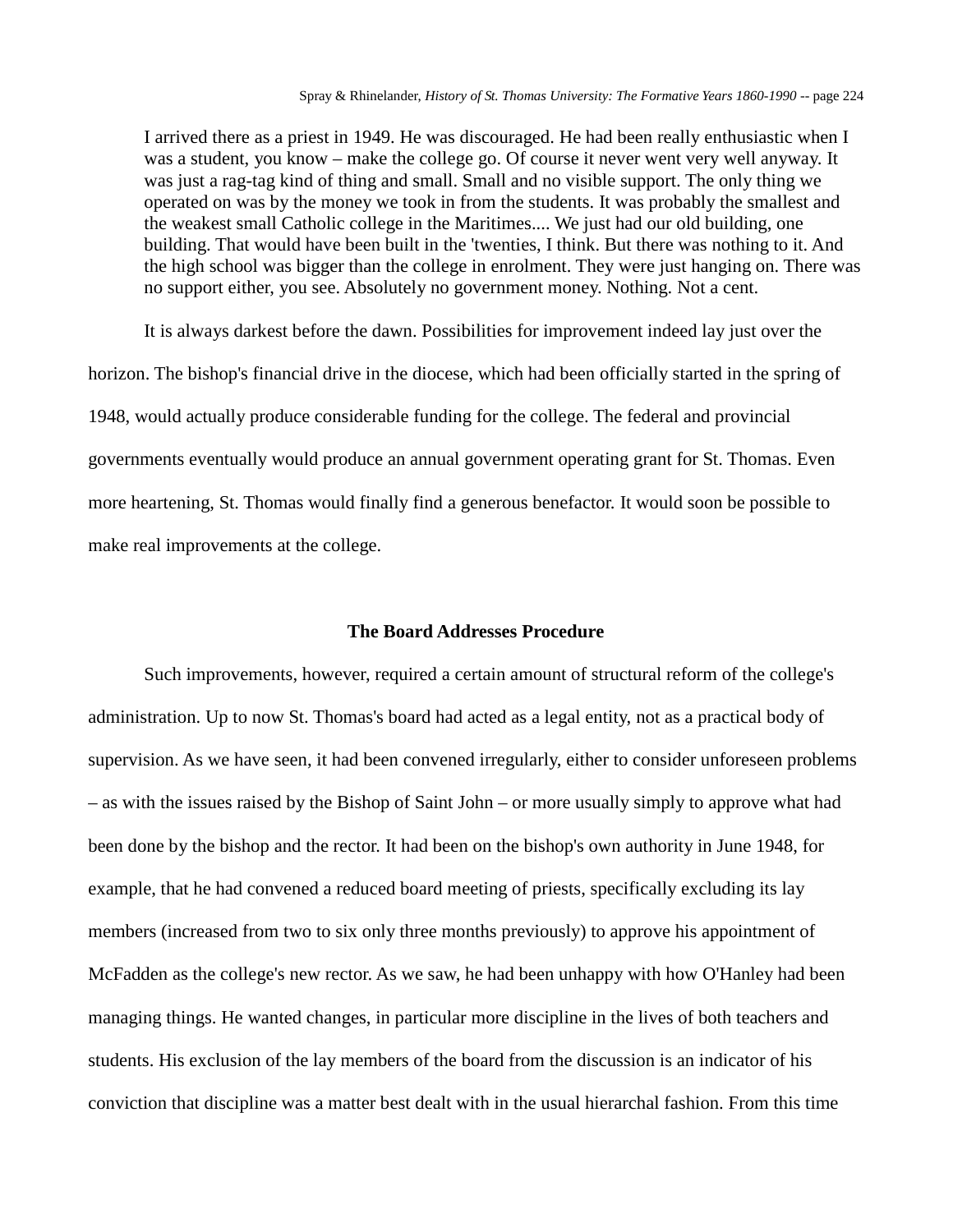forward, however, pressing issues regarding the college's very existence demanded a less personal, more structured approach.

For example, at a board meeting in May, 1949, some members pointedly raised the question of the board's authority. Fr. John Ryan, a board member since 1934, said it was unclear "just what function the Board exercised in the affairs of the University." The bishop, referring to the University's act of incorporation, responded that it was clear to him that the board "was charged with all matters concerning the general running of the University, particularly in the purchase of Land and Buildings." That being the case, Fr. Joseph McKinnon wondered if the board should not have been consulted before the rector's recent purchase of some temporary classrooms and some adjacent land for the college? The bishop admitted that such consultation should have been done, but there hadn't been enough time. To avoid further embarrassment, the board moved to ratify after the fact the actions of the bishop and the rector, whereupon the bishop attempted to clear the air by praising the way McFadden had conducted himself in his first year as rector. LeBlanc informed the board that the latter had only agreed to take on the duties of rector after "some strong persuasion," which was quite true. McFadden had been well aware that, although he loved his teaching, he was not good at running things, at bringing his colleagues together, and had reacted with incredulity at the bishop's choice. The bishop now told the board that "it was quite evident from his fine results that Father McFadden has done an excellent job." Nevertheless a procedural principle had been established. Both bishop and rector were learning something about the difference between authoritarian and collective decision-making, a difference that would lead to more confrontations in the future.

Relishing its new-found sense of responsibility, the board, although not without some heated discussion, moved to establish an Executive Committee. It would consist of three members of the board, excluding the chancellor and the rector, and would act "in an advisory capacity in matters requiring an immediate decision." Although its members would be appointed by the chancellor and the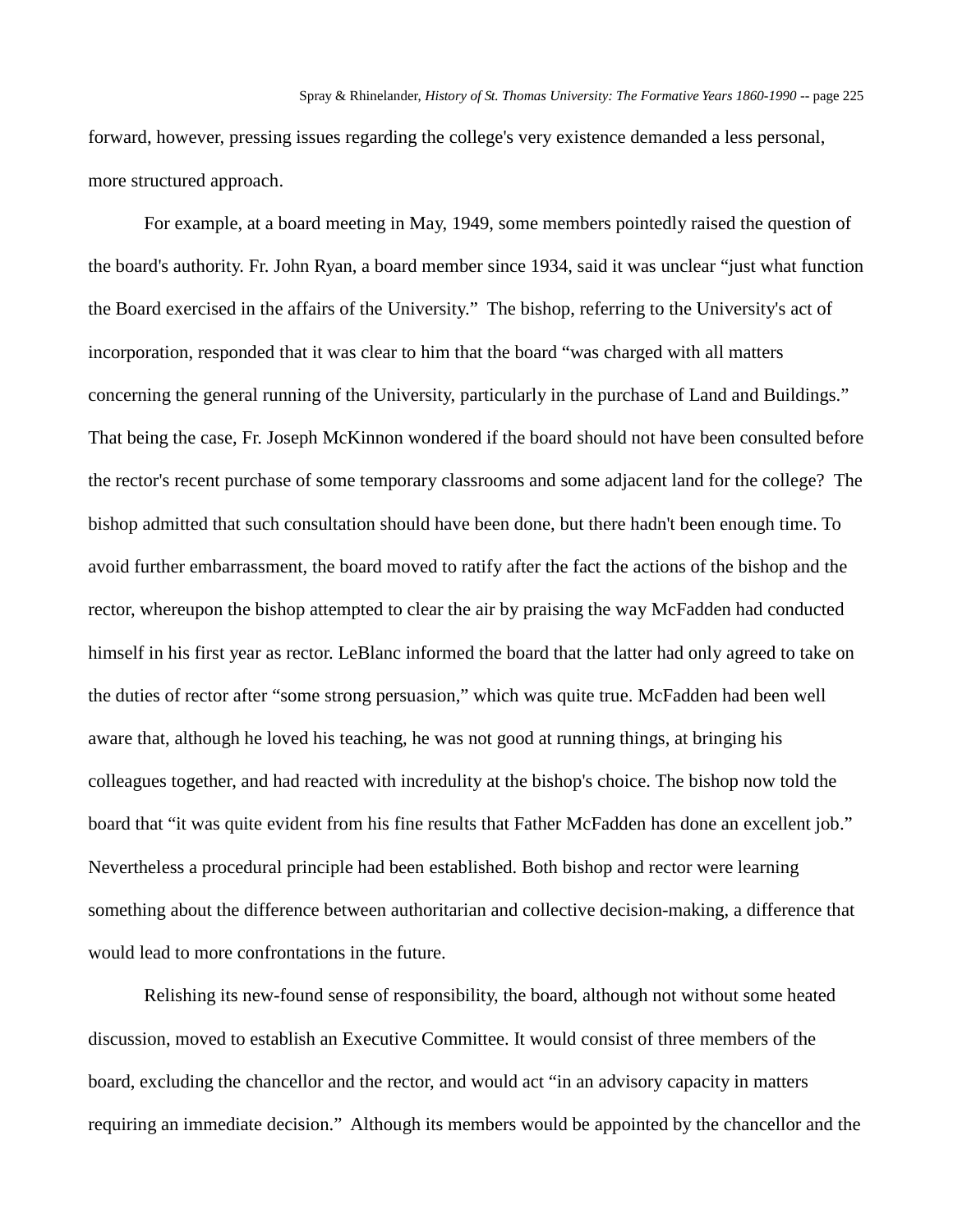rector, establishing the committee was clearly an attempt to rein in the rector, who had a pronounced tendency to act first and tell the board later. Because its mandate was limited to "cases of emergency," and "emergency" was left undefined, the Executive Committee's supervisory authority between board meetings had few teeth. Even so, it constituted another small step toward institutional accountability for St. Thomas from an authoritarian past.

The steps were nevertheless small and hesitant. At a board meeting in 1951 as McFadden's three-year term as rector was drawing to a close, he would hint that he would like to be relieved of the job, pointing out that his predecessor had served only one three-year term and that he, McFadden, had accepted the position on the understanding it would be for three years only. The bishop, however, would have none of it, interrupting the discussion to say that he had asked McFadden to stay on as rector for another three years, and there would be no further discussion of the matter. The bishop clearly was not in a hurry to relinquish his authority.

### **The Board Addresses Financial and Staffing Needs**

Financial concerns had long been a primary concern at St. Thomas. It was at the board meeting in May, 1949, that Bishop LeBlanc finally announced the amount that St. Thomas might expect to receive from his fund-raising efforts. Of the \$798,000 that had been subscribed by the last day of December, 1948, at least \$200,000 would be earmarked for St. Thomas. Asked when the college could expect the funds, the bishop said the usual practice was to wait until the pledged funds came in. That meant waiting until the following year, although "money might be advanced in case of immediate need." The board, now including its full complement of fifteen including the chancellor (the bishop), the rector, seven priests and six lay members, expressed its collective appreciation.

McFadden outlined how some of the funds would be allocated. He had already purchased, as member McKinnon had noted, four H-huts from the Chatham air base, at a cost of \$8,000. H-huts were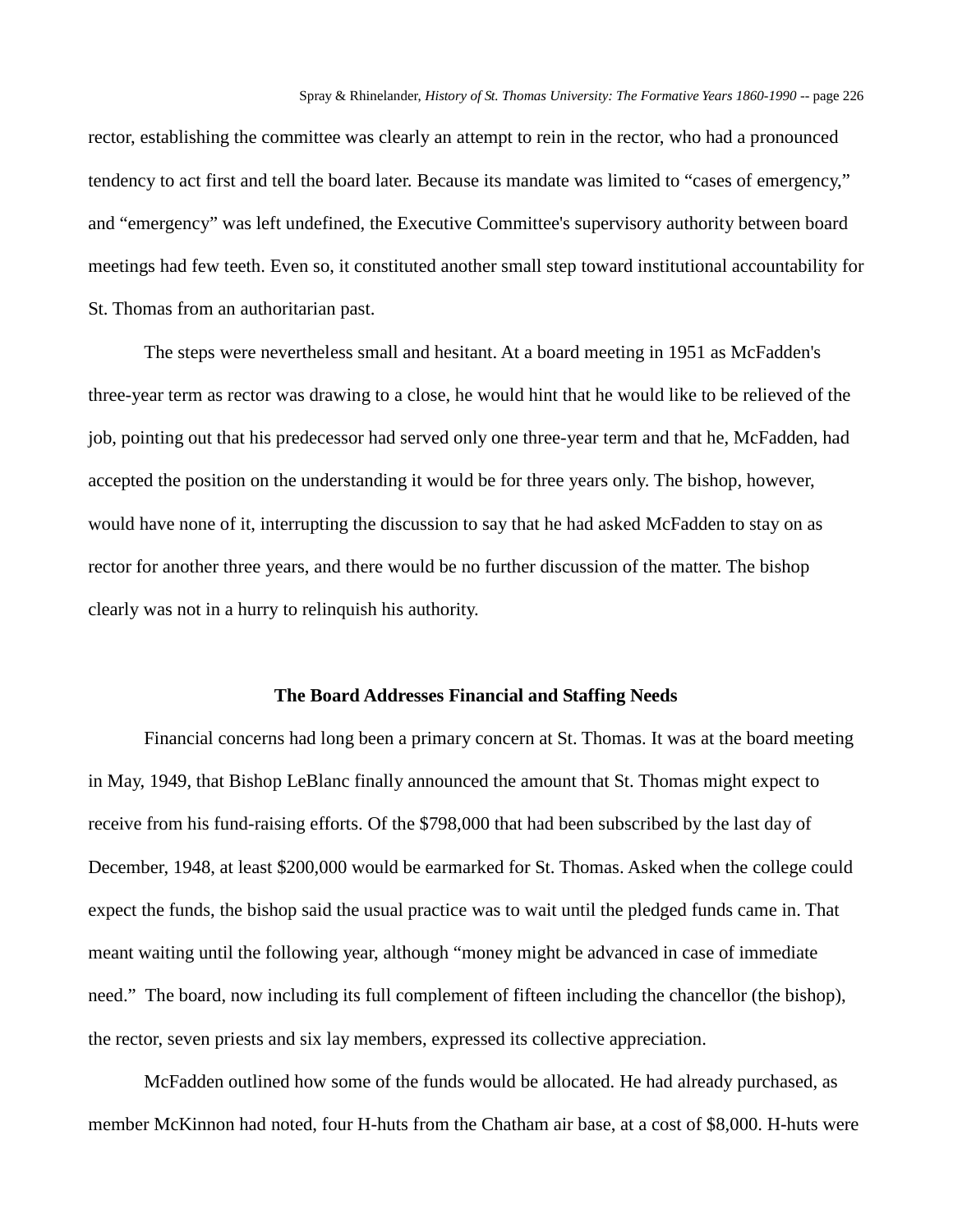roofed shacks in the shape of an H, designed as temporary wartime barracks with fifty bunks in each of the parallel structures and washing facilities in the connecting piece. The college had re-erected these simple and inelegant but efficient and cheap buildings on campus and they were already in use as classrooms. Even so, the college remained in dire need of a new building to accommodate its growing number of students and staff. McFadden also explained the land purchase that he had made, with the bishop's approval. The college had purchased three farms, located behind the university, a portion of which he had agreed to sell to the provincial Department of Transport for expansion of the nearby airport.

The board, as we saw, approved these purchases after the fact. The members then turned their attention to the college's running expenses. Fr. Nowlan introduced the question of yearly tuition, and whether or not what was being collected from students covered ordinary expenses. The rector replied that the cost of food and wages were increasing and that tuition indeed barely covered costs. Fr. McKinnon immediately introduced a motion calling for the board to set aside money from the fundraising campaign for equipment for laboratories as well as for the salaries of the faculty, which the board passed. The rector, who was used to spending the college's funds as he saw fit, abstained from the vote.

Indeed, the board members at the meeting expressed their concern to improve the qualifications of the St. Thomas's teaching staff. Fr. Ryan put forward his view that the need for "a good staff was more immediate and more important than new buildings." He suggested that teaching priests should be sent away for advanced studies to avoid the need to hire lay teachers. The board then approved a motion introduced by Dr. Percy Losier that money from the fund-raising campaign also be used to support priests who took post-graduate studies in science. Fr. McKinnon started a discussion about the need to hire two new professors, one for English and one for Biology.

By the board's meeting the following spring, in May, 1950, the promised funds from the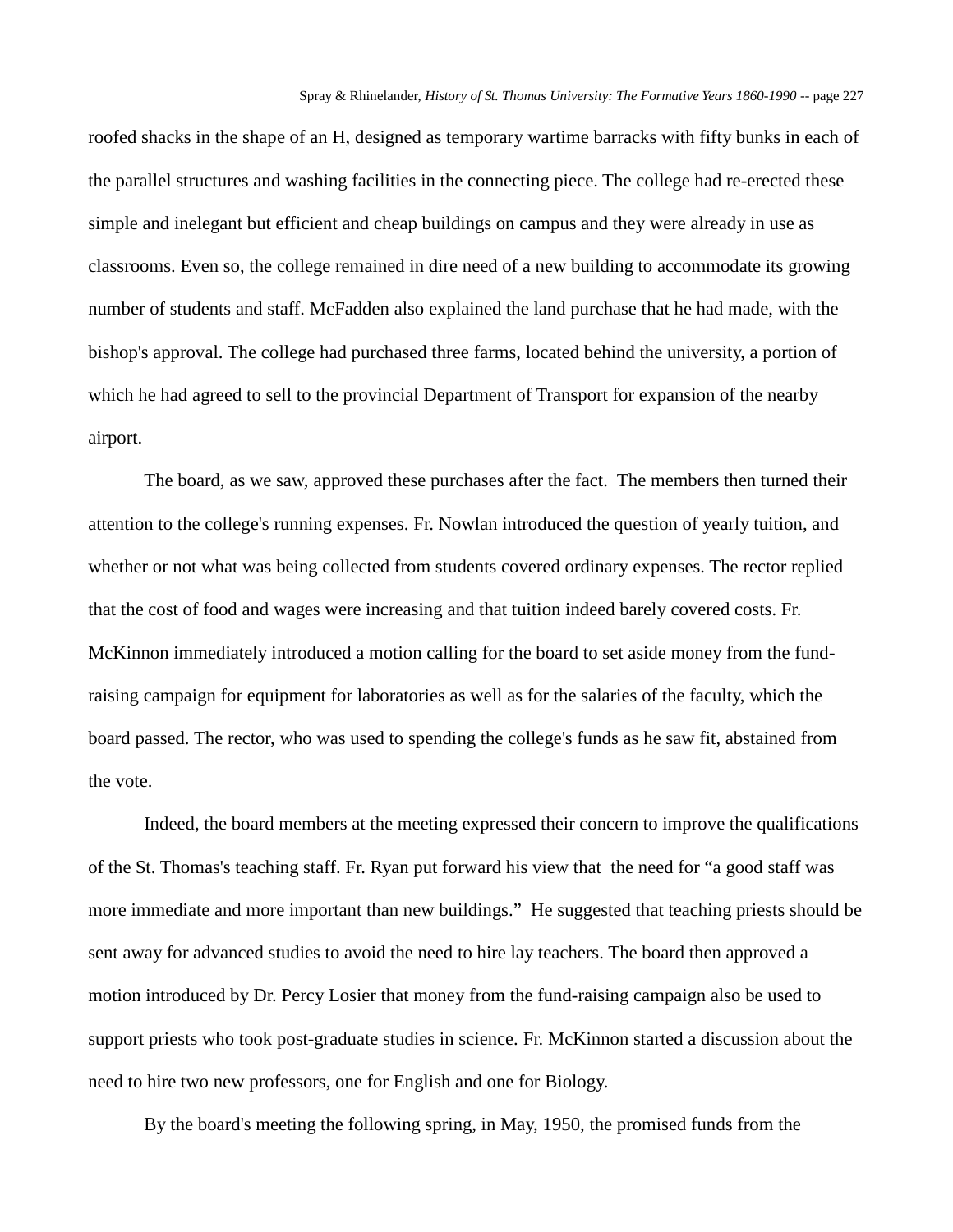bishop's financial drive still had not materialized. The bishop did indicate that so far \$88,000 of the money pledged in the Chatham region had been turned in and some of that could be made immediately available for necessary improvements. The rector reported that repairs during the year had eaten up all reserve cash funds, although he had not had to touch the college's capital savings of \$80,000 in bonds. At least the recently-purchased farm, which McFadden called "an indispensable asset," was supplying milk and food to the college and was helping to cut down expenses, although more equipment was needed for it to operate successfully.

Indeed, more funds were imperative if the college was to continue operation. Student numbers were rising and the college was "taxed to capacity." Enrolment in the high school programme was especially high at about one hundred sixty, of whom about seventy were boarding students, but as usual tuition fees were not covering expenses. In an effort to quiet some expressions of alarm, McFadden assured the members that "many colleges go behind each year."

It was suggested that the college might be able to get some assistance from the province for the cost of running the high school. Board member Dr. Connolly, a member of the Legislative Assembly, immediately squelched that idea. He informed the board that "under the present setup" there would be little hope of getting assistance from the Education department, that "our problem in Catholic Education is wholly ours as Catholics." He suggested that the college "expand moderately, and with due expediency plan a long-range programme."

Regarding capital expenditures, the rector pointed out that more space was needed for chapel accommodations, the dining hall, and the kitchen. The science department needed at least \$2,000 for additional space and lab equipment. When board member Ryan suggested that improvements should include the building of a new hockey rink, since the old one was "dilapidated" and a new one would be "a paying proposition," the rector dismissed the proposal in favour of a new educational building. Students had been turned away the past year because there was no place to put them. The residence and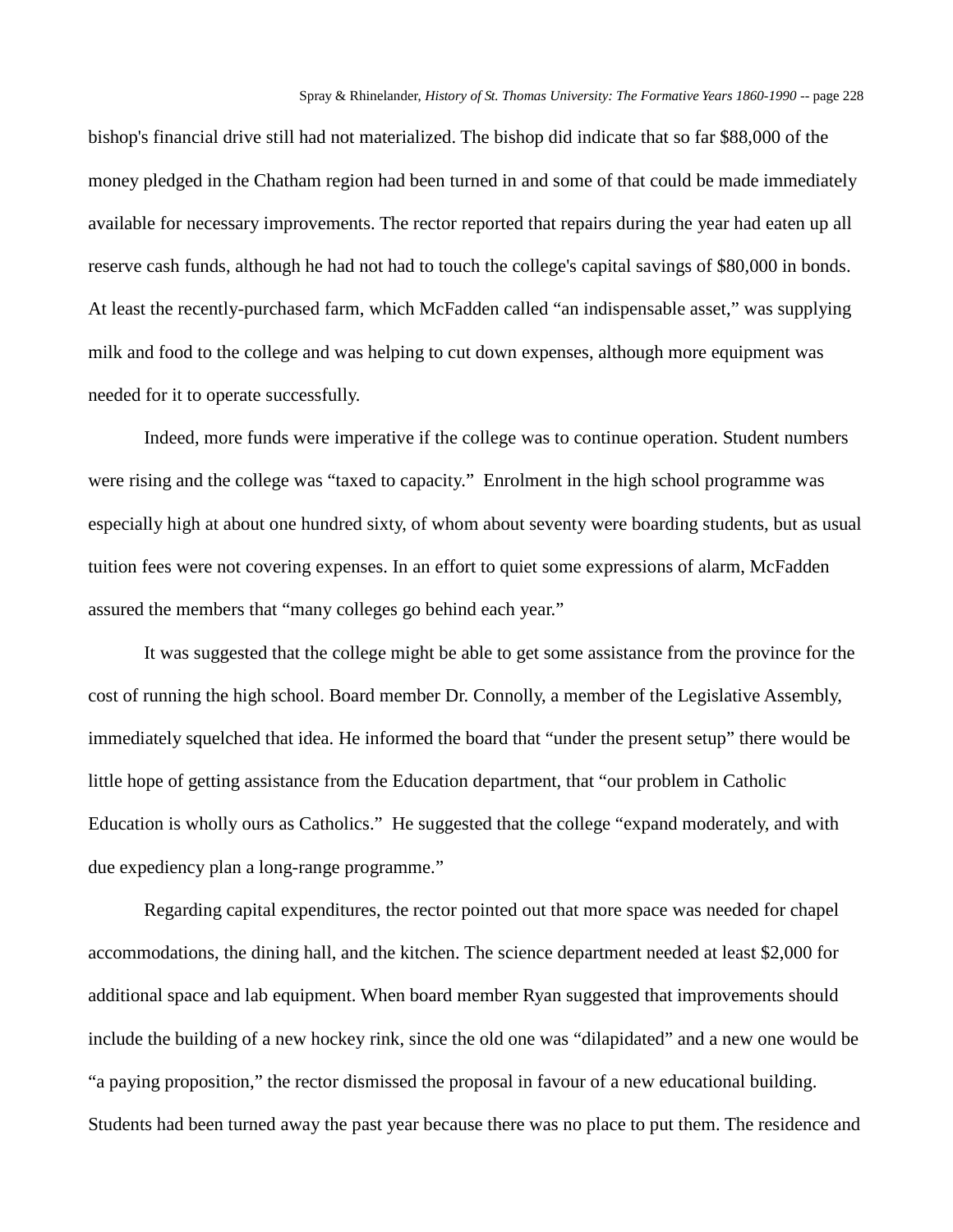the classrooms were overcrowded. Such concerns, at least for McFadden, outweighed the need for a new rink. He asked the board to "lay down the general lines of a building programme." The bishop replied that that could be done soon, now that the first phase of the fund-raising drive had been concluded, and he was expecting shortly a full report of the money collected.

Referring to the board's previous concerns about upgrading the qualifications of the faculty at St. Thomas's, McFadden was pleased to report that the previous fall an excellent new addition to the staff, Dr. Phonse Campbell, had taken over direction of English Literature classes. A native of Prince Edward Island, Campbell had obtained a BA from St. Dunstan's University and in 1941 an MA from Fordham University in New York. Following four years with the Armed Forces overseas, he had returned to Fordham where he had recently completed his PhD in English. Fr. Thomas McKendy, who had been studying at Fordham at the time, had recommended him to McFadden. For the next ten years "Doc" Campbell would be an important member of faculty, taking over direction of the student Drama Society. According to reports of former students, Campbell involved every student he taught in at least one play. A popular teacher, he was yet considered something of an eccentric. Almost every former student or faculty member from those years has a story to tell about him. He was also important for being the first non-priest (although a Catholic) to become a regular, full-time member of faculty. As the college continued to expand, other lay academics would join the full-time faculty. Campbell would organize the first formal faculty meeting, a small but historic step toward the eventual involvement of all the faculty in the college's governance.

The rector also reported that the priests Bernard Broderick and Henry McGrath would be returning to teach in the fall term following their graduate studies at Notre Dame and Fordham, respectively, but that the college needed to hire a new Biology teacher. Dr. Losier, a member of the board whose medical practice was in Chatham, for the past year had been teaching Biology with the assistance of Daniel Hurley, a recent St. Thomas graduate, but neither of them would be returning the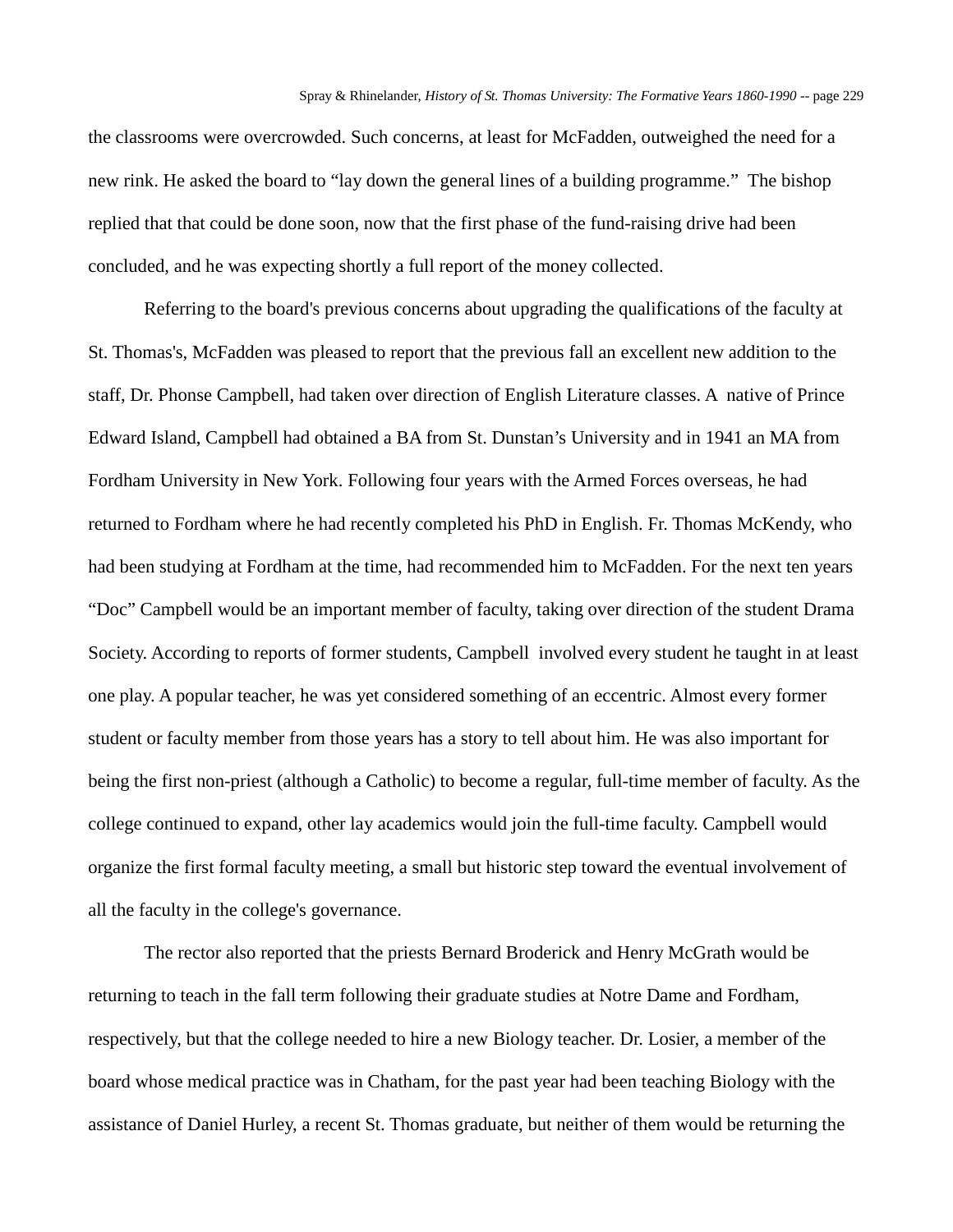following year. .

By the time the board met next, in May of 1951, the rector with evident relief was able to report that an initial tranche of \$42,000 in cash from the fund-raising campaign had finally come to St. Thomas. But now more than ever he needed "a Building Policy." Enrolment during the year had reached an all-time high at a total of 281 students. 171 of these, or about 60%, were in the high school programme; 110, or about 40%, were in the in the post-secondary arts program. Promising students had once again been turned away for lack of space.

As for running expenses, McFadden stated that, operating under the board's previous directive to use "whatever money was necessary to bring the teaching up to standard," he had spent a lot of money trying to meet staffing and equipment needs. He had hired two new full-time professors, one to teach English and one Biology. He had sent five members of faculty off to do postgraduate work in American universities, the largest number ever to have been sent off to study at one time. He had also spent money on laboratory equipment. These expenses had amounted to about \$3,000. The remainder of the \$42,000 had been invested in bonds, joining the \$80,000 in bonds that he had inherited as rector, creating a capital fund of about \$119,000 that should be made available for building construction. He was now, therefore, asking the board yet again to endorse a building policy.

Before any further discussion could take place, however, the 1951 meeting was interrupted by Fr. Scott arriving to inform the bishop of the sudden death of one of his priests. The bishop immediately left, and rather than continuing the meeting without the bishop the board decided to adjourn., leaving the rector without a building policy. He had to continue as before, saving the capital funds for future building construction and spending money to cover running costs, although at least here he had hopes that his efforts to secure federal and provincial government operating grants for St. Thomas would bear fruit.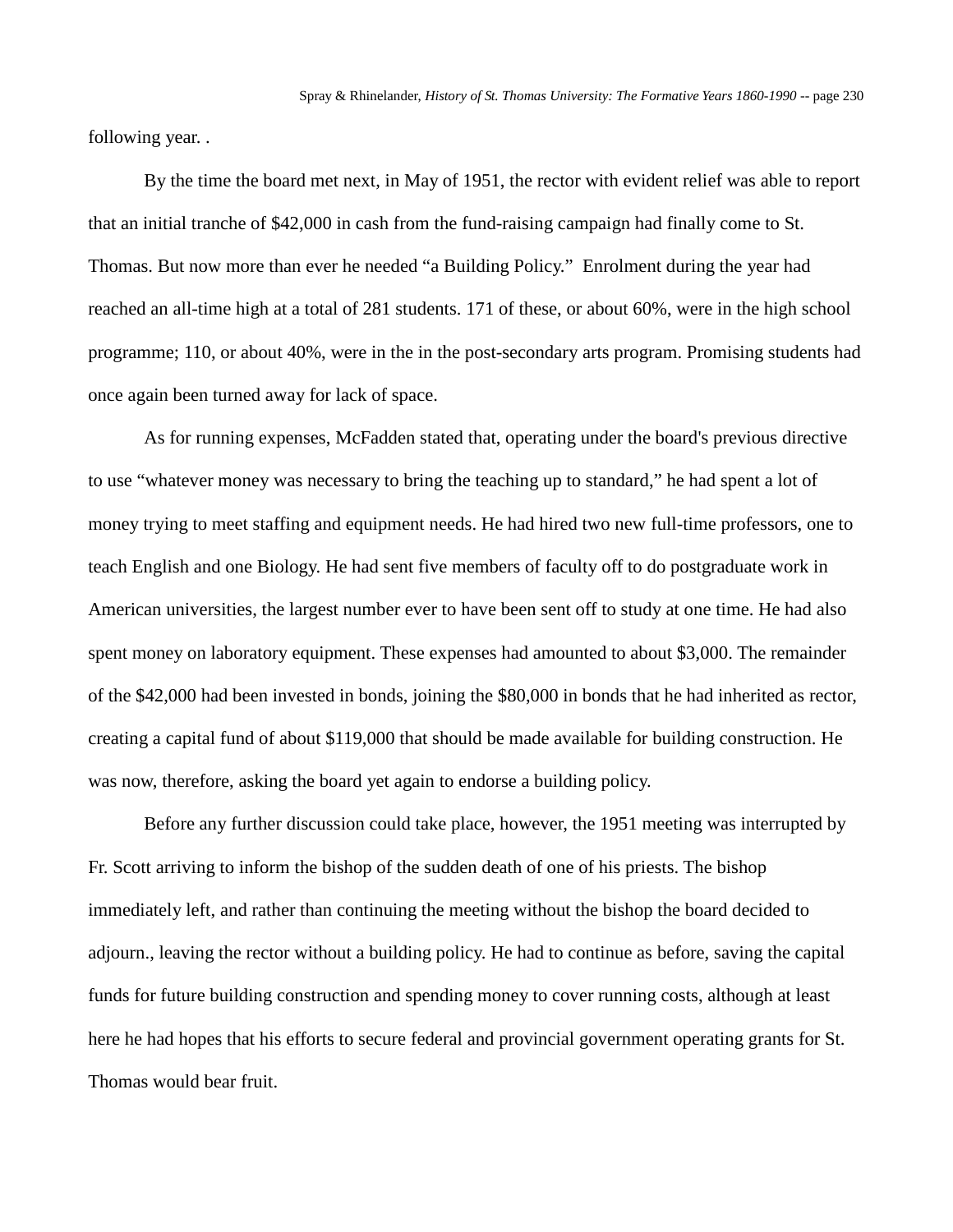### **Government Grants: The Massey Commission**

In 1949 the Federal government had established a "Royal Commission on National

Development in the Arts, Letters and Sciences," chaired by Charles Vincent Massey, a lawyer. (In 1952 he would become the first Governor-General to be born in Canada.) It became known as "The Massey Commission." The National Conference of Canadian Universities (NCCU) , a voluntary association of Canada's leading universities, presented a brief in 1949 to the Commission making a strong case for federal grants to universities as "national institutions." The NCCU, however, had not included smaller colleges, "those without professional schools," in the list of universities that should receive grants. Naturally, the exclusion had upset small educational institutions, such as St. Thomas and St. Mary's in Halifax, so in December, 1949, a number of them had submitted additional briefs to the Commission.

In the St. Thomas brief, McFadden described the role of the "small, classical colleges." He stressed the importance of "Arts and Letters" in teaching man "to lead a full life," which is done by taking him "back through the centuries of human life." In this way the student learned not only how man had failed but also how he had learned from his mistakes and had gone on to succeed. Such a student's mind was sharpened so that he became a leader of the people, a law abiding citizen, someone who could acquire the knowledge of "eternal truths revealed by the Creator which lays firmly the foundation for the best in individual and social Life." The education that colleges like St. Thomas provided, McFadden argued, should be made accessible to the greatest possible number. Large universities alone could not do it, since they were located in urban centres where the cost of living was high as well as their fees. Besides, personal contact between teacher and student at those larger universities was limited or nonexistent. Small classical colleges like St. Thomas, on the other hand, offered a "well balanced diet of intellectual fare" and could "most conveniently accomplish the task of preparing large numbers of men for their place in the society of the nation." McFadden had claimed that such colleges could reach large numbers of those who would otherwise "fail to receive such an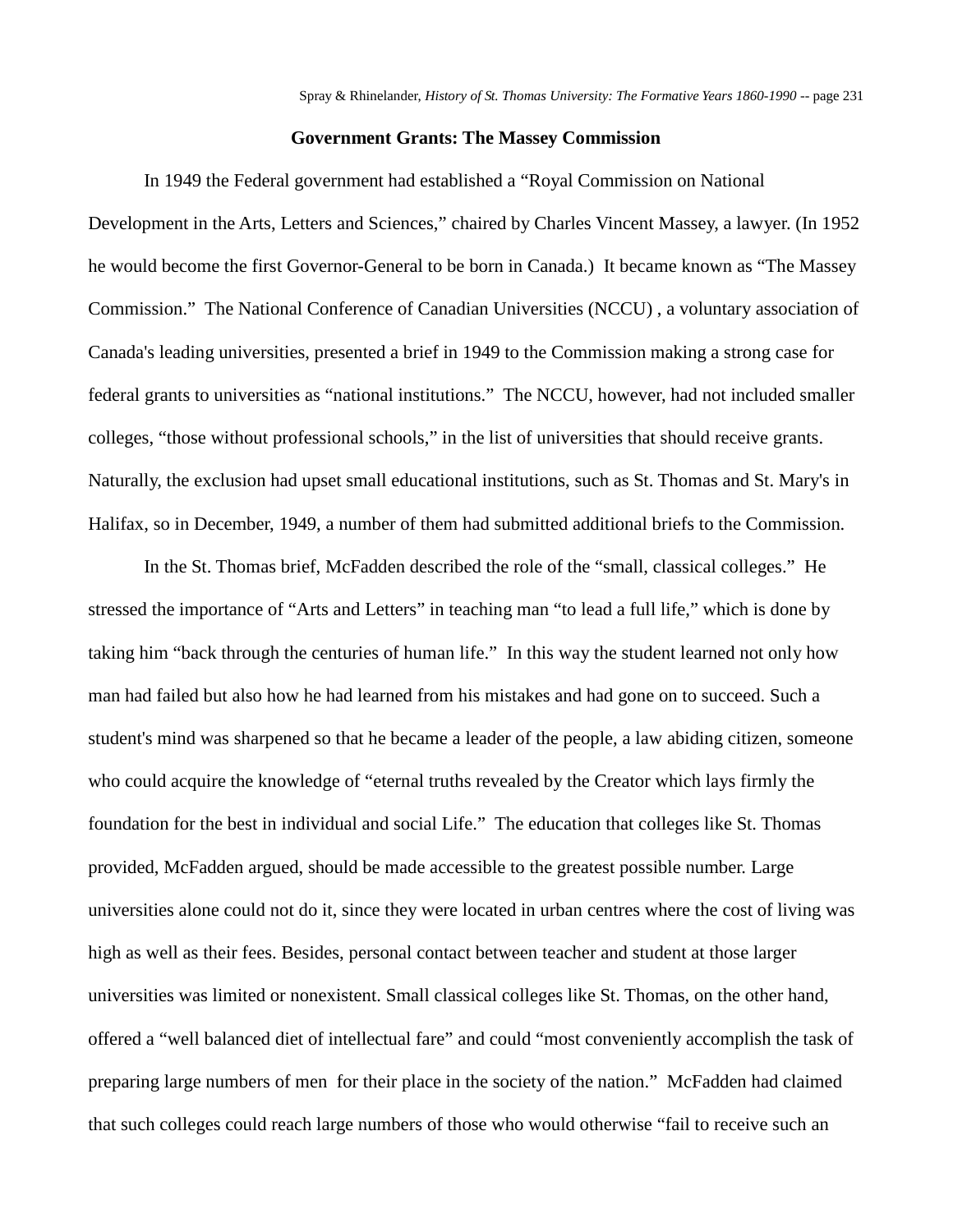education." They served people in those areas at less expense because living expenses were not so high, and because they kept fees down. For the needy, who would not be able "to share in their country's heritage," they provided greater opportunities. In addition to this, they offered a more personal contact between instructor and student and thereby produced "more favourable results."

McFadden argued that the administration of colleges and universities was becoming difficult because of financial problems. Fees did not cover the cost of a college education, and most students could not pay higher fees. Charitable contributions had been more generous in the past than they were now, and taxes took more and more of people's income making it difficult to help students. At the same time more and more students were seeking higher education. These problems, he pointed out, would continue and cause greater problems in the future. Small colleges, like St. Thomas, were suffering disproportionately. Library facilities and laboratory equipment on a per student basis were prohibitive. Demands for higher wages, "though right and just," could not be met. Grants were as necessary for educational institutions teaching the "Arts and Letters" as for professional schools. McFadden pointed out that the motto of St. Thomas clearly indicated the institution's purpose – *Doce Me Bonitatem et Disciplinan et Scientiam*, "Teach me goodness, discipline, and knowledge." Its aim was to give the student "that culture of mind, will and emotions necessary to dispose him to achieve an excellent personal and social life within the framework of the particular calling for the exercise for which he is being prepared." St. Thomas had struggled through the 1920s and 30s when an "economic pall" lay over the area and had survived under heavy handicaps. It had not limited its facilities to Roman Catholics but had been open to students of other denominations. The achievements of its students had contributed to the Arts, Letters and Sciences not solely in its own particular area but in "the province and the nation."

St. Thomas College had many students whose parents had made great sacrifices to give them an education, but many others were unable to do this. The college tried to help "by carrying along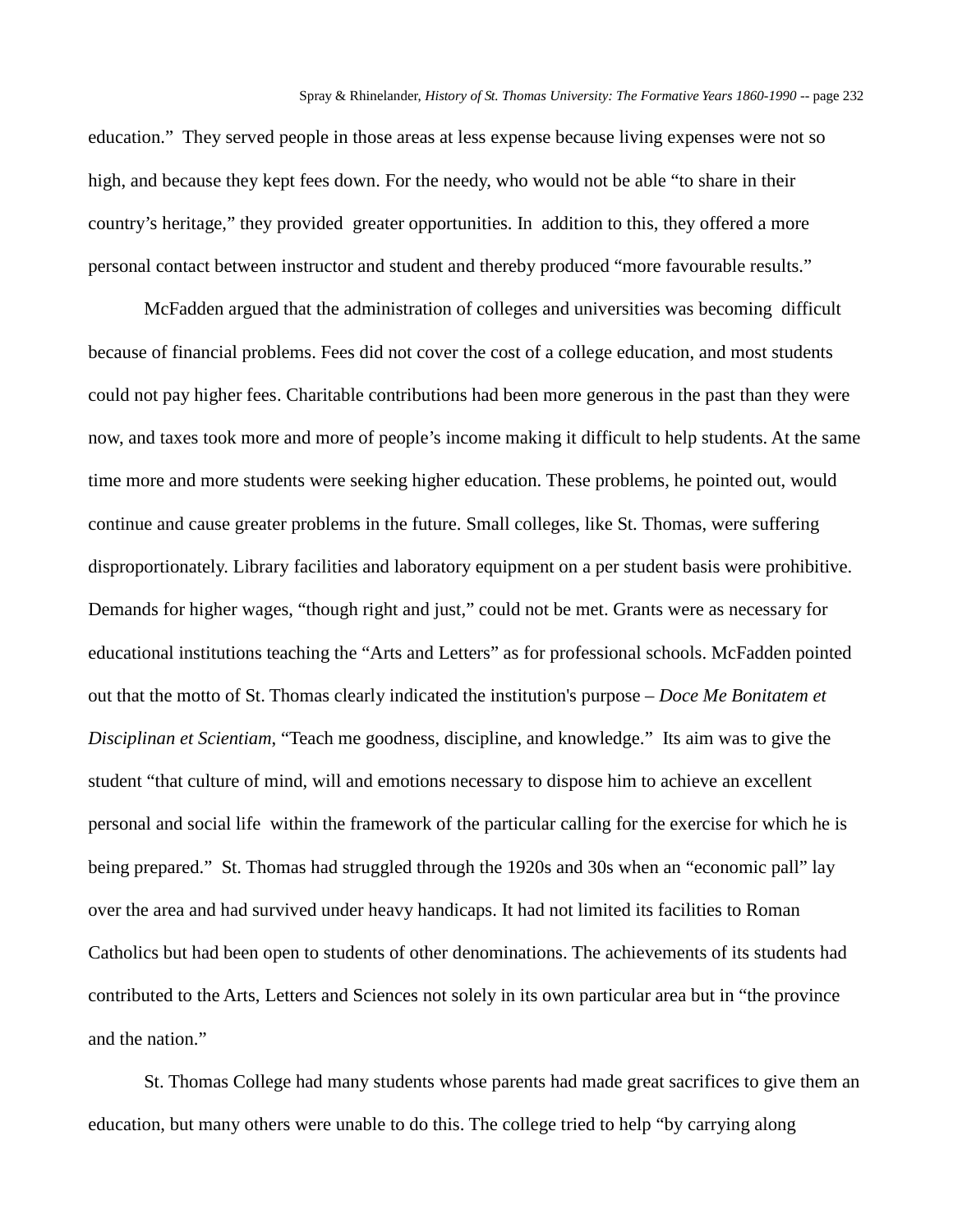deserving students," but this was often at the cost of not purchasing needed equipment. Access to national scholarships would be a great help to them.

McFadden in his December 1949 brief stressed that over the years St. Thomas "without much help from government or other agencies" had attempted to "elevate the cultural level" of farmers and fishermen and their families in the North Shore region of New Brunswick by their work in adult education. With additional funds from government it could do much more. At present it was operating under a growing deficit. The future of the college at present indeed was at risk.

He was now joining the other hitherto excluded colleges and universities in their submission to the Massey Commission in requesting: 1) that the federal government implement a plan for aiding the institutions of higher learning with grants through the provinces, so as to preserve provincial autonomy in that field, 2) that in any plan of federal aid to be set up "the classical colleges receive their just share," 3) that national scholarships be made available to worthy students as well as supplementary grants to the universities, 4) that a Council of the Arts be set up which would function along the lines already followed by the National Research Council, and 5) that the federal government, in cooperation with the provinces, contribute more to adult education.

McFadden's arguments appear to have fallen on deaf ears. In June 1951 the Massey Commission tabled its report in the House of Commons. It made three general recommendations: 1) the Federal government should make unrestricted grants to universities, to be divided up among the universities on the basis of enrolment; 2) the government should establish a national scholarship plan; and 3) the government should set up a "Canada Council for the Encouragement of the Arts, Humanities and Social Sciences." After consultation with the NCCU and the provincial governments, the Federal Department of Finance drew up a list of the universities and colleges, public and private, that would be eligible for grants. Thirty two institutions were named. St. Thomas was not on the list. The grants were to be distributed by the provinces on the basis of enrolment in accordance with Massey's formula.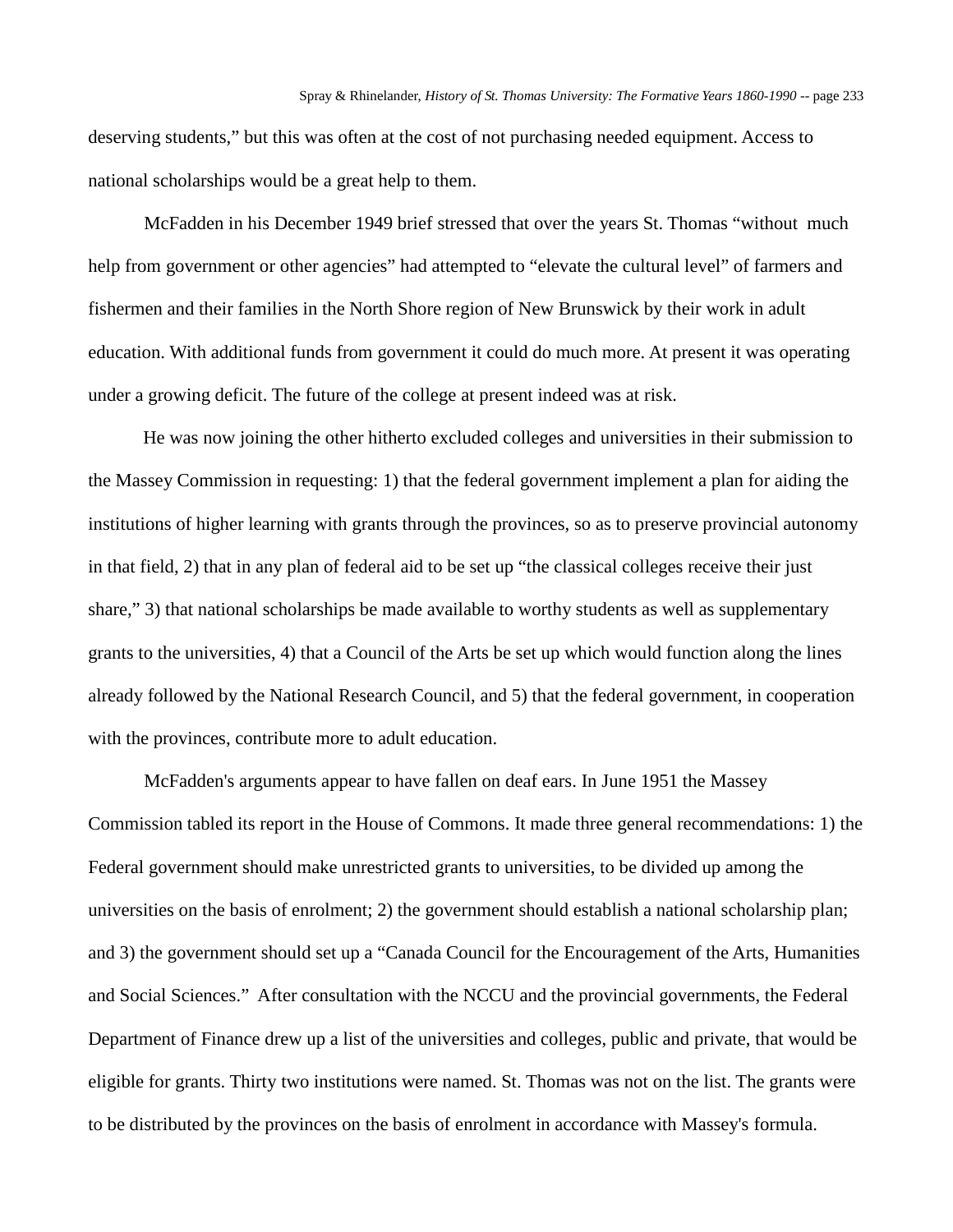An upset McFadden immediately wrote G. Roy McWilliam, the local Member of Parliament in Ottawa. He had read in the newspapers that the list of thirty two eligible institutions to benefit from the decision included only members of the NCCU. McFadden pointed out to McWillam that the NCCU was a voluntary association to which not all Canadian universities belonged, including St. Thomas in Chatham, Collège du Sacré-Coeur in Bathurst, and St. Mary's University in Halifax. It was improbable that St. Thomas could become a member of the NCCU in time to qualify for federal help. Besides, the government had "never advised any university to become a member." If government had "the good of all at heart," wrote McFadden, it should aid all universities. St. Thomas would not receive much since the grants were based on enrolment, but St. Thomas was not asking for much. At least it "should get what is fair."

McFadden further explained to McWilliam that there never was much reason for most small colleges to belong to the NCCU. Their meetings were of interest mainly to the professional schools, "not a university such as ours." Should St. Thomas be deprived of grants simply because it was small? He concluded his plea with: "I am not pretending that we should get as much help as the large universities but we should not be ignored." He agreed that it might be a good idea for St. Thomas to become a member of the NCCU, but in the meantime, while the government was working out a policy for the distribution of the funds, "the cause of the small universities should be presented." He requested McWilliam to ensure when the matter came up in the House of Commons that the small colleges were not overlooked.

The president of StFX, Dr. Patrick Nicholson, was a member of the committee of the NCCU that had advised the government on how federal grants should be distributed. On Aug. 3, 1951, he wrote McFadden telling him what had happened and giving him some information in case he felt it desirable "to take some practical steps without delay." He told McFadden that the NCCU committee had not been able to draw up a list of institutions other than those in the original list plus a "few well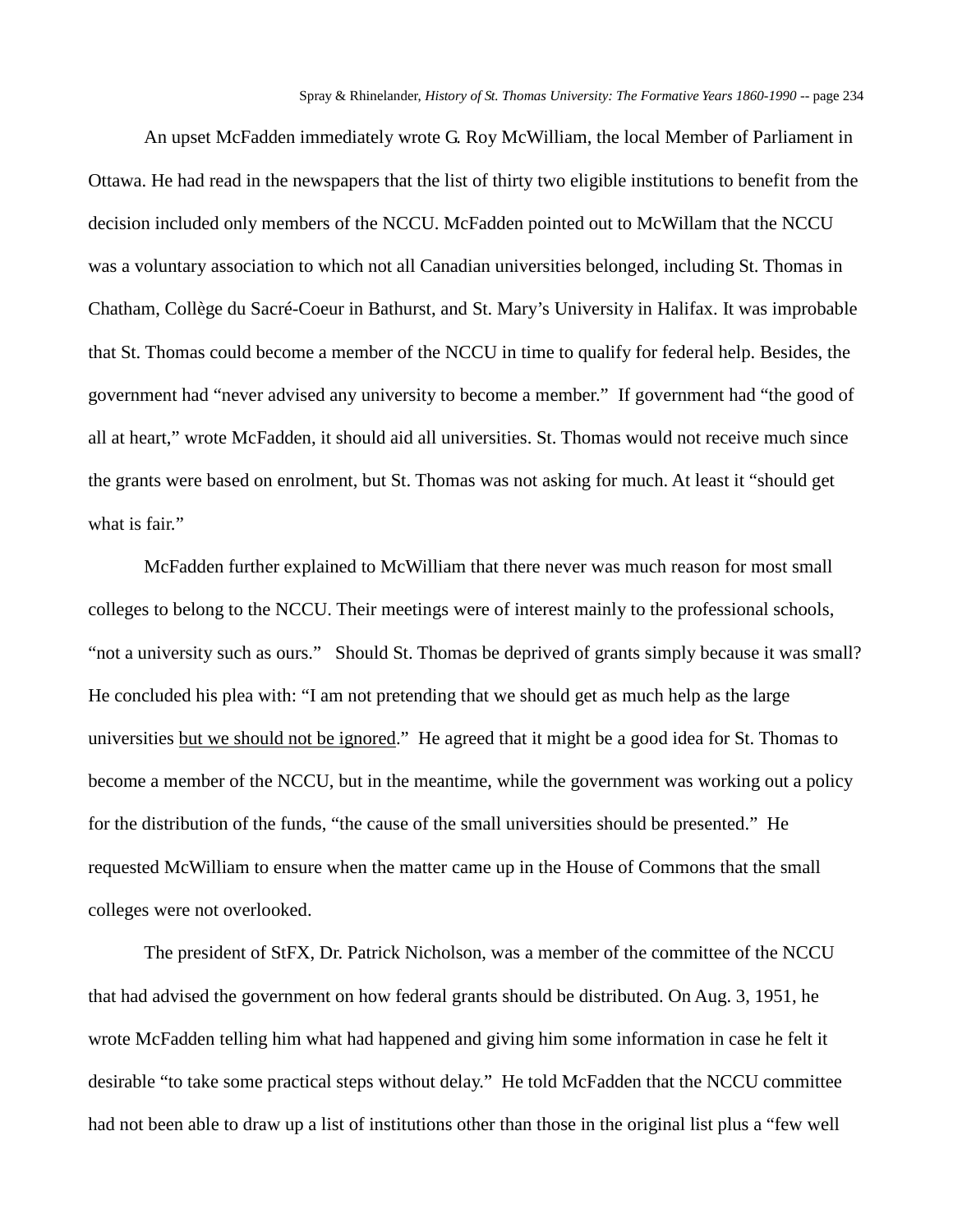known" institutions that were not NCCU members. "Personally," he wrote, "it is difficult for me to see how the Government can avoid including such institutions as your own." He mentioned that although the government had sought the advice of the NCCU, it had not felt obligated to follow its advice in every detail.

McFadden wrote Nicholson on August 6 to tell him how, when he had "read with astonishment" the leading article in the *Montreal Star* of June 21 that the institutions to benefit from the grant were only the thirty-two members of the NCCU, he had immediately contacted Fr. Lynch at St. Mary's and Fr. Paquet at Collège du Sacré-Coeur since he knew they, too, did not belong to the NCCU. They had not seemed worried because they thought the government had agreed to give funds to "all chartered universities," which would have covered them all. The local MP in Ottawa, Roy McWilliam, had supplied McFadden with information, including the parliamentary record of June  $30<sup>th</sup>$  in which Prime Minister Louis St-Laurent had said that "all institutions authorized by provincial legislation to grant degrees would be recognized as of university level." He wanted to know from Nicholson if this was true and if there was anything he could do "in a practical way" to make sure the aid came to St. Thomas and Sacré-Coeur, especially since he had heard funds were going to Prince of Wales College, a non-degree-granting, non-denominational Normal School in Charlottetown.

Nicholson replied to McFadden that the executive of the NCCU had not felt they were in a position to make an inspection of every individual institution in Canada and could not make recommendations for additions to the list. They had included Prince of Wales, since it was a provincial institution and widely recognized as one of the few public educational institutions in the province. Carleton, which also did not belong to the NCCU, had been included because the larger institutions in Ontario "took in their students." For other institutions, the committee was unable to commit itself. The executive of the NCCU was planning to meet on Labour Day, 1951, to consider the text of the Orderin-Council that was being prepared and they expected it would be passed on September 15. The Order-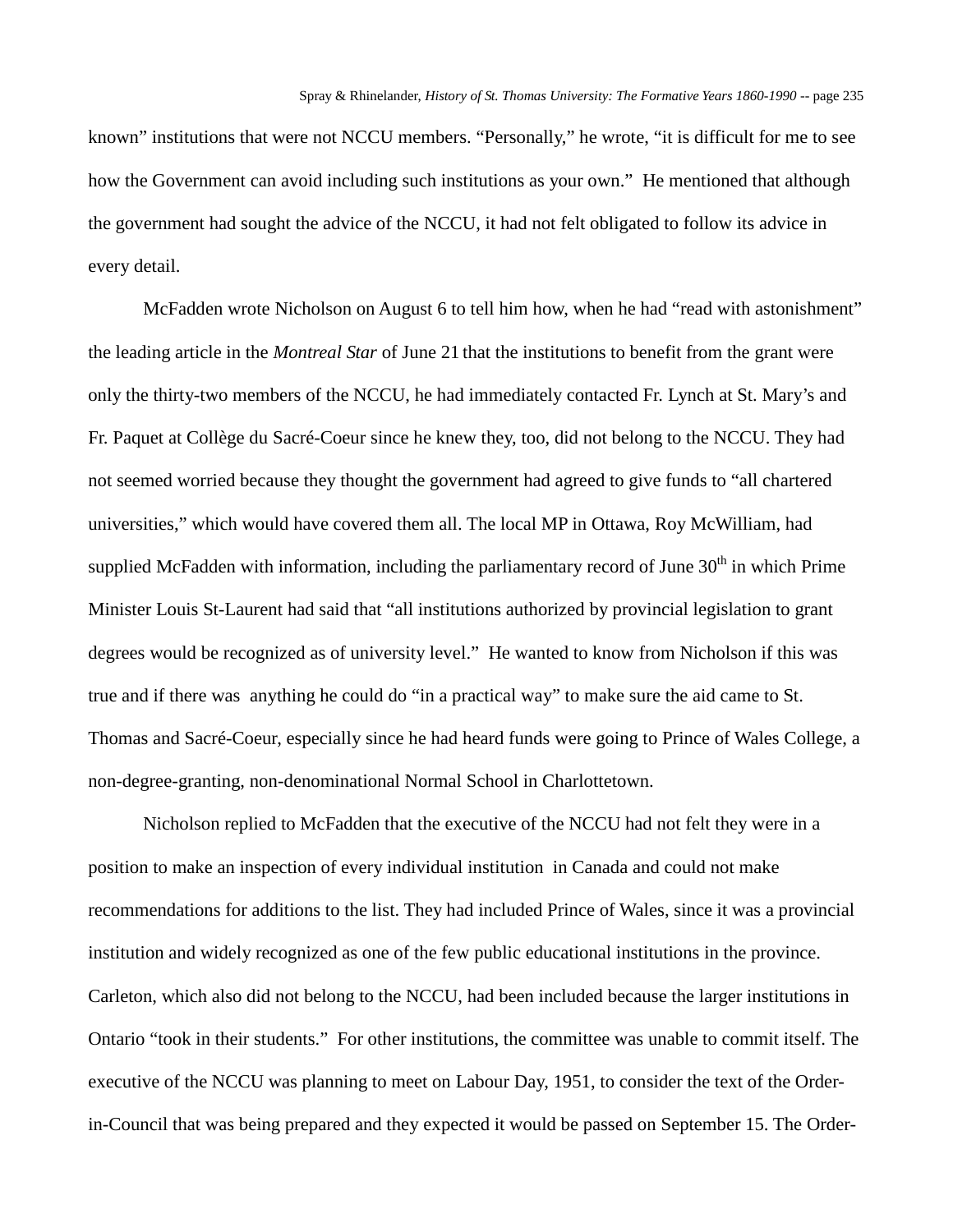in-Council would deal with grants for the 1951-52 academic year. After one year of operation, they expected that permanent legislation would be passed placing it on the statute books. Nicholson ended his letter by telling McFadden that he would be well advised to keep members of parliament and senators from New Brunswick interested in St. Thomas's case. While he felt St. Thomas would be safe, he believed "it is well for you to take every possible precaution."

McFadden took Nicholson's advice. He wrote McWilliam again and also contacted the Honourable Milton Gregg, previously Chancellor of UNB and now MP in Ottawa for York-Sunbury. To be on the safe side he also wrote Prime Minister St-Laurent. McWillam wrote back telling him that, as McFadden probably knew, Bishop LeBlanc had already written on behalf of St. Thomas and Collège du Sacré-Coeur, and that he himself had made "representation" to the PM and to the Hon. Milton Gregg, Minister of Labour, for their support for St. Thomas College.

McFadden received a letter from the prime minister saying that "most careful consideration" would be given to his concerns. He also received a supportive letter from Gregg. McFadden then contacted Senator G. P. Burchill on Aug. 27. The next day Burchill wrote the PM giving him a short history of St. Thomas and pointing out that he was well aware of the "many young men" in his community who had received their training at St. Thomas, who "would have been unable, probably, to afford to attend university if they had been obliged to go to another part of the province." He also pointed out that St. Thomas, like other colleges, was having difficulty and was looking for financial assistance and that, unless there was "some qualification that he was unaware of" they should be entitled to share in the grants the government was making available.

On October 22, 1951, Burchill wrote McFadden to say he had been informed "on good authority" that a grant would be coming to St. Thomas, as well as to other small universities. In January, 1952, McFadden received further letters from Gregg, Dan Riley and McWilliam. All contained copies of the Order-in-Council concerning the decision of the government on grants to colleges and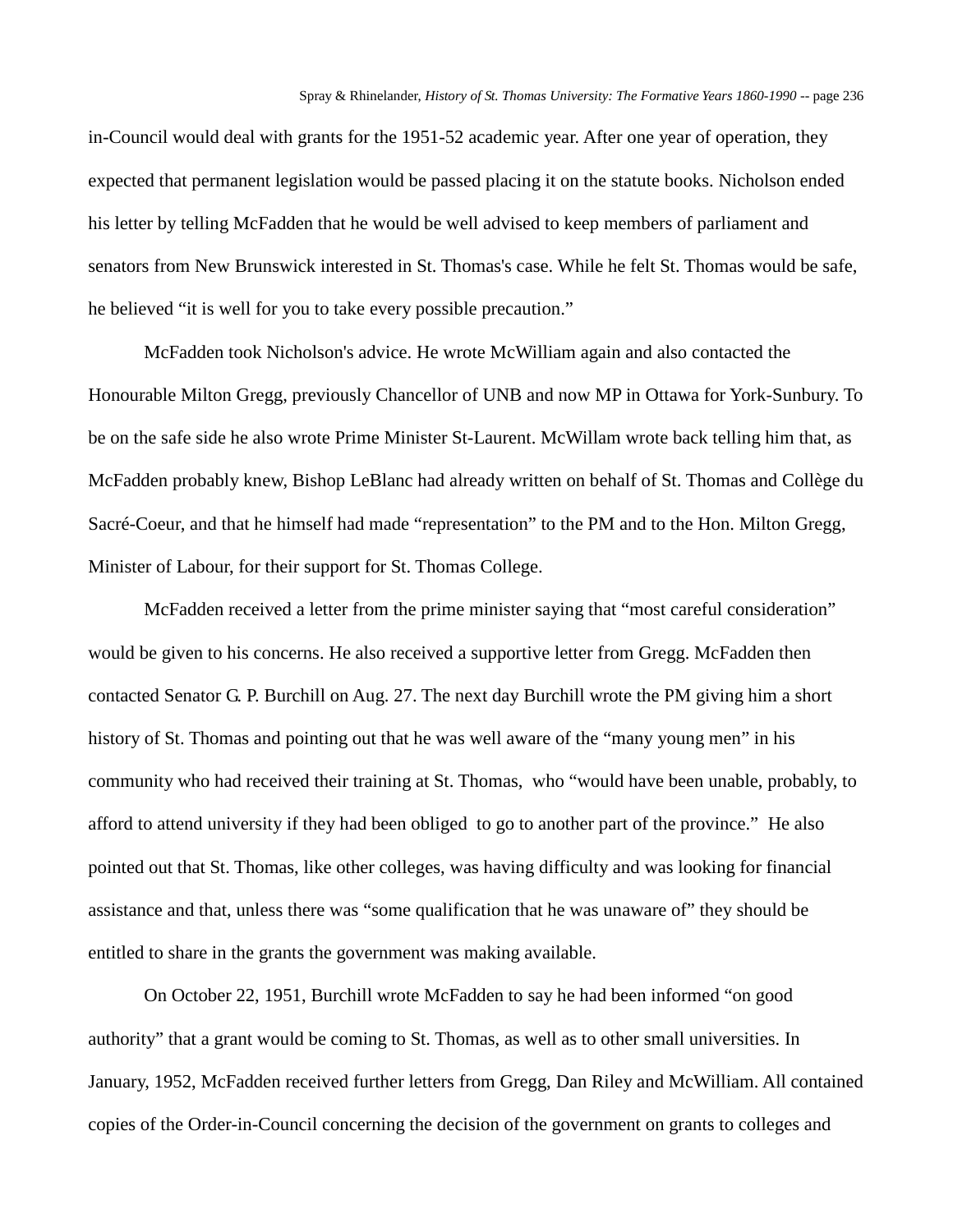universities, along with a list of those getting grants. This time St. Thomas was included. McFadden could breathe more easily. McWilliam told McFadden he was pleased about what had happened. He added that he knew St. Thomas would put the money to good advantage, and that McFadden should feel "entirely free" to call on his services any time, "not only for your college but for any other matter."

McFadden learned that he should apply to the New Brunswick Department of Education for the federal money given to the province for the universities. He was told that the only students that could be counted in determining the grant were "college" – i.e., post-secondary – students, so the grant the first year would be only \$1,184. Hardly a grand sum, yet McFadden was pleased. It was the first grant from the government that St. Thomas had received since 1910. As enrolment in the arts programme would grow in the years ahead, the grant would grow as well. The principal of support had been established. It was a significant step in St. Thomas's modernization, as important as its act of incorporation as a university in 1934. McFadden could be proud of his accomplishment.

# **The Alumni Association**

Perhaps equally important in the modernization of St. Thomas was the formation of an Alumni Association. Early attempts to form such an association had fallen by the wayside during the war years, but on October 23, 1949, an organizing meeting was called in Chatham to rejuvenate the association. Seventy-five former students attended and elected an executive: Dr. Percy Losier, President; John Duffy, Vice-President; V. A. Moar, Secretary; Joseph Walsh, Treasurer; and Fr. Henry McGrath, Alumni Secretary. Over the course of the following year the executive contacted a number of prominent alumni, including Judge Leo Troy; Campbellton MLA J. C. "Charlie" Van Horne; Bishop James Hill of Victoria, B.C., former rector of St. Thomas; Bishop Carroll of Edmonton; Msgr. R. M. Hickey, a decorated war veteran who had served in the North Shore Regiment with many graduates of the college; Senator F. E. McGrand; forty-one Diocesan priests; and a large number of former students now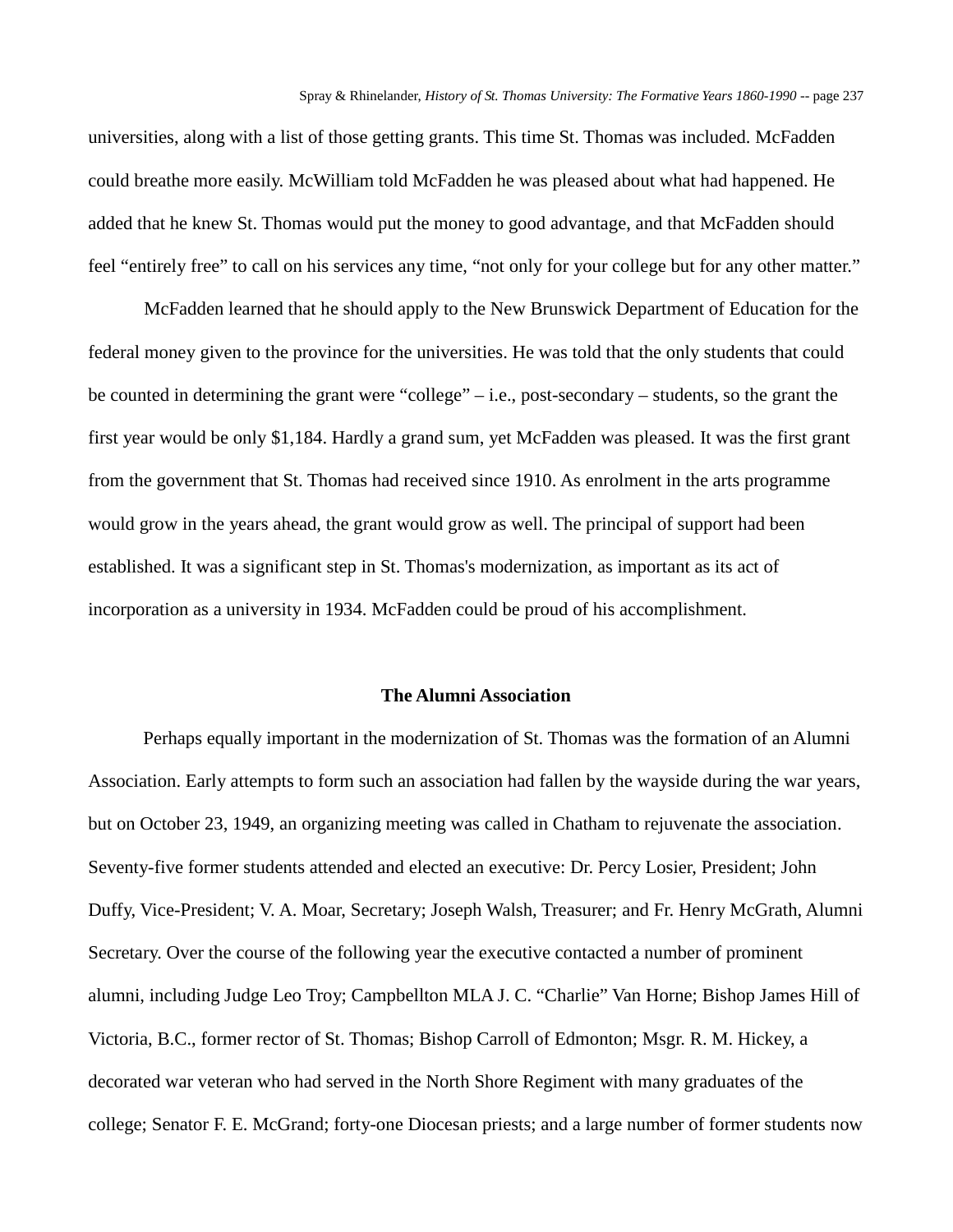in various religious orders across Canada and the United States. They were informed about the Association and asked to form branches across the country.

The Association held its first regular meeting in Chatham on June 11, 1950. That year it collected \$1,500 for scholarships and nearly the same amount for books for the library, as well as some additional donations given directly to the college. At its second meeting in December, 1950, on the recommendation of its Executive the Association established a Board of Directors consisting of ten members, each representing a different area of the province and elected by alumni in that area. The ten areas were as follows:

- 1. Miramichi (Northumberland Co.)
- 2. Moncton (Westmorland, Kent, and Albert counties)
- 3. Saint John (Saint John, Charlotte, and King's counties)
- 4. Fredericton (York and Sunbury Counties)
- 5. Bathurst (Gloucester County)
- 6. Restigouche (Dalhousie and Campbellton)
- 7. Grand Falls (Carleton and Victoria counties)
- 8. Edmunston (Madawaska county)
- 9. Province of Quebec
- 10. U.S.A.

At its next meeting in 1951, the Association elected Dr. Losier president again and voted to have a

banquet to raise money for more scholarships and library books. The members also planned a "closed

retreat" to be held at St. Thomas the following summer, in 1952, conducted by the Fathers of the

Redemptorist Order. One older alumnus, Jim Butler, actually composed an "Alumni Song" for the

meeting, which he delivered while sitting and playing at a piano:

St. Thomas on the Miramichi Was home away from home to me. 'Twas there I knew those kindly boys I number with my lasting joys. 'Twas there from masters wise and good I learned to strive as Christian should. I hold in deathless memory St. Thomas on the Miramichi. St. Thomas on the Miramichi Was not a palace fair to see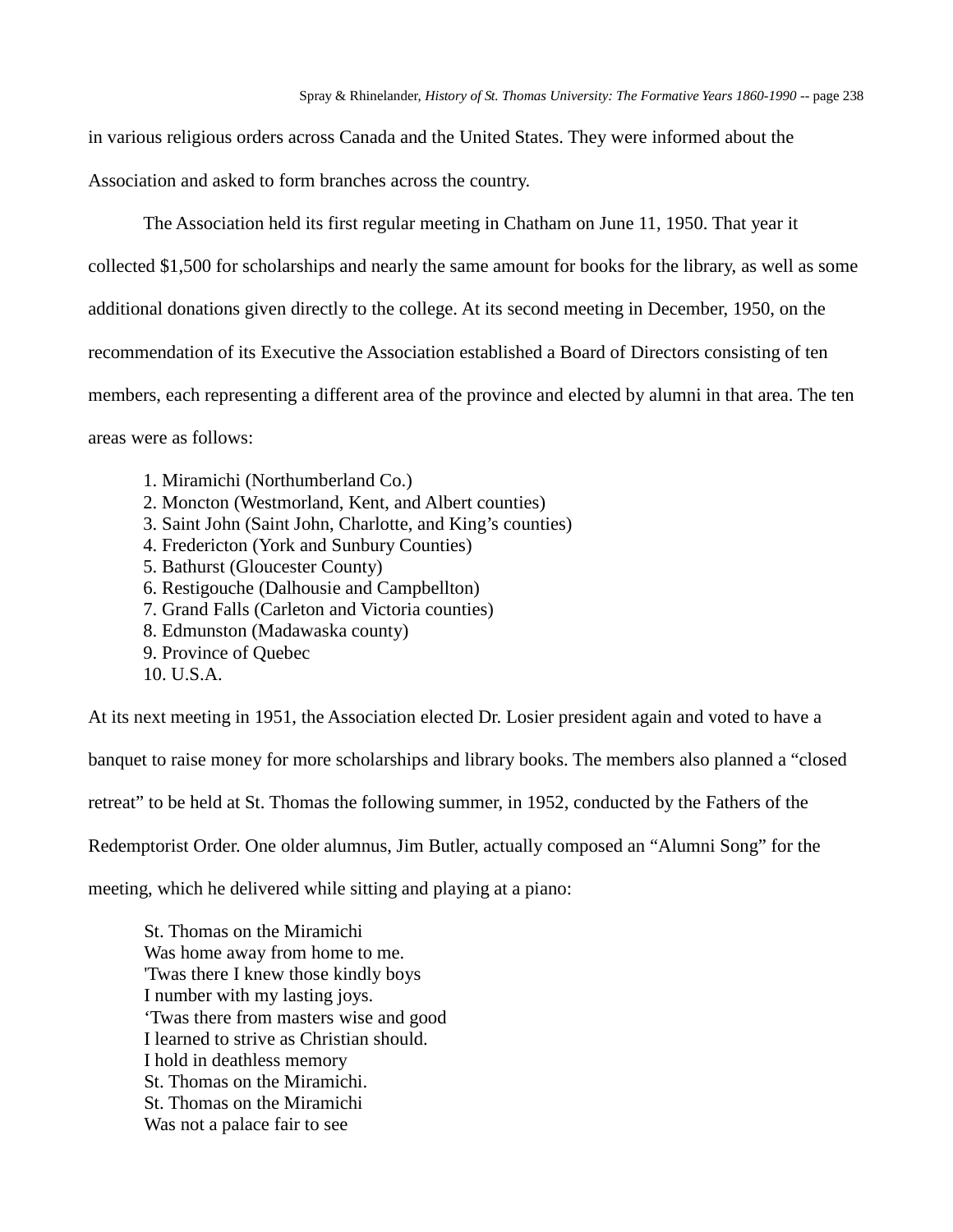But those bleak halls upon the hill Are warm with happy memories still. So I'll return each passing year To view the scenes I hold so dear And cherish in this company St. Thomas on the Miramichi.

Butler, who had first taught at St. Thomas in the 1920s, was back teaching History there and was known fondly as something of an eccentric. His rooms were piled high with books that he was always giving away to others. His song, however, never became popular.

The Association organized an alumni reunion in August, 1952, with "STU Salad" and Roy McWilliam as guest speaker, the same local MP who had helped McFadden secure the government grants. The next year the banquet included "STU Rolls" with Henry Murphy, a judge from Moncton, as speaker. In 1954 the special dish was "STU Cakes" with MLA Charlie VanHorne the speaker.

#### **St. Thomas on a Roll**

The alumni had reason to celebrate. All things considered, St. Thomas in the early 1950s appeared to be not only surviving but flourishing. By 1951 the bishop's fund-raising campaign was finally bringing in a substantial amount of money to the college. By the start of 1952, thanks to Rector McFadden's efforts, not only had government support been secured but a promising benefactor had appeared. Plans for new buildings were underway. The growing pains of the immediate post-war years appeared to be diminishing. On the distant horizon clouds were gathering that would, by the end of the decade, darken the skies above St. Thomas on the Miramichi. Yet for the moment, all was going well.